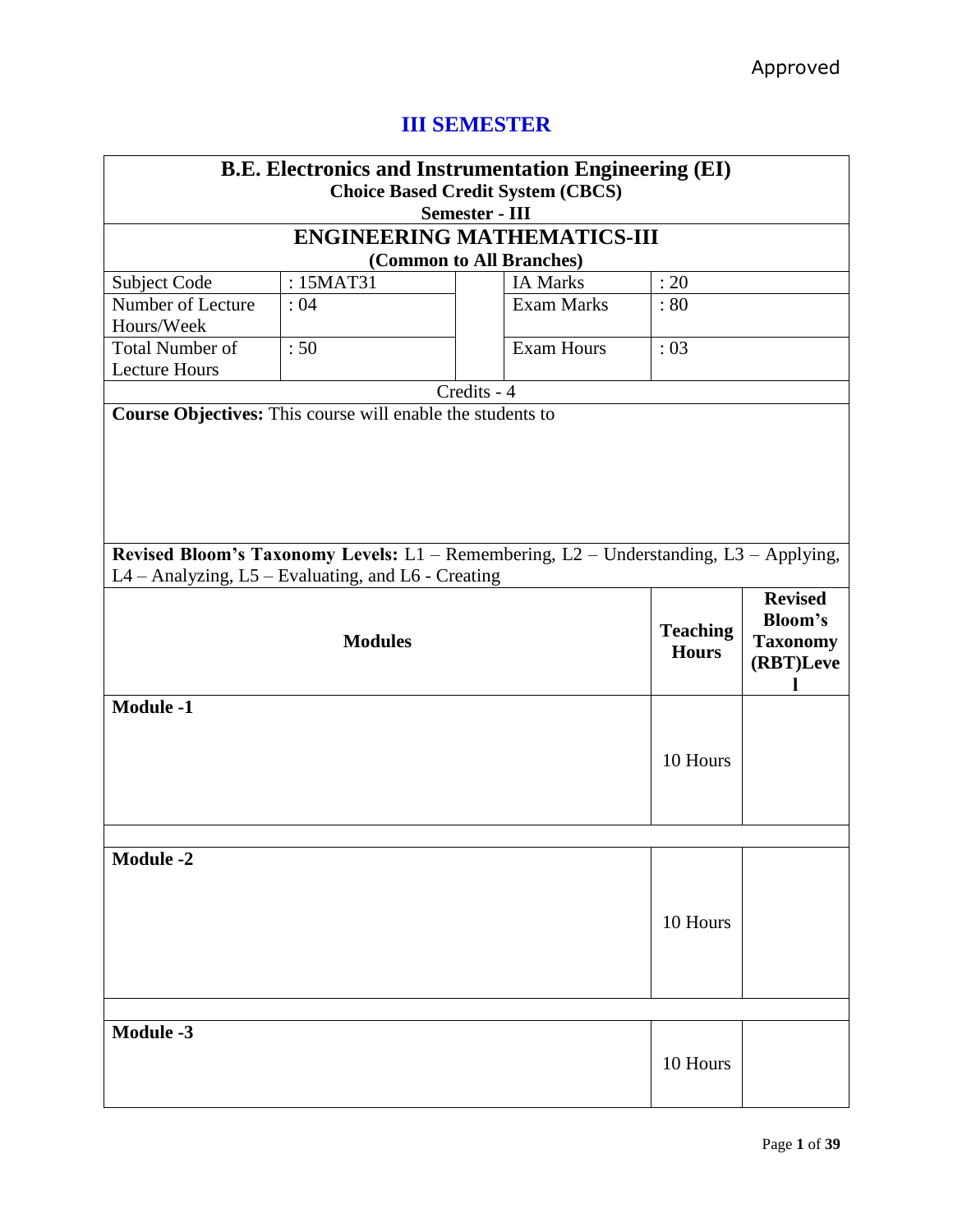| <b>Module -4</b>                                                                                         |          |  |
|----------------------------------------------------------------------------------------------------------|----------|--|
|                                                                                                          |          |  |
|                                                                                                          | 10 Hours |  |
|                                                                                                          |          |  |
|                                                                                                          |          |  |
|                                                                                                          |          |  |
|                                                                                                          |          |  |
| <b>Module -5</b>                                                                                         |          |  |
|                                                                                                          | 10 Hours |  |
|                                                                                                          |          |  |
|                                                                                                          |          |  |
|                                                                                                          |          |  |
| Course Outcomes: After studying this course, students will able to:                                      |          |  |
|                                                                                                          |          |  |
|                                                                                                          |          |  |
|                                                                                                          |          |  |
|                                                                                                          |          |  |
|                                                                                                          |          |  |
| <b>Graduate Attributes (as per NBA)</b>                                                                  |          |  |
|                                                                                                          |          |  |
|                                                                                                          |          |  |
|                                                                                                          |          |  |
|                                                                                                          |          |  |
| <b>Question Paper Pattern:</b>                                                                           |          |  |
| The question paper will have TEN questions.<br>$\bullet$                                                 |          |  |
| Each full question carry16 marks<br>$\bullet$                                                            |          |  |
| There will be TWO full questions (with maximum of FOUR sub questions) from each module.<br>$\bullet$     |          |  |
| Each full question will have sub questions covering all the topics under a module.                       |          |  |
| The students will have to answer FIVE full questions, selecting ONE full question from each module.<br>٠ |          |  |
| <b>Text Books:</b>                                                                                       |          |  |
|                                                                                                          |          |  |
|                                                                                                          |          |  |
|                                                                                                          |          |  |
|                                                                                                          |          |  |
|                                                                                                          |          |  |
| <b>Reference Books:</b>                                                                                  |          |  |
|                                                                                                          |          |  |
|                                                                                                          |          |  |
|                                                                                                          |          |  |
|                                                                                                          |          |  |
|                                                                                                          |          |  |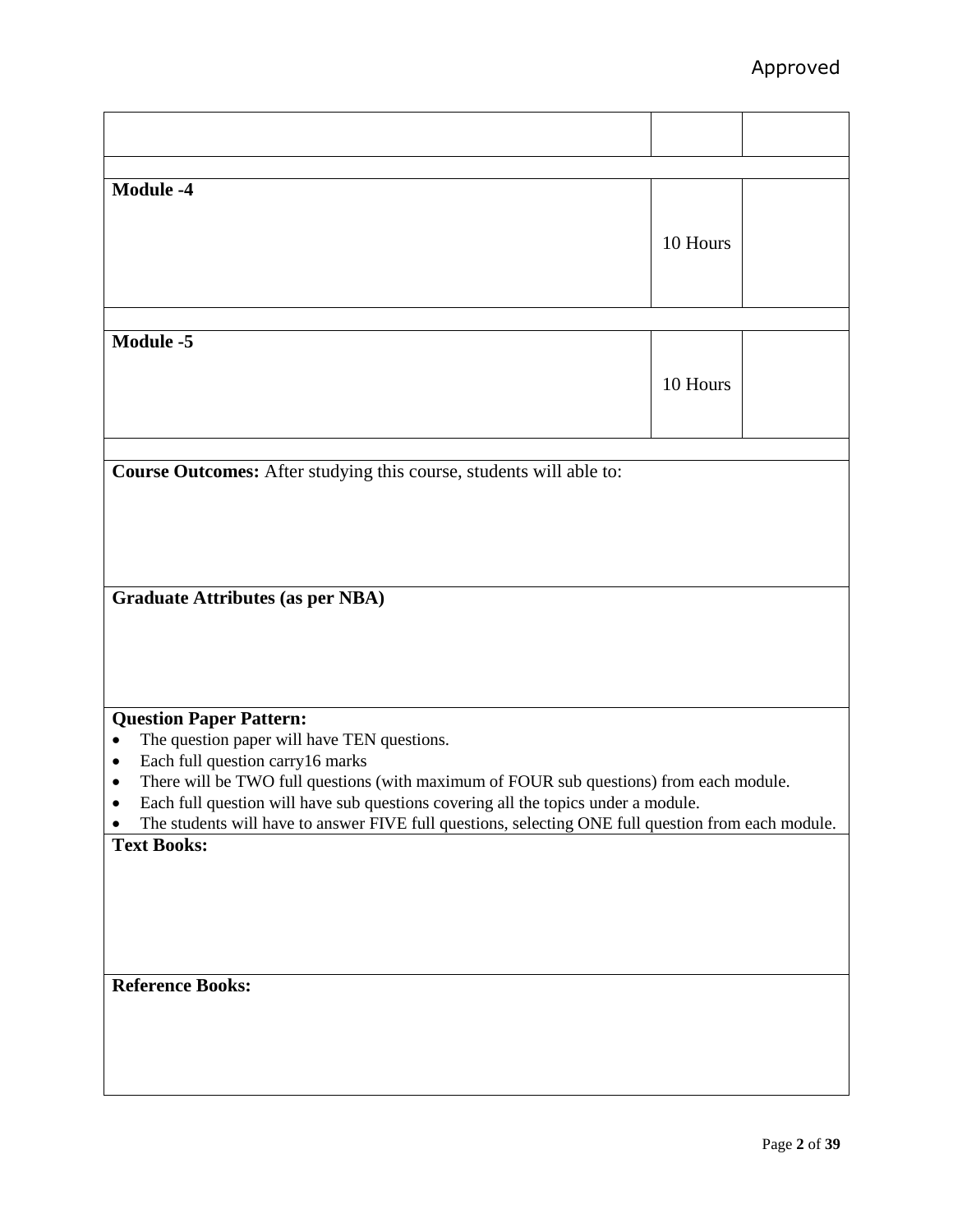| <b>B.E. Electronics and Instrumentation Engineering (EI)</b>                                                                                                                                                                                                                                                                                                                                                                                                                                                          |                                                                   |                                                                                                                                                                                                                                                                                  |                                 |                                         |
|-----------------------------------------------------------------------------------------------------------------------------------------------------------------------------------------------------------------------------------------------------------------------------------------------------------------------------------------------------------------------------------------------------------------------------------------------------------------------------------------------------------------------|-------------------------------------------------------------------|----------------------------------------------------------------------------------------------------------------------------------------------------------------------------------------------------------------------------------------------------------------------------------|---------------------------------|-----------------------------------------|
|                                                                                                                                                                                                                                                                                                                                                                                                                                                                                                                       |                                                                   | <b>Choice Based Credit System (CBCS)</b><br><b>Semester - III</b>                                                                                                                                                                                                                |                                 |                                         |
|                                                                                                                                                                                                                                                                                                                                                                                                                                                                                                                       |                                                                   | ELECTRONIC INSTRUMENTATION AND MEASUREMENTS                                                                                                                                                                                                                                      |                                 |                                         |
|                                                                                                                                                                                                                                                                                                                                                                                                                                                                                                                       |                                                                   | (Common to EI, BM & ML)                                                                                                                                                                                                                                                          |                                 |                                         |
| Subject Code                                                                                                                                                                                                                                                                                                                                                                                                                                                                                                          | : 15 EI/BM/ML 32                                                  | <b>IA Marks</b>                                                                                                                                                                                                                                                                  | : 20                            |                                         |
| Number of Lecture                                                                                                                                                                                                                                                                                                                                                                                                                                                                                                     | : 04                                                              | <b>Exam Marks</b>                                                                                                                                                                                                                                                                | : 80                            |                                         |
| Hours/Week                                                                                                                                                                                                                                                                                                                                                                                                                                                                                                            |                                                                   |                                                                                                                                                                                                                                                                                  |                                 |                                         |
| <b>Total Number of</b>                                                                                                                                                                                                                                                                                                                                                                                                                                                                                                | :50                                                               | <b>Exam Hours</b>                                                                                                                                                                                                                                                                | :03                             |                                         |
| <b>Lecture Hours</b>                                                                                                                                                                                                                                                                                                                                                                                                                                                                                                  |                                                                   |                                                                                                                                                                                                                                                                                  |                                 |                                         |
|                                                                                                                                                                                                                                                                                                                                                                                                                                                                                                                       | <b>Course Objectives:</b> This course will enable the students to | Credits - 4                                                                                                                                                                                                                                                                      |                                 |                                         |
|                                                                                                                                                                                                                                                                                                                                                                                                                                                                                                                       | Impart with the knowledge of generalized measurement systems.     |                                                                                                                                                                                                                                                                                  |                                 |                                         |
|                                                                                                                                                                                                                                                                                                                                                                                                                                                                                                                       |                                                                   | Learn the characteristics of various types of measurement systems and                                                                                                                                                                                                            |                                 | errors in measuring                     |
| instruments.                                                                                                                                                                                                                                                                                                                                                                                                                                                                                                          |                                                                   |                                                                                                                                                                                                                                                                                  |                                 |                                         |
|                                                                                                                                                                                                                                                                                                                                                                                                                                                                                                                       |                                                                   | Analyze the circuits for the measurement of Resistance, Capacitance, Inductance, and Frequency.                                                                                                                                                                                  |                                 |                                         |
|                                                                                                                                                                                                                                                                                                                                                                                                                                                                                                                       |                                                                   | Impart with the basic concepts of CRO and its usage for the measurement of various parameters.                                                                                                                                                                                   |                                 |                                         |
|                                                                                                                                                                                                                                                                                                                                                                                                                                                                                                                       | Understand the concepts of Ammeters, Voltmeter and Multimeters    |                                                                                                                                                                                                                                                                                  |                                 |                                         |
|                                                                                                                                                                                                                                                                                                                                                                                                                                                                                                                       |                                                                   | Understand the importance of Display Devices and Recorders in practical fields                                                                                                                                                                                                   |                                 |                                         |
|                                                                                                                                                                                                                                                                                                                                                                                                                                                                                                                       | $L4 -$ Analyzing, $L5 -$ Evaluating, and $L6 -$ Creating          | Revised Bloom's Taxonomy Levels: L1 - Remembering, L2 - Understanding, L3 - Applying,                                                                                                                                                                                            |                                 |                                         |
|                                                                                                                                                                                                                                                                                                                                                                                                                                                                                                                       |                                                                   |                                                                                                                                                                                                                                                                                  |                                 | <b>Revised</b>                          |
|                                                                                                                                                                                                                                                                                                                                                                                                                                                                                                                       | <b>Modules</b>                                                    |                                                                                                                                                                                                                                                                                  | <b>Teaching</b><br><b>Hours</b> | Bloom's<br><b>Taxonomy</b><br>(RBT)Leve |
| <b>Module -1</b><br>introduction, Significance of measurements,<br>A). Measurements:<br>methods of measurements, instruments and measurement systems,<br>Functions of instruments and measurement systems, Applications of<br>10 Hours<br>L1,L2<br>measurement systems.<br>Measurement Errors: Introduction Gross errors and systematic<br>errors, Absolute and relative errors, basic concepts of accuracy,<br>Precision, Resolution and Significant figures, Measurement error<br>combinations. (relevant problems) |                                                                   |                                                                                                                                                                                                                                                                                  |                                 |                                         |
|                                                                                                                                                                                                                                                                                                                                                                                                                                                                                                                       |                                                                   |                                                                                                                                                                                                                                                                                  |                                 |                                         |
| <b>Module -2</b><br>True RMS voltmeters. (relevant problems)<br><b>B). Digital Voltmeters:</b><br>problems).                                                                                                                                                                                                                                                                                                                                                                                                          | A). Ammeters, Voltmeter and Multimeters:                          | Introduction, DC ammeter principle only, DC voltmeter, Multi-range<br>voltmeter, Extending voltmeter ranges, Loading, Peak responding and<br>Introduction, Ramp type, Dual slope integrating type (V-T),<br>integrating type $(V-F)$ and Successive approximation type (relevant | 10 Hours                        | L1, L2, L3,<br>L <sub>5</sub>           |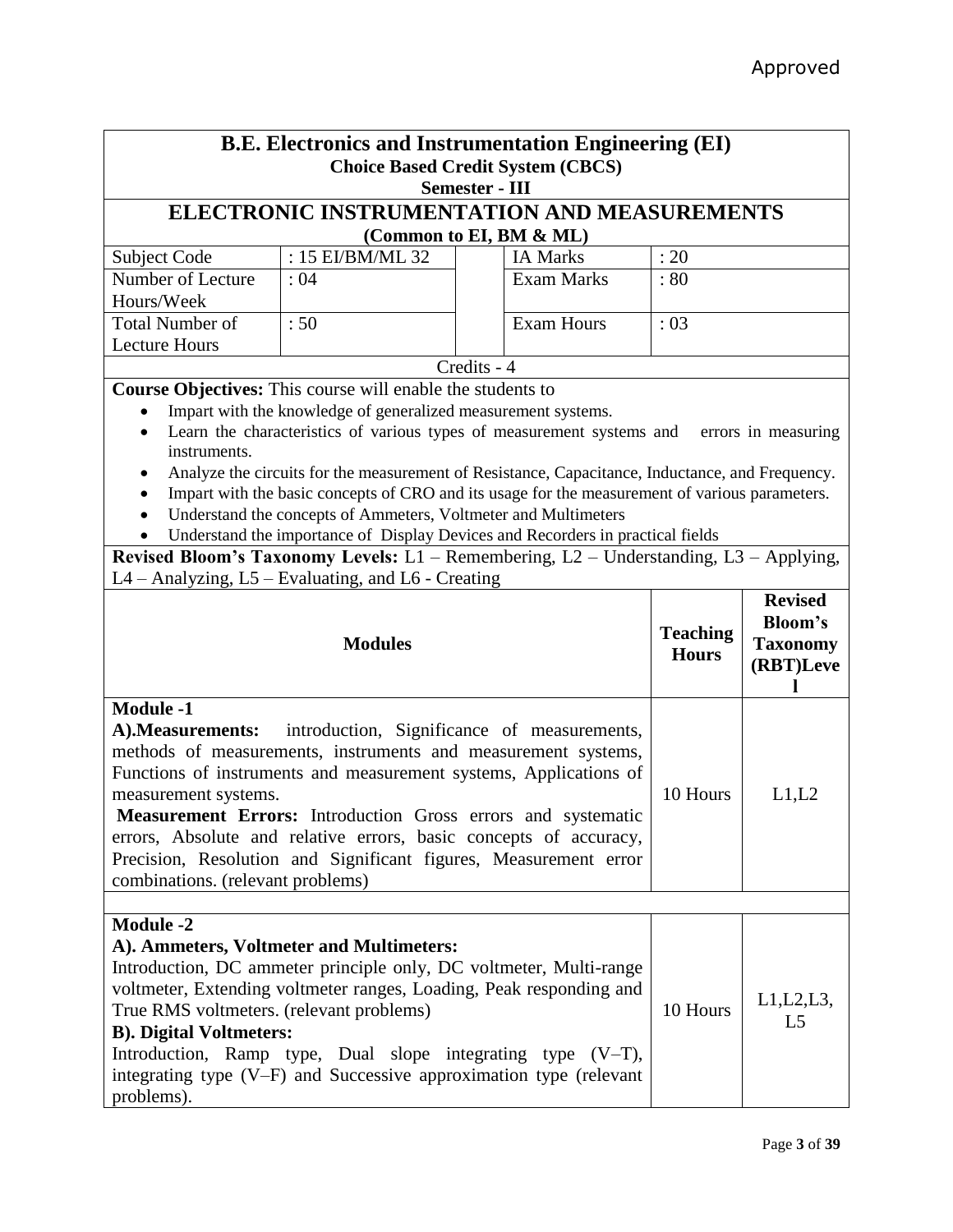| Digital Instruments: Introduction, Block diagram of a Basic Digital<br>Multi-meter. Digital frequency meters: Basic circuit of a Digital                                                                                                                                                                                                                                                                                                                                                                                      |          |                       |
|-------------------------------------------------------------------------------------------------------------------------------------------------------------------------------------------------------------------------------------------------------------------------------------------------------------------------------------------------------------------------------------------------------------------------------------------------------------------------------------------------------------------------------|----------|-----------------------|
| frequency meter, Basic circuit for frequency measurement.                                                                                                                                                                                                                                                                                                                                                                                                                                                                     |          |                       |
|                                                                                                                                                                                                                                                                                                                                                                                                                                                                                                                               |          |                       |
| <b>Module -3</b><br>A). Oscilloscopes : Introduction, Basic principles, CRT features,<br>Block diagram and working of each block, Typical CRT connections,<br>Dual beam and dual trace CROs, Electronic switch.<br><b>B).Special Oscilloscopes:</b><br>Delayed time-base oscilloscopes: Need for a time delay & delayed-<br>time-base system.<br>Analog storage oscilloscopes: Need for trace storage, bistable storage<br>CRT, Variable persistence storage CRT.<br>Digital storage oscilloscopes: Basic DSO operation only. | 10 Hours | $L1,L2,L3$ ,<br>L4    |
|                                                                                                                                                                                                                                                                                                                                                                                                                                                                                                                               |          |                       |
| <b>Module -4</b><br>A). Signal Generators :<br>Introduction, Fixed and variable AF oscillator, Standard signal<br>generator, Modern laboratory signal generator, AF sine and Square<br>wave generator, Function generator, Square and Pulse generator.<br>B). Bridge Circuits for Measurement of R, L & C:<br>DC bridges: Introduction, Wheatstone's bridge, Kelvin Bridge<br>AC bridges: Capacitance Comparison Bridge, inductance Comparison<br>Bridge, Maxwell's bridge, Schering Bridge. (relevant problems)              | 10 Hours | L1, L2, L3, L<br>5,L6 |
|                                                                                                                                                                                                                                                                                                                                                                                                                                                                                                                               |          |                       |
| <b>Module -5</b><br><b>Display Devices and Recorders:</b><br>Introduction, electrical indicating instruments, digital instruments,<br>digital display methods, digital display unit. Segmental Displays:<br>Seven segmental display, dot matrices, LED, LCD, decade counting<br>assemblies, display systems. Recorders: Recording requirements,<br>analog recorders- Graphic recorders, strip chart recorders & its types,<br>X-Y recorder, Magnetic & Digital tape recorders.                                                | 10 Hours | L1, L2, L3, L<br>5    |
|                                                                                                                                                                                                                                                                                                                                                                                                                                                                                                                               |          |                       |
| Course Outcomes: After studying this course, students will able to:<br>Analyze instrument characteristics, errors and generalized measurement system.<br>٠<br>Analyze and use the circuit for the measurement of R, L, C, F, I, V etc<br>$\bullet$<br>Use of Ammeters, Voltmeter and Multimeters and CRO for measurement<br>$\bullet$<br>Analyze and interpret different signal generator circuits for the generation of various waveforms<br>Understand and use different display devices and recorders                      |          |                       |
| <b>Graduate Attributes (as per NBA)</b>                                                                                                                                                                                                                                                                                                                                                                                                                                                                                       |          |                       |
| Engineering knowledge<br>Problem analysis<br>Design & Development of Solutions<br>Modern tool usage                                                                                                                                                                                                                                                                                                                                                                                                                           |          |                       |
| <b>Question Paper Pattern:</b>                                                                                                                                                                                                                                                                                                                                                                                                                                                                                                |          |                       |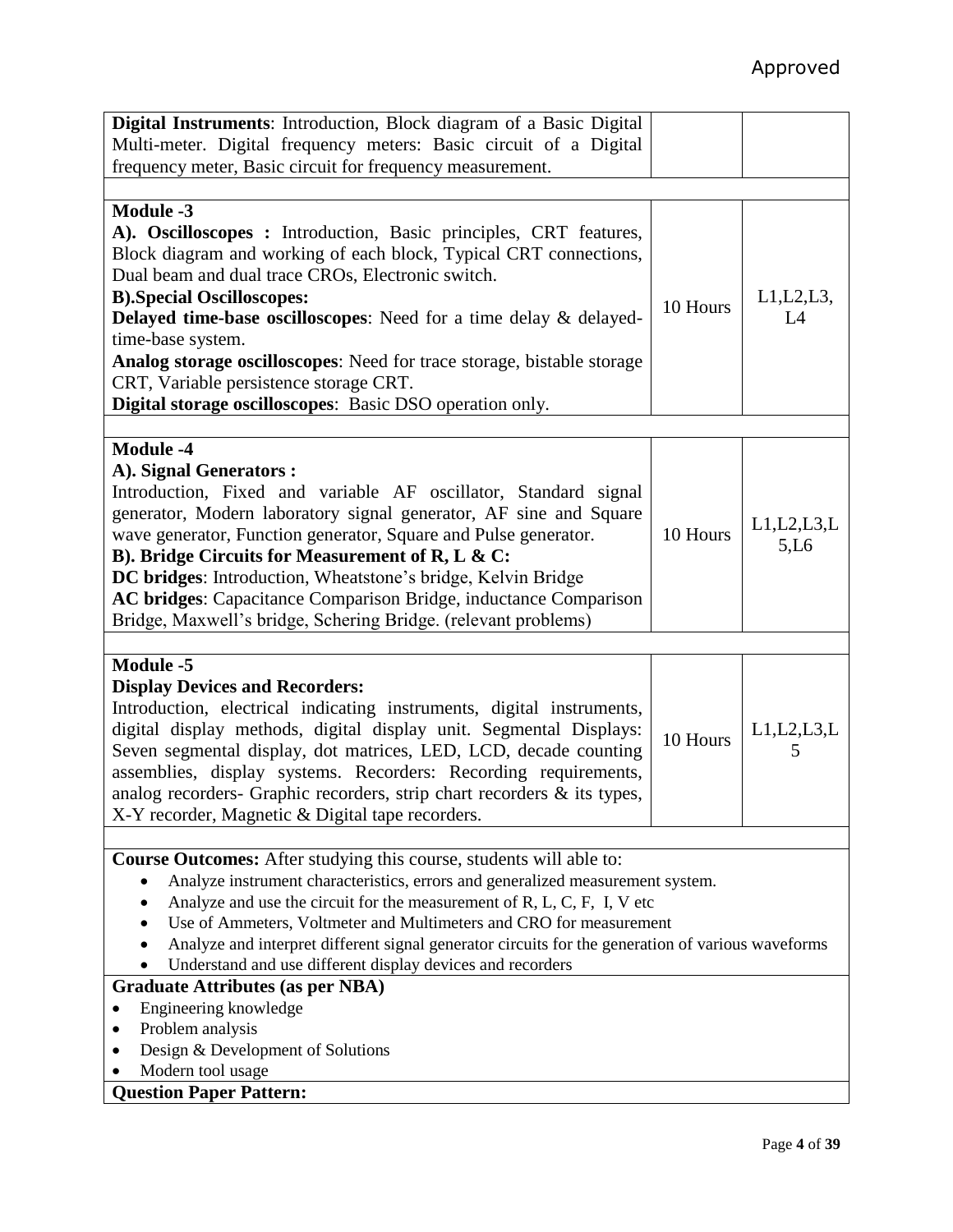- The question paper will have TEN questions.
- Each full question carry 16 marks
- There will be TWO full questions (with maximum of FOUR sub questions) from each module.
- Each full question will have sub questions covering all the topics under a module.
- The students will have to answer FIVE full questions, selecting ONE full question from each module.

# **Text Books:**

- 1. "Electronic Instrumentation", H. S. Kalsi, TMH, 2004 (Module- 2,3 & 4)
- 2. "Electronic Instrumentation and Measurements", David A Bell, PHI / Pearson Education2006/ Oxford Higher Education, 2013. (Module 1 & 3)
- 3. Electrical and Electronic Measurements and Instrumentation A. K. Sawhney,  $17<sup>th</sup>$  Edition (Reprint 2004), Dhanpat Rai & Co. Pvt. Ltd., 2004.(Module- 1 & 5)

- 1. "Principles of Measurement Systems", John P. Beately, 3<sup>rd</sup> Edition, Pearson Education, 2000
- 2. "Modern Electronic Instrumentation and Measuring Techniques", Cooper D & A D Helfrick, PHI, 1998.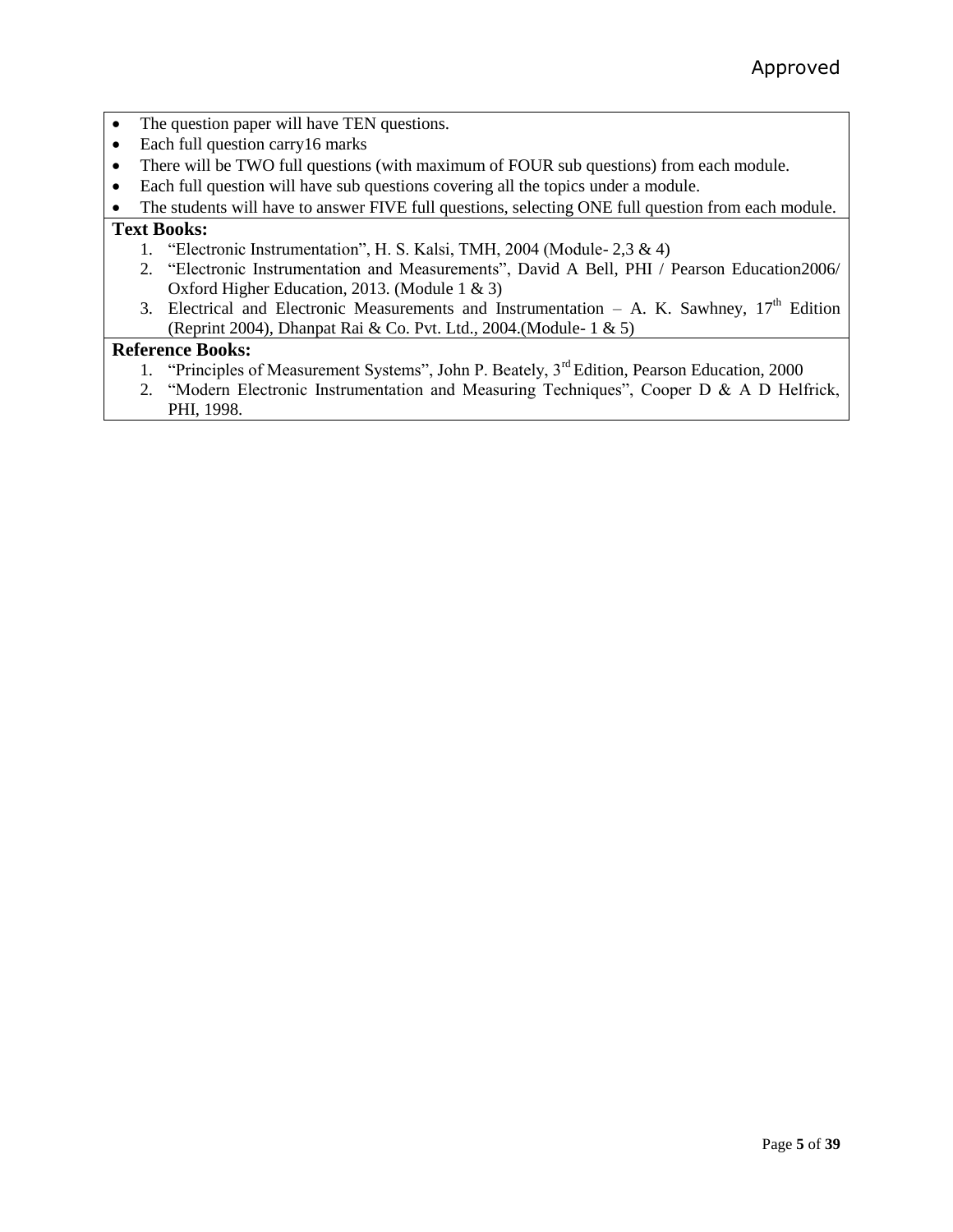| <b>B.E. Electronics and Instrumentation Engineering (EI)</b> |                                                                                                                                                                    |                       |                                          |                 |                 |
|--------------------------------------------------------------|--------------------------------------------------------------------------------------------------------------------------------------------------------------------|-----------------------|------------------------------------------|-----------------|-----------------|
|                                                              |                                                                                                                                                                    |                       | <b>Choice Based Credit System (CBCS)</b> |                 |                 |
|                                                              |                                                                                                                                                                    | <b>Semester - III</b> |                                          |                 |                 |
|                                                              | <b>ANALOG ELECTRONIC CIRCUITS</b>                                                                                                                                  |                       |                                          |                 |                 |
|                                                              |                                                                                                                                                                    |                       | (Common to EI, BM & ML)                  |                 |                 |
| Subject Code                                                 | : 15 EI/BM/ML 33                                                                                                                                                   |                       | <b>IA Marks</b>                          | : 20            |                 |
| NumberofLectureHo                                            | :04                                                                                                                                                                |                       | <b>Exam Marks</b>                        | :80             |                 |
| urs/Week                                                     |                                                                                                                                                                    |                       |                                          |                 |                 |
| <b>Total Number</b>                                          | :50                                                                                                                                                                |                       | <b>Exam Hours</b>                        | :03             |                 |
| ofLecture Hours                                              |                                                                                                                                                                    |                       |                                          |                 |                 |
|                                                              |                                                                                                                                                                    | Credits - 4           |                                          |                 |                 |
|                                                              | <b>Course Objectives:</b> This course will enable the students                                                                                                     |                       |                                          |                 |                 |
|                                                              | With the knowledge of Electronic devices.                                                                                                                          |                       |                                          |                 |                 |
| $\bullet$                                                    | To know modeling of BJT and FET for analysis and to Design of BJT Amplifier, Hybrid                                                                                |                       |                                          |                 |                 |
|                                                              | Equivalent and Hybrid $\pi$ Models.                                                                                                                                |                       |                                          |                 |                 |
|                                                              | To know construction and characteristics of JFETs and MOSFETs.                                                                                                     |                       |                                          |                 |                 |
| ٠                                                            | Describe various types of FET biasing, and Demonstrate use of FET amplifiers.                                                                                      |                       |                                          |                 |                 |
|                                                              | Demonstrate and Generalize Frequency response of BJT and FET amplifiers at various frequencies.                                                                    |                       |                                          |                 |                 |
|                                                              | Analyze Power amplifier circuits in different modes of operation.<br>To know the concept of Feedback and its effect on amplifier circuits and Oscillator circuits- |                       |                                          |                 |                 |
|                                                              | operation and generation of low and high frequency signal using BJT/FET/Op-amp.                                                                                    |                       |                                          |                 |                 |
|                                                              | Revised Bloom's Taxonomy Levels: L1 - Remembering, L2 - Understanding, L3 - Applying, L4                                                                           |                       |                                          |                 |                 |
|                                                              | - Analysing, L5 – Evaluating, and L6 - Creating                                                                                                                    |                       |                                          |                 |                 |
|                                                              |                                                                                                                                                                    |                       |                                          |                 | <b>Revised</b>  |
|                                                              |                                                                                                                                                                    |                       |                                          | <b>Teaching</b> | Bloom's         |
|                                                              | <b>Modules</b>                                                                                                                                                     |                       |                                          | <b>Hours</b>    | <b>Taxonomy</b> |
|                                                              |                                                                                                                                                                    |                       |                                          |                 | (RBT)Level      |
| <b>Module -1 BJT AC Analysis</b>                             |                                                                                                                                                                    |                       |                                          |                 |                 |
|                                                              | BJT modeling, re transistor model: Common Emitter Configuration,                                                                                                   |                       |                                          |                 |                 |
|                                                              | Voltage-Divider Bias, CE Emitter-Bias Configuration (Excluding P-                                                                                                  |                       |                                          |                 |                 |
|                                                              | spice Analysis), Emitter Follower Configuration, Determining Current                                                                                               |                       |                                          |                 |                 |
|                                                              | Gain, Effect of R <sub>L</sub> and R <sub>S</sub> , Cascaded Systems, RC- Coupled BJT                                                                              |                       |                                          | 10 Hours        | L1L2            |
|                                                              | Amplifier, Cascade Connection, Darlington Connection. The Hybrid                                                                                                   |                       |                                          |                 |                 |
|                                                              | Equivalent model, Approximate Hybrid Equivalent Circuit, Fixed bias                                                                                                |                       |                                          |                 |                 |
|                                                              | configuration, Voltage-Divider configuration. (Relevant problems on                                                                                                |                       |                                          |                 |                 |
| above topics)                                                |                                                                                                                                                                    |                       |                                          |                 |                 |
|                                                              |                                                                                                                                                                    |                       |                                          |                 |                 |
|                                                              | Complete Hybrid Equivalent Model and Hybrid $\pi$ Model.                                                                                                           |                       |                                          |                 |                 |
|                                                              |                                                                                                                                                                    |                       |                                          |                 |                 |
| <b>Module -2</b>                                             |                                                                                                                                                                    |                       |                                          |                 |                 |
| <b>Field Effect Transistors</b>                              |                                                                                                                                                                    |                       |                                          |                 |                 |
|                                                              | Introduction, Construction and Characteristics of JFETs, Transfer                                                                                                  |                       |                                          |                 |                 |
|                                                              | Characteristics, Applying Shockley's Equation.                                                                                                                     |                       |                                          | 10 Hours        | L1L2            |
|                                                              | <b>Depletion Type MOSFET:</b> Basic Construction, Basic Operation and                                                                                              |                       |                                          |                 |                 |
|                                                              | Characteristics, P-Channel Depletion Type MOSFET and Symbols,                                                                                                      |                       |                                          |                 |                 |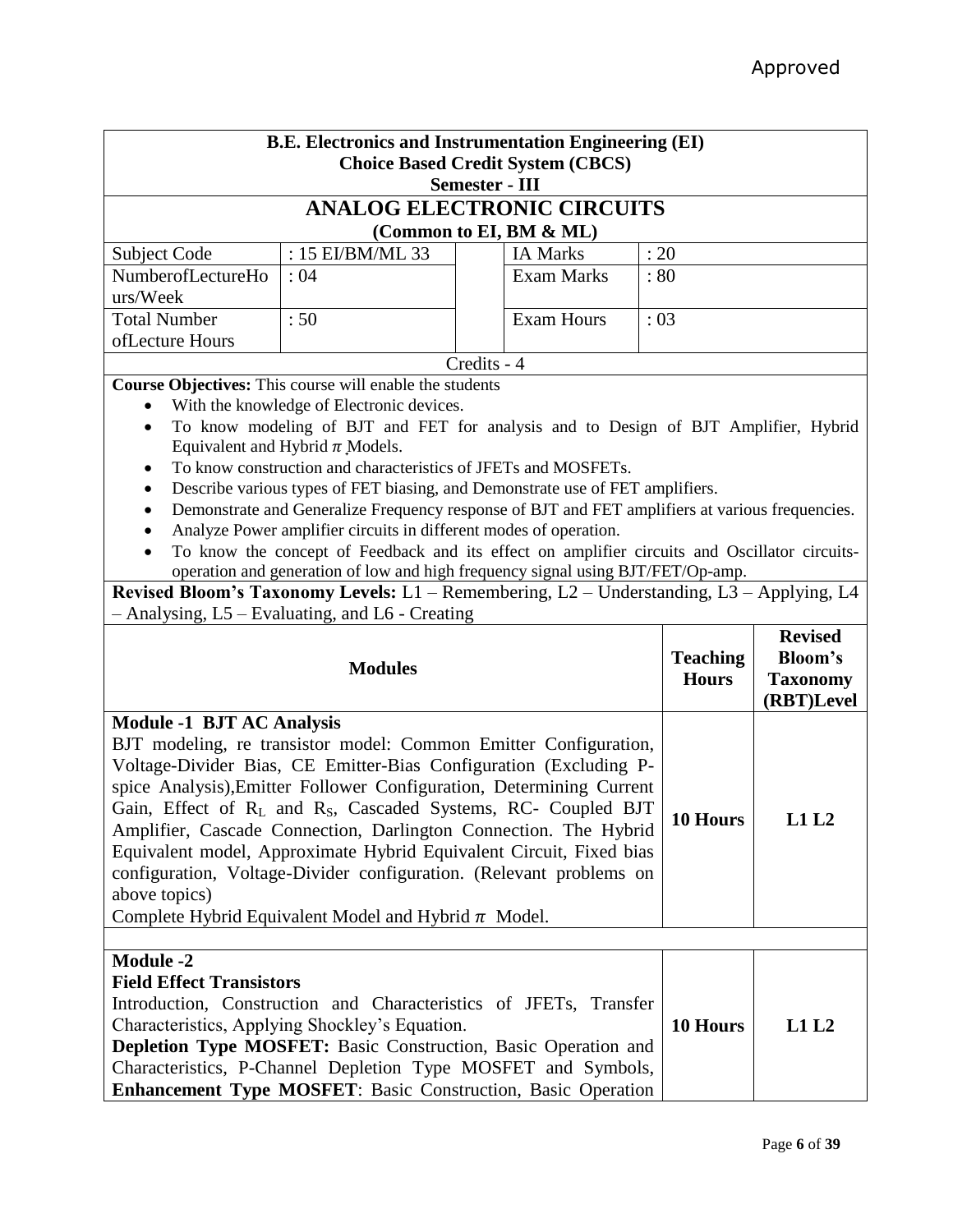| and Characteristics, P-Channel Enhancement Type MOSFETs and                                       |          |            |
|---------------------------------------------------------------------------------------------------|----------|------------|
| Symbols. Relevant problems on above topics, CMOS-Basics.                                          |          |            |
| <b>FET Biasing</b>                                                                                |          |            |
| Introduction, Fixed-Bias Configuration, Self-Bias Configuration,                                  |          |            |
| Voltage-Divider Biasing. Relevant problems on above topics                                        |          |            |
|                                                                                                   |          |            |
| <b>Module -3</b>                                                                                  |          |            |
| <b>FET Amplifiers</b>                                                                             |          |            |
| Introduction, JFET Small Signal Model, JFET AC equivalent Circuit,                                |          |            |
| Fixed- Bias Configuration, Self-Bias Configuration, Voltage-Divider                               |          |            |
| Configuration, Source Follower Configuration. Relevant problems on                                |          |            |
| above topics.                                                                                     |          |            |
| <b>BJT and JFET Frequency Response:</b>                                                           | 10 Hours | L1, L2, L3 |
| Introduction, General Frequency Considerations, Low Frequency                                     |          |            |
| Response of BJT Amplifier, Low Frequency Response of FET                                          |          |            |
|                                                                                                   |          |            |
| Amplifier, Miller Effect Capacitance, High Frequency Response of FET                              |          |            |
| Amplifier, Multistage frequency effects. Relevant problems on above                               |          |            |
| topics. (Excluding P-spice Analysis)                                                              |          |            |
|                                                                                                   |          |            |
| <b>Module -4</b>                                                                                  |          |            |
| <b>Power Amplifiers</b>                                                                           |          |            |
| Introduction: Definitions and Amplifier Types, Series Fed Class A                                 |          |            |
| Amplifier, Transformer Coupled Class A Amplifier, Class B Amplifier                               | 10 Hours | L1, L2,    |
| operation.                                                                                        |          | L3,L4      |
| Class B amplifier circuits: Transformer-Coupled Push-Pull Circuits,                               |          |            |
| Complementary -Symmetry Circuits only, Amplifier Distortion, Class                                |          |            |
| C and Class D Amplifier. Relevant Problems on above topics.                                       |          |            |
|                                                                                                   |          |            |
| Module -5                                                                                         |          |            |
| <b>Feedback and Oscillator Circuits</b>                                                           |          |            |
| Feedback Concepts, Feedback Connection Types, Effects of negative                                 |          |            |
| feedback, Oscillator operation, Phase Shift Oscillator: FET Phase Shift                           |          |            |
| Oscillator, Transistor Phase Shift Oscillator, Wien Bridge Oscillator,                            | 10 Hours | L2, L3     |
| Tuned oscillator Circuit: FET and Transistor Colpitts Oscillator, FET                             |          |            |
| and Transistor Hartley Oscillator, Crystal oscillator. Relevant Problems                          |          |            |
| on above topics                                                                                   |          |            |
| Unijunction transistor oscillator.                                                                |          |            |
|                                                                                                   |          |            |
| Course Outcomes: After studying this course, students will able to:                               |          |            |
| Explain the Working principles, characteristics and basic applications of BJT and FET.            |          |            |
| Modeling of BJT/FET for analysis                                                                  |          |            |
| Design Single stage, Multistage amplifier, with and without feedback                              |          |            |
| AnalyzeFrequency response of BJT and FET.                                                         |          |            |
| Acquire the knowledge of classifications of Power amplifier, operation, and able to design power  |          |            |
| amplifier.                                                                                        |          |            |
| Apply the knowledge gained in the design of BJT/FET circuits in Oscillators to generate different |          |            |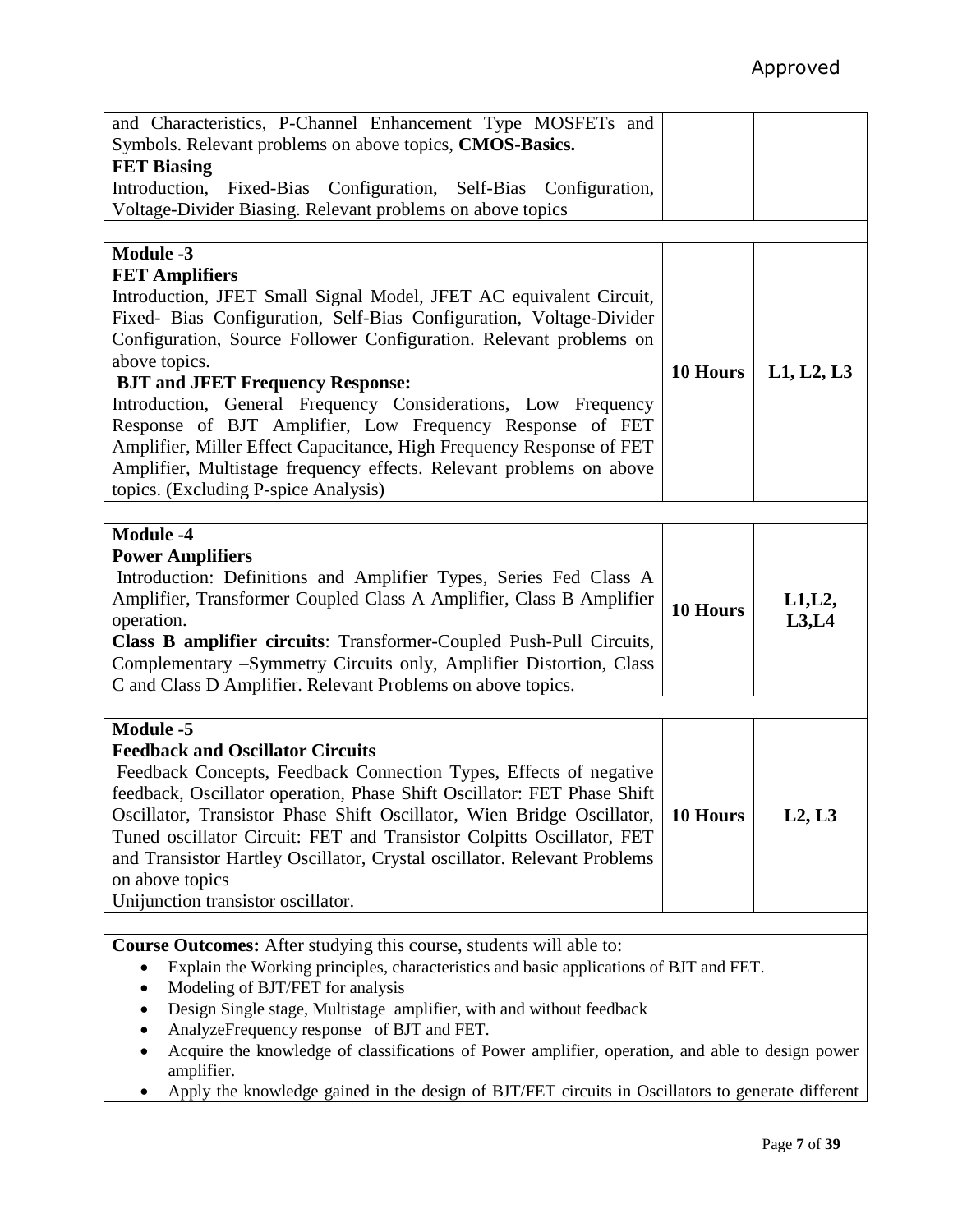frequency signals.

### **Graduate Attributes (as per NBA)**

- Engineering Knowledge
- Problem Analysis
- Design / development of solutions (partly)

# • Interpretation of data

# **Question Paper Pattern:**

- The question paper will have TEN questions.
- Each full question carry 16 marks
- There will be TWO full questions (with maximum of FOUR sub questions) from each module.
- Each full question will have sub questions covering all the topics under a module.
- The students will have to answer FIVE full questions, selecting ONE full question from each module.

### **Text Books:**

1. Robert L. Boylestad and Louis Nashelsky, "Electronics devices and Circuit theory", Pearson, 10<sup>th</sup> Edition, 2009, ISBN:9788131727003

- 1. David A. Bell, "Electronic Devices and Circuits", Oxford University Press.
- 2. I. J. Nagrath, "Electronics: Analog and Digital", PHI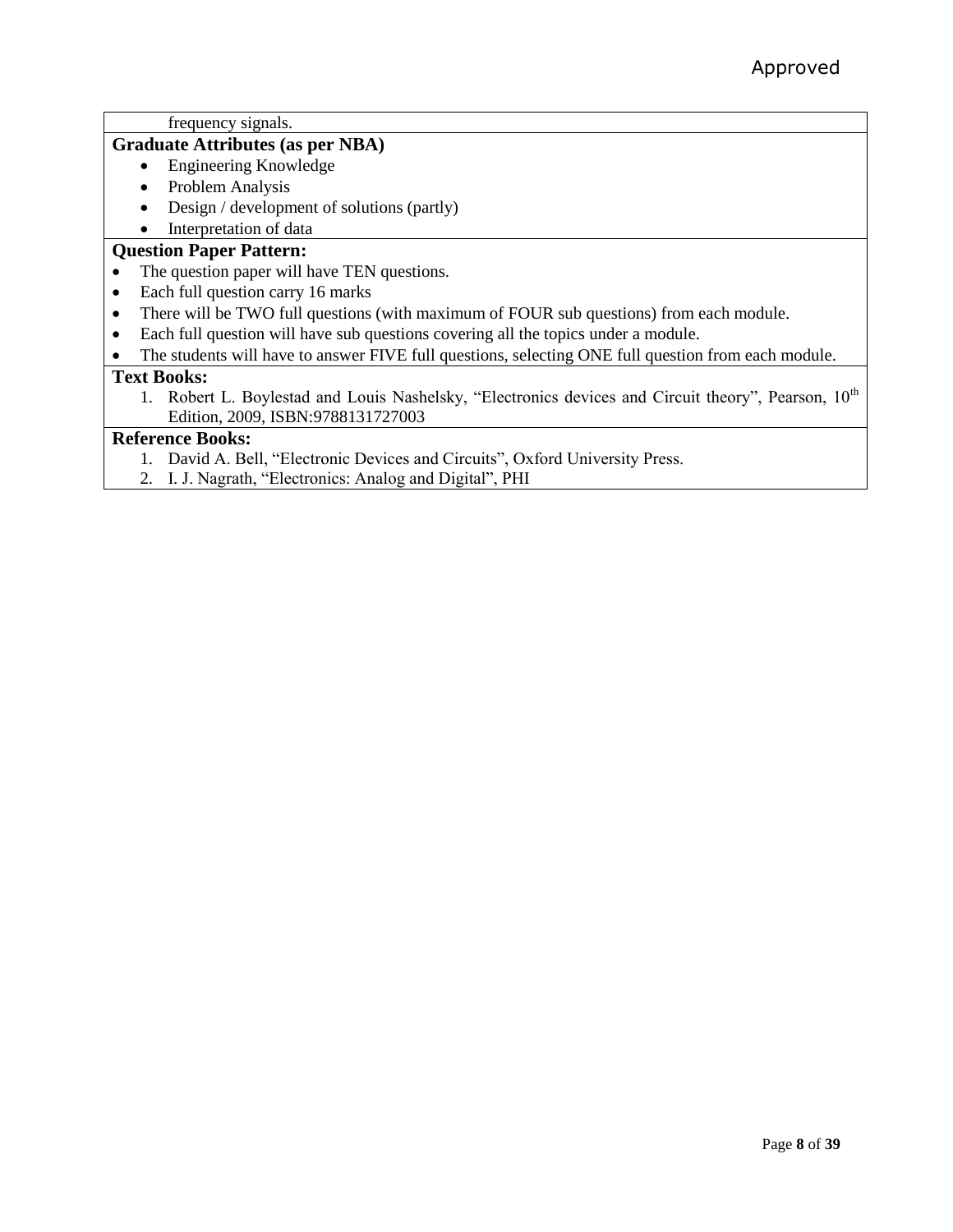| <b>B.E. Electronics and Instrumentation Engineering (EI)</b> |                                                                                                                                                             |             |                     |                                 |                                                     |  |
|--------------------------------------------------------------|-------------------------------------------------------------------------------------------------------------------------------------------------------------|-------------|---------------------|---------------------------------|-----------------------------------------------------|--|
|                                                              | <b>Choice Based Credit System (CBCS)</b>                                                                                                                    |             |                     |                                 |                                                     |  |
|                                                              | <b>Semester - III</b>                                                                                                                                       |             |                     |                                 |                                                     |  |
|                                                              | DIGITAL DESIGN AND HDL                                                                                                                                      |             |                     |                                 |                                                     |  |
|                                                              | (Common to EI, BM & ML)<br>: 15 EI/BM/ML 34                                                                                                                 |             |                     |                                 |                                                     |  |
| Subject Code<br>Number of Lecture                            | : 04                                                                                                                                                        |             | <b>IA Marks</b>     | : 20                            |                                                     |  |
| Hours/Week                                                   |                                                                                                                                                             |             | <b>Exam Marks</b>   | :80                             |                                                     |  |
| <b>Total Number of</b><br><b>Lecture Hours</b>               | :50                                                                                                                                                         |             | <b>Exam Hours</b>   | : 03                            |                                                     |  |
|                                                              |                                                                                                                                                             | Credits - 4 |                     |                                 |                                                     |  |
|                                                              | Course Objectives: This course will enable the students to                                                                                                  |             |                     |                                 |                                                     |  |
| $\bullet$<br>understanding of logic families                 | To impart the concepts of simplifying Boolean expression using K-map techniques and provide an                                                              |             |                     |                                 |                                                     |  |
|                                                              | To impart the concepts of designing and analyzing combinational logic circuits                                                                              |             |                     |                                 |                                                     |  |
|                                                              | To provide an understanding for the concepts of HDL-Verilog, data flow and behavioral models                                                                |             |                     |                                 |                                                     |  |
| for the design of digital systems.                           |                                                                                                                                                             |             |                     |                                 |                                                     |  |
|                                                              | To impart design methods and analysis of sequential logic circuits<br>Revised Bloom's Taxonomy Levels: L1 - Remembering, L2 - Understanding, L3 - Applying, |             |                     |                                 |                                                     |  |
|                                                              | $L4 -$ Analysing, $L5 -$ Evaluating, and $L6 -$ Creating                                                                                                    |             |                     |                                 |                                                     |  |
|                                                              |                                                                                                                                                             |             |                     |                                 | <b>Revised</b>                                      |  |
|                                                              | <b>Modules</b>                                                                                                                                              |             |                     | <b>Teaching</b><br><b>Hours</b> | <b>Bloom's</b><br><b>Taxonomy</b><br>(RBT)Lev<br>el |  |
| <b>Module -1</b>                                             |                                                                                                                                                             |             |                     | 10 Hours                        | L2, L3, L4                                          |  |
|                                                              | Principles of combinational logic: Definition of combinational logic,                                                                                       |             |                     |                                 |                                                     |  |
|                                                              | Canonical forms, Generation of switching equations from truth tables,                                                                                       |             |                     |                                 |                                                     |  |
|                                                              | Karnaugh maps- up to 4 variables, Quine-McCluskey minimization                                                                                              |             |                     |                                 |                                                     |  |
| technique                                                    |                                                                                                                                                             |             |                     |                                 |                                                     |  |
|                                                              | <b>Introduction to Verilog:</b> Structure of Verilog module, Operators, data                                                                                |             |                     |                                 |                                                     |  |
|                                                              | types, Styles of description- Data flow description, Behavioral<br>description, Implement logic gates, half adder and full adder using                      |             |                     |                                 |                                                     |  |
| Verilog data flow description.                               |                                                                                                                                                             |             |                     |                                 |                                                     |  |
|                                                              |                                                                                                                                                             |             |                     |                                 |                                                     |  |
| <b>Module -2</b>                                             |                                                                                                                                                             |             |                     | 10 Hours                        | L1, L2, L3                                          |  |
|                                                              | Combinational Functions: Arithmetic Operations: Adders and                                                                                                  |             |                     |                                 |                                                     |  |
|                                                              | subtractors-cascading full adders, Look ahead carry, Binary                                                                                                 |             |                     |                                 |                                                     |  |
|                                                              | Comparators $-2$ bit and 4 bit, two bit Multiplier, Verilog Description                                                                                     |             |                     |                                 |                                                     |  |
|                                                              | of for above circuits. Multiplexers- Realization of 2:1, 4:1 and 8:1                                                                                        |             |                     |                                 |                                                     |  |
|                                                              | using gates $\&$ Applications. <b>Demultiplexers</b> : - Realization of 1:2 1:4                                                                             |             |                     |                                 |                                                     |  |
| and 1:8 using basic gates $\&$ Applications                  |                                                                                                                                                             |             |                     |                                 |                                                     |  |
|                                                              | Verilog Behavioral description: Structure, variable assignment                                                                                              |             |                     |                                 |                                                     |  |
| description<br>of                                            | statement, sequential statements, loop statements, Verilog behavioral<br>Multiplexers $(2:1,4:1,8:1)$                                                       |             | and De-multiplexers |                                 |                                                     |  |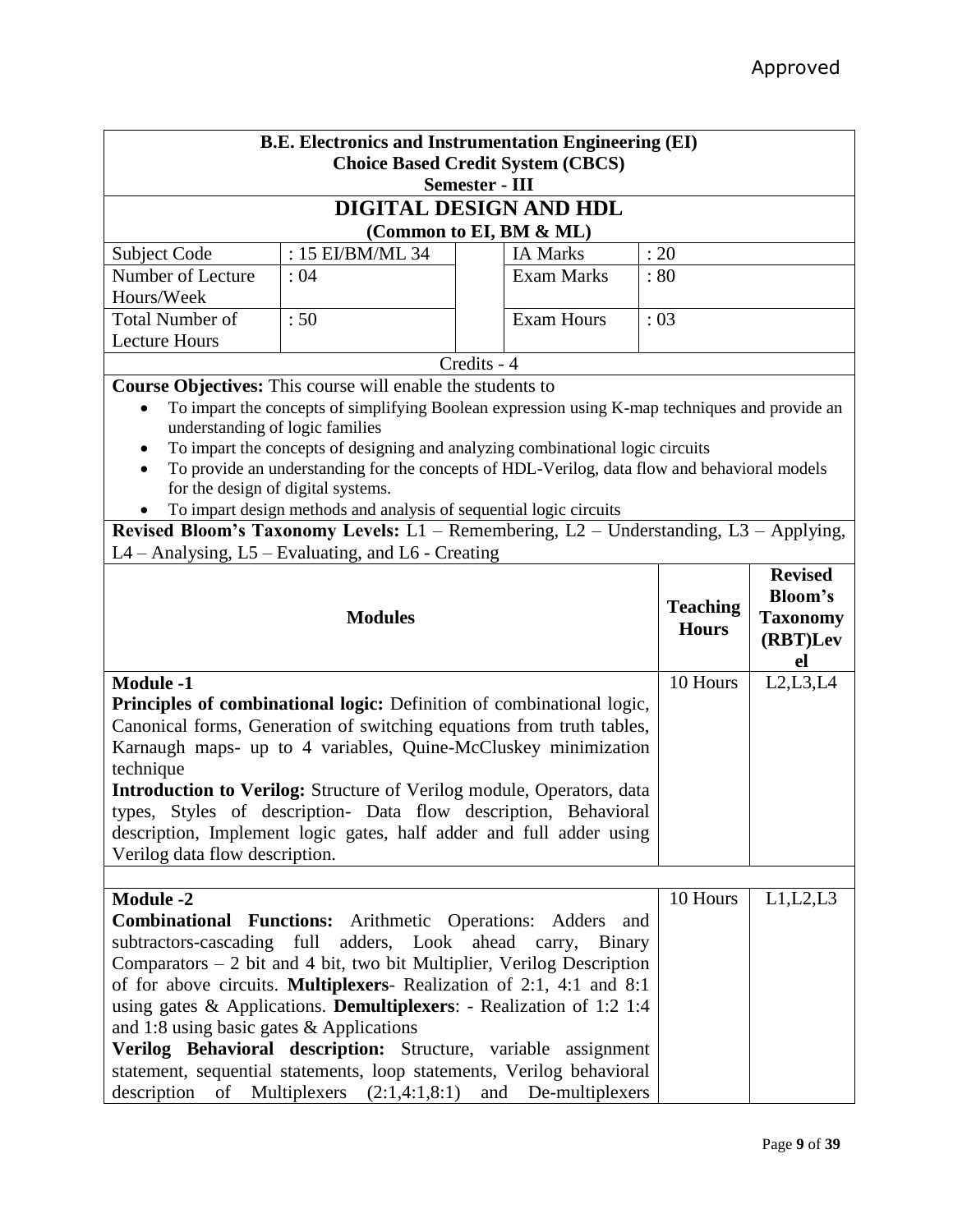| (1:2,1:4,1:8)                                                                                    |          |                |
|--------------------------------------------------------------------------------------------------|----------|----------------|
|                                                                                                  |          |                |
| <b>Module -3</b>                                                                                 | 10 Hours | L1,L2          |
| Analysis and design of combinational logic: Encoders: Binary coded                               |          |                |
| decimal codes, Binary – Gray vice versa, BCD – Excess 3 Encoders:                                |          |                |
| Realization and Priority Encoders, Decoders: BCD - Decimal, BCD -                                |          |                |
| Seven segment, Seven segment display.                                                            |          |                |
| Verilog behavioral description of Encoders (8 to 3 with priority and                             |          |                |
| without priority), Decoders (2 to 4).                                                            |          |                |
|                                                                                                  |          |                |
| <b>Module -4</b>                                                                                 |          |                |
|                                                                                                  | 10 Hours | L2, L3, L6     |
| <b>Sequential Logic Circuits-1:</b> Latches and Flip-Flops: SR-latch, D-                         |          |                |
| latch, D flip-flop, JK flip-flop, T flip-flop Master slave FF, Edge                              |          |                |
| trigger and Pulse trigger FF, Registers and Shift Registers: PISO,                               |          |                |
| PIPO, SISO, SIPO, Right shift and left shift, Universal Shift register.                          |          |                |
| Verilog behavioral description of latches (D-latch, SR latch) and flip-                          |          |                |
| flops (D, T, JK, SR flip-flops).                                                                 |          |                |
|                                                                                                  |          |                |
| <b>Module -5</b>                                                                                 | 10 Hours | L2,L3,L4,      |
| Counters, design and their applications: Counters-Binary ripple                                  |          | L <sub>6</sub> |
| counters, Synchronous binary counters, Modulo N counters -                                       |          |                |
| Synchronous and Asynchronous counters.                                                           |          |                |
| Verilog behavioral description of Synchronous and Asynchronous                                   |          |                |
| counters, sequential counters.                                                                   |          |                |
| Synthesis of Verilog: Mapping process in the hardware domain-                                    |          |                |
| Mapping of signal assignment, variable assignment, if statements, else-                          |          |                |
| if statements, loop statements                                                                   |          |                |
|                                                                                                  |          |                |
| <b>Course Outcomes:</b> After studying this course, students will able to:                       |          |                |
| Simplify Boolean functions using K-map and Quine-McCluskey minimization technique                |          |                |
| Analyze, design and write verilog code for combinational logic circuits. (MUX, De-MUX, adder     |          |                |
| and subtractor, and comparator circuits)                                                         |          |                |
| Analyze and design code converters, encoders and decoders.                                       |          |                |
| Analyze and design of synchronous sequential circuits                                            |          |                |
| Analyze sequential circuits, Moore/Mealy machines                                                |          |                |
| <b>Graduate Attributes (as per NBA)</b>                                                          |          |                |
| Engineering knowledge<br>٠                                                                       |          |                |
| Problem analysis                                                                                 |          |                |
| Design & Development of Solutions<br>٠                                                           |          |                |
| Modern tool usage                                                                                |          |                |
| <b>Question Paper Pattern:</b>                                                                   |          |                |
| The question paper will have TEN questions.                                                      |          |                |
| Each full question consists of 16 marks.                                                         |          |                |
| There will be 2 full questions (with maximum of FOUR sub questions) from each module.            |          |                |
| Each full question will have sub questions covering all the topics under a module.               |          |                |
| The students will have to answer 5 full questions, selecting one full question from each module. |          |                |
|                                                                                                  |          |                |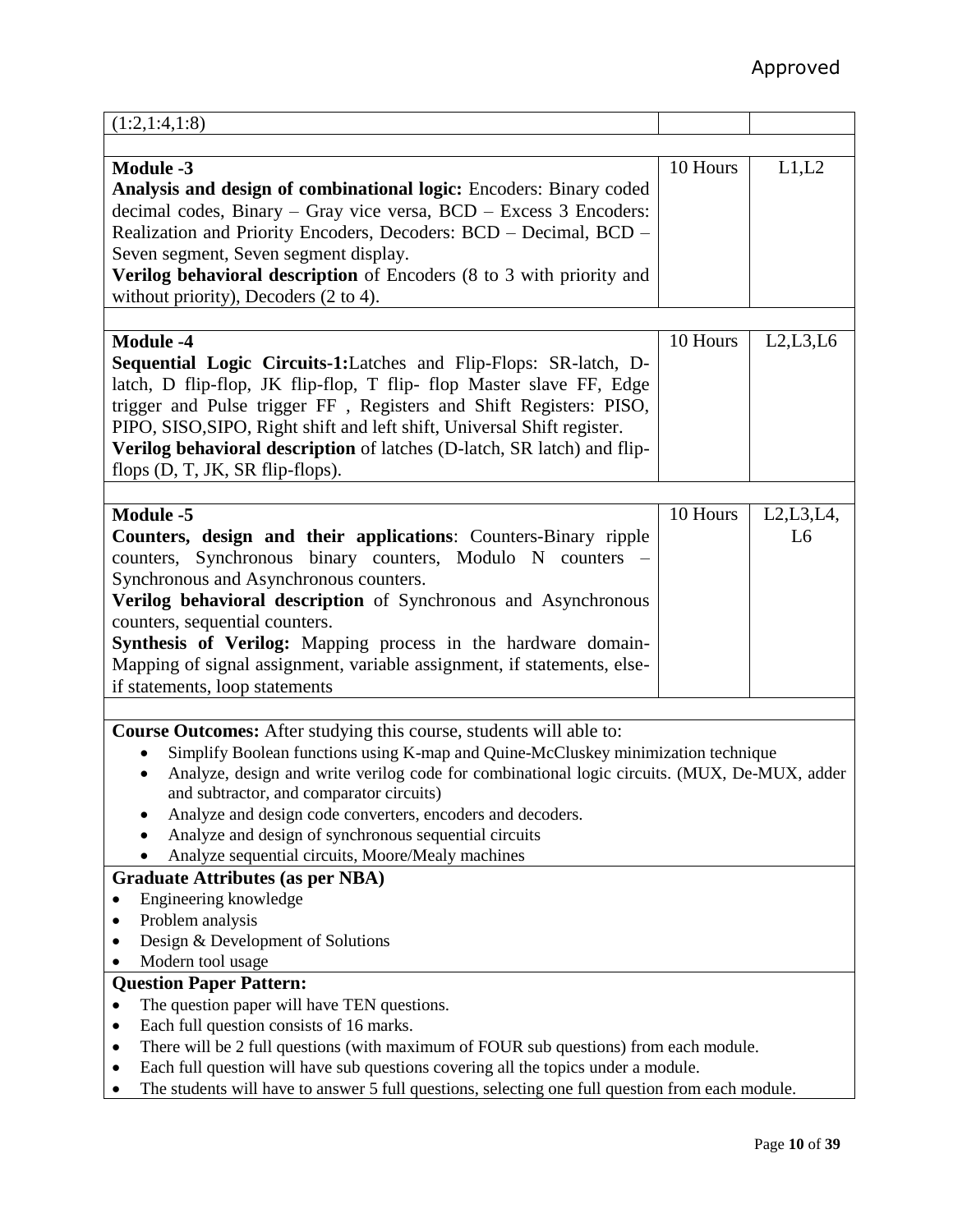# **Text Books:**

- 1. Digita**l** Logic Applications and Design by John M Yarbrough, Thomson Learning,2001 (Modules 1,2,3,4,5 –Logic design)
- 2. HDL Programming VHDL and Verilog by Nazeih M. Botros, 2009 reprint, Dreamtech press.(Modules 1,2,3,4,5 Verilog description)

- 1. Charles H Roth, Jr., "Fundamentals of logic design", Cengage Learning
- 2. Digital Principals and Design Donald D Givone,12th reprint, TMH,2008
- 3. Logic Design, Sudhakar Samuel, Pearson/ Saguine, 2007
- 4. Fundamentals of HDL- Cyril P R Pearson/Sanguin 2010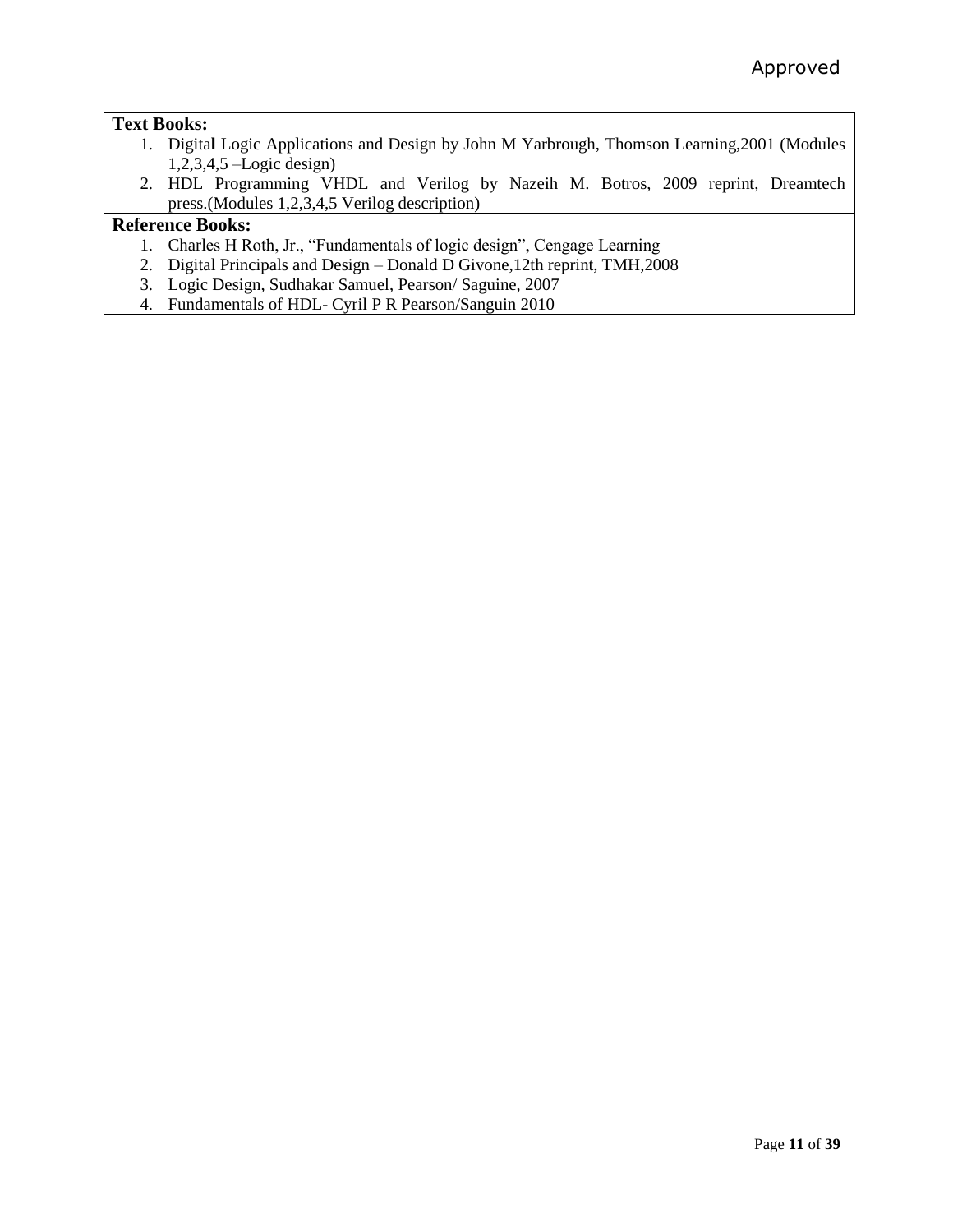| <b>B.E. Electronics and Instrumentation Engineering (EI)</b><br><b>Choice Based Credit System (CBCS)</b><br><b>Semester - III</b>                                                                                                                                                                                                                                                                                                                                                                                                                                                                                                                                                                                                                                |                                                                                                                                                                                                                                                                                                                                                                                                                                                                                                                                                                                                                         |                                                                                                                                                                                                                                                                                                                                                                                                                                                                                                                                                                                                |                                 |                                                                   |  |
|------------------------------------------------------------------------------------------------------------------------------------------------------------------------------------------------------------------------------------------------------------------------------------------------------------------------------------------------------------------------------------------------------------------------------------------------------------------------------------------------------------------------------------------------------------------------------------------------------------------------------------------------------------------------------------------------------------------------------------------------------------------|-------------------------------------------------------------------------------------------------------------------------------------------------------------------------------------------------------------------------------------------------------------------------------------------------------------------------------------------------------------------------------------------------------------------------------------------------------------------------------------------------------------------------------------------------------------------------------------------------------------------------|------------------------------------------------------------------------------------------------------------------------------------------------------------------------------------------------------------------------------------------------------------------------------------------------------------------------------------------------------------------------------------------------------------------------------------------------------------------------------------------------------------------------------------------------------------------------------------------------|---------------------------------|-------------------------------------------------------------------|--|
|                                                                                                                                                                                                                                                                                                                                                                                                                                                                                                                                                                                                                                                                                                                                                                  |                                                                                                                                                                                                                                                                                                                                                                                                                                                                                                                                                                                                                         | <b>TRANSDUCERS AND INSTRUMENTATION</b>                                                                                                                                                                                                                                                                                                                                                                                                                                                                                                                                                         |                                 |                                                                   |  |
| Subject Code                                                                                                                                                                                                                                                                                                                                                                                                                                                                                                                                                                                                                                                                                                                                                     | : 15EI35                                                                                                                                                                                                                                                                                                                                                                                                                                                                                                                                                                                                                | <b>IA Marks</b>                                                                                                                                                                                                                                                                                                                                                                                                                                                                                                                                                                                | : 20                            |                                                                   |  |
| Number of Lecture<br>Hours/Week                                                                                                                                                                                                                                                                                                                                                                                                                                                                                                                                                                                                                                                                                                                                  | : 04                                                                                                                                                                                                                                                                                                                                                                                                                                                                                                                                                                                                                    | <b>Exam Marks</b>                                                                                                                                                                                                                                                                                                                                                                                                                                                                                                                                                                              | : 80                            |                                                                   |  |
| <b>Total Number of</b><br><b>Lecture Hours</b>                                                                                                                                                                                                                                                                                                                                                                                                                                                                                                                                                                                                                                                                                                                   | :50                                                                                                                                                                                                                                                                                                                                                                                                                                                                                                                                                                                                                     | <b>Exam Hours</b>                                                                                                                                                                                                                                                                                                                                                                                                                                                                                                                                                                              | : 03                            |                                                                   |  |
|                                                                                                                                                                                                                                                                                                                                                                                                                                                                                                                                                                                                                                                                                                                                                                  |                                                                                                                                                                                                                                                                                                                                                                                                                                                                                                                                                                                                                         | Credits - 4                                                                                                                                                                                                                                                                                                                                                                                                                                                                                                                                                                                    |                                 |                                                                   |  |
| systems.<br>$\bullet$<br>L4 - Analysing, L5 - Evaluating, and L6 - Creating                                                                                                                                                                                                                                                                                                                                                                                                                                                                                                                                                                                                                                                                                      | <b>Course Objectives:</b><br>To provide the fundamental knowledge of transducers, instrumentation and measurement<br>To understand the functional elements of instrumentation/measurement systems.<br>To impart the knowledge of static and dynamic characteristics of instruments, and understand the<br>factors in selection of instruments for measurement.<br>To discuss the principle, design and working of transducers for the measurement of displacement,<br>level, strain, force, torque, pressure, sound and speed.<br>Revised Bloom's Taxonomy Levels: L1 - Remembering, L2 - Understanding, L3 - Applying, |                                                                                                                                                                                                                                                                                                                                                                                                                                                                                                                                                                                                |                                 |                                                                   |  |
|                                                                                                                                                                                                                                                                                                                                                                                                                                                                                                                                                                                                                                                                                                                                                                  | <b>Modules</b>                                                                                                                                                                                                                                                                                                                                                                                                                                                                                                                                                                                                          |                                                                                                                                                                                                                                                                                                                                                                                                                                                                                                                                                                                                | <b>Teaching</b><br><b>Hours</b> | <b>Revised</b><br><b>Bloom's</b><br><b>Taxonomy</b><br>(RBT)Level |  |
| <b>Module -1</b><br><b>Classification and Functional Elements of Instrument/ measurement</b><br>system: Measurement, significance of measurement, instruments and<br>measurement systems, mechanical, electrical and electronic instruments,<br>Deflection & Null type instruments and their comparison, Analog and<br>digital modes of operation, functions of instruments and measurement<br>systems, applications of measurement systems, Elements of generalized<br>measurement system, Input-output configuration of measuring instruments<br>and measurement systems, methods of correction for interfering and<br>modifying inputs. Transducers, Classifications of transducers-primary &<br>secondary, active & passive, analog and digital transducers. | 10 Hours                                                                                                                                                                                                                                                                                                                                                                                                                                                                                                                                                                                                                | L1, L2                                                                                                                                                                                                                                                                                                                                                                                                                                                                                                                                                                                         |                                 |                                                                   |  |
| <b>Module -2</b>                                                                                                                                                                                                                                                                                                                                                                                                                                                                                                                                                                                                                                                                                                                                                 |                                                                                                                                                                                                                                                                                                                                                                                                                                                                                                                                                                                                                         |                                                                                                                                                                                                                                                                                                                                                                                                                                                                                                                                                                                                |                                 |                                                                   |  |
|                                                                                                                                                                                                                                                                                                                                                                                                                                                                                                                                                                                                                                                                                                                                                                  | factors influencing the choice of transducers/instruments.                                                                                                                                                                                                                                                                                                                                                                                                                                                                                                                                                              | Static and Dynamic Characteristics: Static calibration and error<br>calibration curve, accuracy and precision, indications of precision,<br>static error, scale range and scale span, reproducibility and drift,<br>repeatability, signal to noise ratio, sensitivity, linearity, hysteresis,<br>threshold, dead zone and dead time, resolution, signal to noise ratio,<br>Dynamic response – dynamic characteristics, time domain analysis $\&$<br>different types of inputs, frequency domain analysis. Time domain<br>response - zero order system, first order electrical system, response | 10 Hours                        | L1, L2, L3,<br>L4                                                 |  |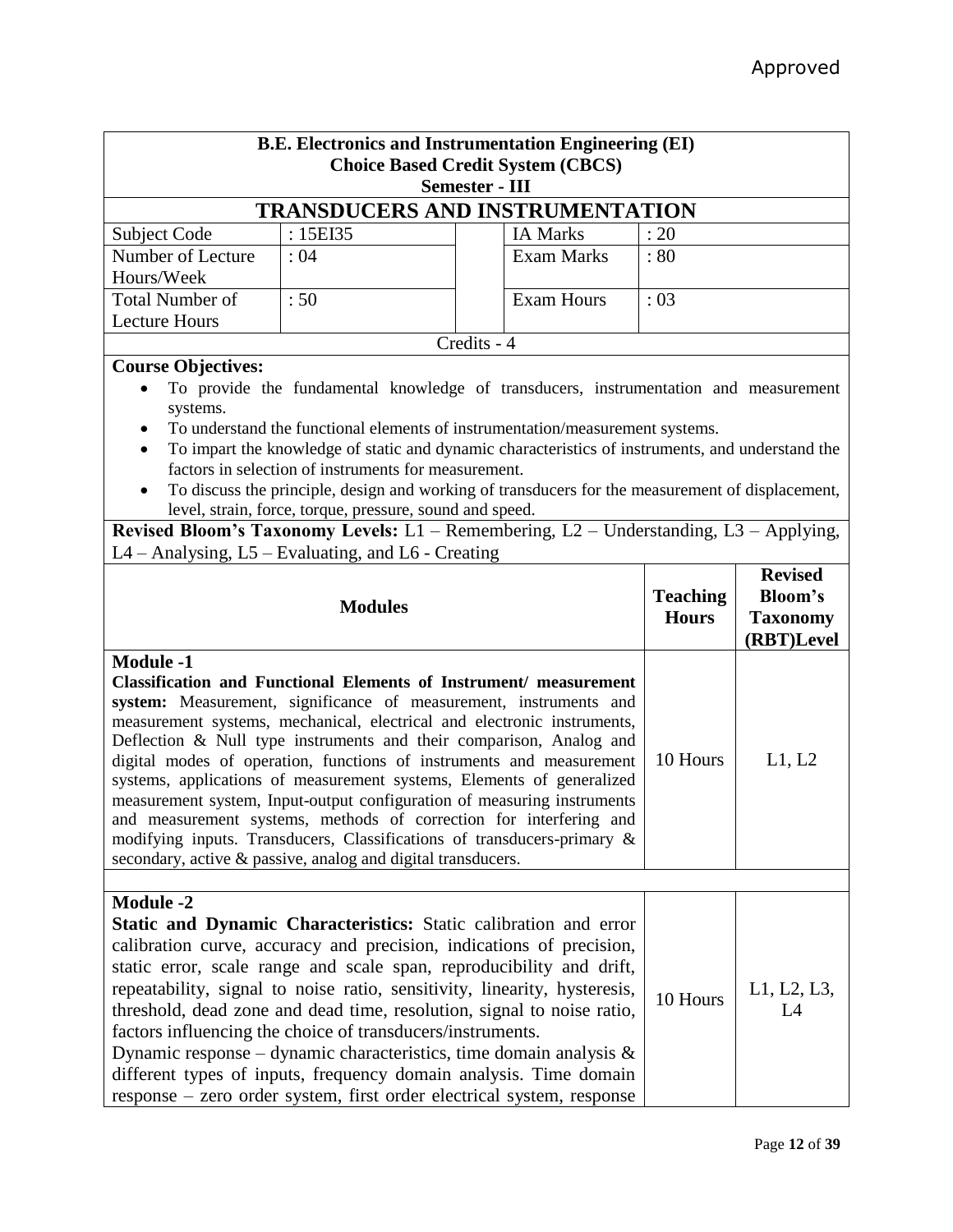| of a first order system to step $\&$ ramp input, Second order system,<br>response of a second order system to step input, time domain<br>specifications, frequency response of first and second order system.                                                                                                                                                                                                                                                                                                                                                                                                                                                                                                                                                                                |          |                   |
|----------------------------------------------------------------------------------------------------------------------------------------------------------------------------------------------------------------------------------------------------------------------------------------------------------------------------------------------------------------------------------------------------------------------------------------------------------------------------------------------------------------------------------------------------------------------------------------------------------------------------------------------------------------------------------------------------------------------------------------------------------------------------------------------|----------|-------------------|
|                                                                                                                                                                                                                                                                                                                                                                                                                                                                                                                                                                                                                                                                                                                                                                                              |          |                   |
| <b>Module -3</b><br><b>Measurement of Displacement:</b> Introduction, Principles<br>of<br>Transduction, Variable resistance devices, variable Inductance<br>Transducer, Variable Capacitance Transducer, Hall Effect Devices,<br>Proximity Devices, Digital Transducer<br>Measurement of Level: Capacitance probes, conductivity probes,<br>differential pressure level detector, float level devices, optical level<br>switches, radiation level sensor, ultrasonic level detector, thermal<br>level sensors                                                                                                                                                                                                                                                                                | 10 Hours | L1, L2, L3,<br>L4 |
|                                                                                                                                                                                                                                                                                                                                                                                                                                                                                                                                                                                                                                                                                                                                                                                              |          |                   |
| <b>Module -4</b><br><b>Measurement of Strain:</b> Introduction, Factors affecting strain<br>measurements, Types of Strain Gauges, Theory of operation of<br>resistance strain gauges, Types of Electrical Strain Gauges - Wire<br>gauges, unbounded strain gauges, foil gauges, semiconductor strain<br>gauges (principle, types & list of characteristics only), Materials for<br>Strain Gauges, Strain gauge Circuits - Wheatstone bride circuit,<br>Applications.<br><b>Measurement of Force &amp; Torque:</b> Introduction, Force measuring<br>sensor - Load cells - column types devices, proving rings, cantilever<br>beam, pressductor. Hydraulic load cell, Electronic weighing system.<br>Torque measurement: Absorption type, transmission type, stress type<br>& deflection type. | 10 Hours | L1, L2, L3,<br>L4 |
|                                                                                                                                                                                                                                                                                                                                                                                                                                                                                                                                                                                                                                                                                                                                                                                              |          |                   |
| <b>Module -5</b><br><b>Measurement of Pressure:</b> Introduction, Diaphragms, Other elastic<br>elements, Transduction methods - potentiometric device, strain gauge<br>transducer, variable reluctance, LVDT type, variable capacitance<br>device (principle & working, no derivation), force balance transducer<br>with analysis, thin-film pressure transducers, piezoelectric pressure<br>transducer, pressure multiplexer, pressure calibration.<br>Miscellaneous Sensors: Noise (sound) Sensors, Speed Sensors,<br>Thickness Measurement, Weather stations                                                                                                                                                                                                                              | 10 Hours | L1, L2, L3<br>L4  |
|                                                                                                                                                                                                                                                                                                                                                                                                                                                                                                                                                                                                                                                                                                                                                                                              |          |                   |
| <b>Course Outcomes:</b> After studying this course, students will able to:<br>Define the transducer, instrument, measurement and classify different types of transducers<br>Explain the functional elements of instrumentation / measurement systems<br>Discuss the input-output configuration of measurement systems<br>Define, interpret and analyze the static and dynamic characteristics of instruments<br>Explain the principle, design and analyze the transducers for the measurement of displacement,<br>level, strain, force, torque, pressure, sound and speed                                                                                                                                                                                                                    |          |                   |

**Graduate Attributes (as per NBA)**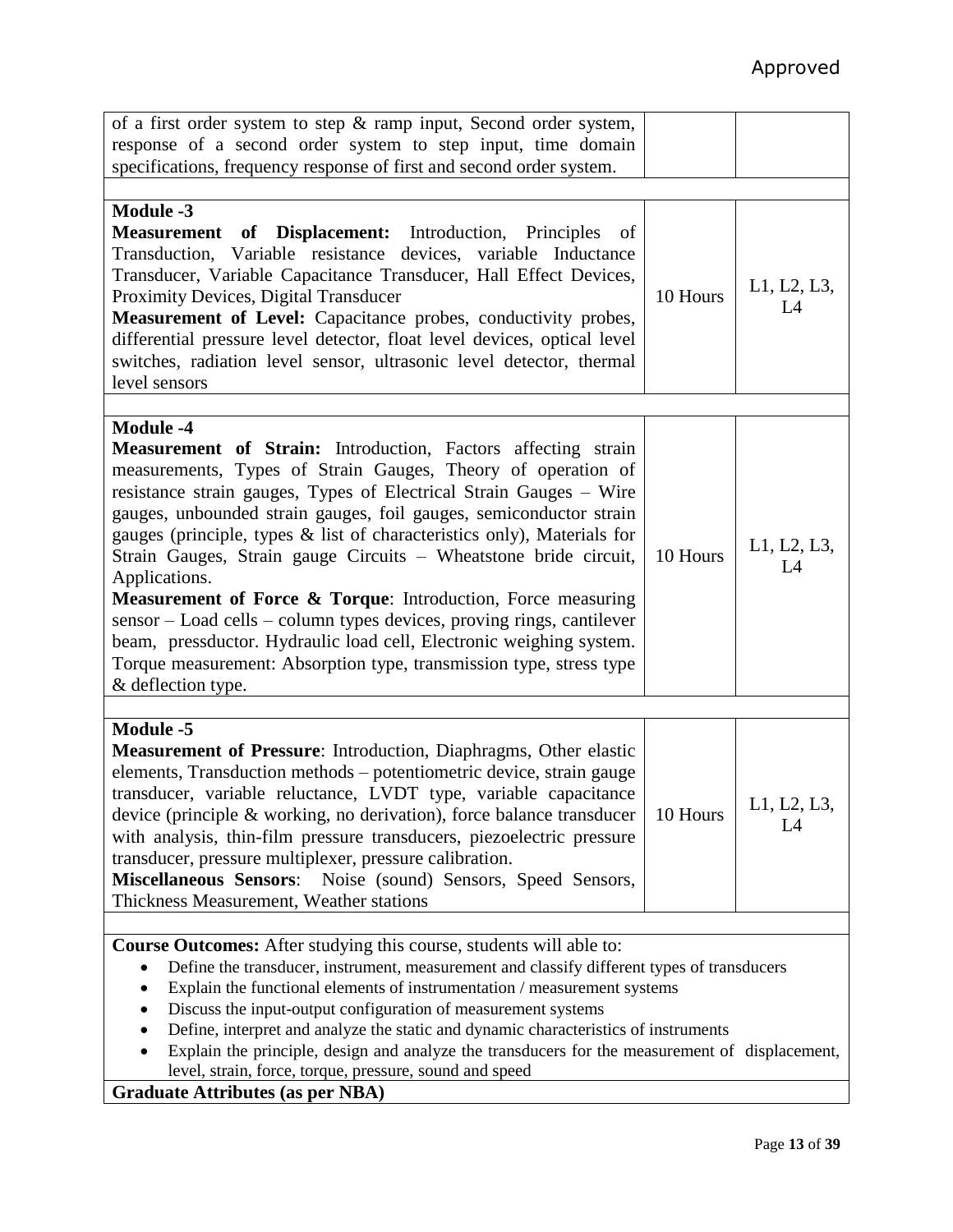- Engineering knowledge
- Problem analysis
- Design & Development of Solutions
- Engineer and society
- Environment & sustainability
- Lifelong learning

## **Question Paper Pattern:**

- The question paper will have TEN questions.
- Each full question consists of 16 marks.
- There will be 2 full questions (with maximum of FOUR sub questions) from each module.
- Each full question will have sub questions covering all the topics under a module.
- The students will have to answer 5 full questions, selecting one full question fromeachmodule.

### **Text Books:**

- 1. Electrical and Electronic Measurements and Instrumentation  $-$  A. K. Sawhney,  $17<sup>th</sup>$  Edition (Reprint 2004), DhanpatRai& Co. Pvt. Ltd., 2004. (Module 1 & 2)
- 2. Instrumentation: Devices and Systems- C. S. Rangan, G. R. Sarma, V. S. V. Mani, 2<sup>nd</sup> Edition (32<sup>nd</sup> Reprint), McGraw Hill Education (India), 2014. (Module 3-Displacement measurement, Module  $\overline{4}$ , Module  $5 -$ Measurement of pressure)
- 3. Process Measurement Instrument Engineers Handbook- BelaG.Liptak, Revised Edition, Chilton Book Company, 1982. (Module 3 – Level measurement, Module 5- Miscellaneous Sensors**)**

- 1. Transducers and Instrumentation D.V.S.Murty,  $2<sup>nd</sup>$  Edition, PHI, 2009.
- 2. Introduction to Measurements and Instrumentation A. K. Ghosh,  $2<sup>nd</sup>$  Edition, PHI, 2007.
- 3. Instrumentation Measurement and Analysis- B.C.Nakra and K.K.Choudhry, 3<sup>rd</sup> Edition, McGraw Hill Education (India) Pvt.Ltd. 2009.
- 4. Measurement Systems Application and Design- Ernest O.Doeblin and Dhanesh N Manik, 5<sup>th</sup> Edition, McGraw Hill, 2007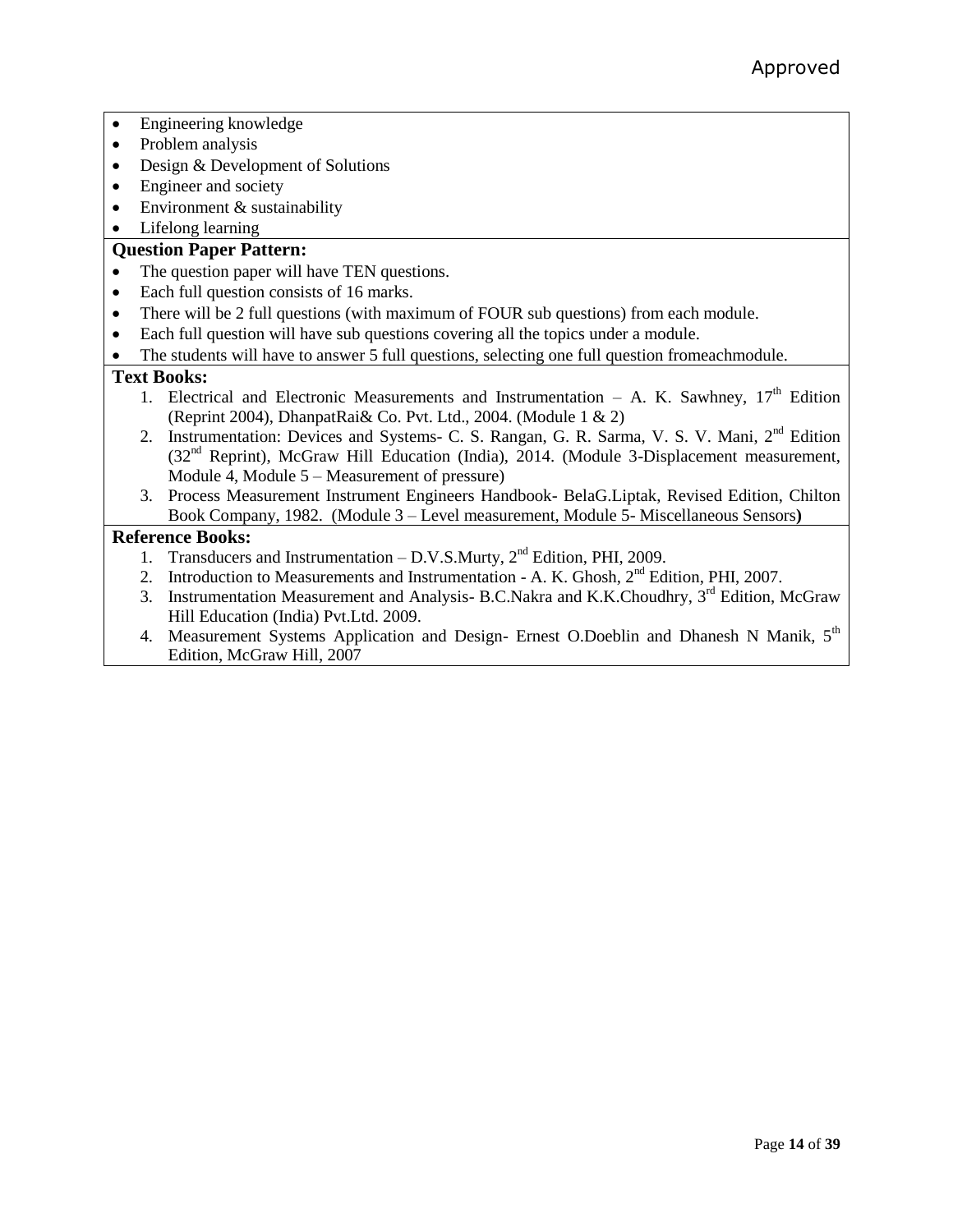| <b>B.E. Electronics and Instrumentation Engineering (EI)</b> |                                                                                                                                       |             |                                          |               |                        |  |
|--------------------------------------------------------------|---------------------------------------------------------------------------------------------------------------------------------------|-------------|------------------------------------------|---------------|------------------------|--|
|                                                              |                                                                                                                                       |             | <b>Choice Based Credit System (CBCS)</b> |               |                        |  |
| Semester - III (Elective-I)                                  |                                                                                                                                       |             |                                          |               |                        |  |
|                                                              |                                                                                                                                       |             | <b>NETWORK ANALYSIS</b>                  |               |                        |  |
|                                                              |                                                                                                                                       |             | (Common to EI, BM & ML)                  |               |                        |  |
| Subject Code                                                 | : 15 EI/BM/ML 36                                                                                                                      |             | <b>IA Marks</b>                          | : 20          |                        |  |
| Number of Lecture                                            | :04                                                                                                                                   |             | Exam Marks                               | : 80          |                        |  |
| Hours/Week                                                   |                                                                                                                                       |             |                                          |               |                        |  |
| <b>Total Number of</b>                                       | :50                                                                                                                                   |             | <b>Exam Hours</b>                        | :03           |                        |  |
| <b>Lecture Hours</b>                                         |                                                                                                                                       |             |                                          |               |                        |  |
|                                                              |                                                                                                                                       | Credits - 4 |                                          |               |                        |  |
|                                                              | <b>Course Objectives:</b> This course will enable the students to                                                                     |             |                                          |               |                        |  |
| $\bullet$                                                    | To introduce the Basic circuit laws, Network theorems and Analyze the networks.<br>To analyze the networks by using optimized methods |             |                                          |               |                        |  |
|                                                              | To analyze the network behavior during switching states.                                                                              |             |                                          |               |                        |  |
|                                                              | To realize the network parameters.                                                                                                    |             |                                          |               |                        |  |
|                                                              | Revised Bloom's Taxonomy Levels: L1 - Remembering, L2 - Understanding, L3 - Applying, L4 -                                            |             |                                          |               |                        |  |
|                                                              | Analysing, L5 – Evaluating, and L6 - Creating                                                                                         |             |                                          |               |                        |  |
|                                                              |                                                                                                                                       |             |                                          | <b>Teachi</b> | <b>Revised Bloom's</b> |  |
|                                                              | <b>Modules</b>                                                                                                                        |             |                                          | ng            | <b>Taxonomy (RBT)</b>  |  |
|                                                              |                                                                                                                                       |             |                                          | <b>Hours</b>  | <b>Level</b>           |  |
| <b>Module -1</b>                                             |                                                                                                                                       |             |                                          |               |                        |  |
|                                                              | <b>Basic concepts:</b> Sources of electrical energy, Source transformation                                                            |             |                                          |               | $L_1$ =Remembering,    |  |
| shifting,<br>Source<br>&                                     | Network reduction                                                                                                                     |             | using<br>star-delta                      | 10            | $L_2$ =Understanding,  |  |
|                                                              | transformation, loop and node analysis with dependent &                                                                               |             |                                          | Hours         | $L_3$ =Applying,       |  |
|                                                              | independent sources for DC networks, concept of super node and                                                                        |             |                                          |               | $L_4$ =Analysis.       |  |
|                                                              | super mesh analysis for only independent sources for DC networks.                                                                     |             |                                          |               |                        |  |
| <b>Module -2</b>                                             |                                                                                                                                       |             |                                          |               | $L_1$ =Remembering     |  |
| <b>Network theorems:</b>                                     |                                                                                                                                       |             |                                          | 10            | $L_2$ =Understanding   |  |
|                                                              | Super position, reciprocity, Millman's theorem (for DC networks),                                                                     |             |                                          | Hours         | $L_3$ =Applying        |  |
|                                                              | Thevinin's & Norton's theorem (for DC networks), and Maximum                                                                          |             |                                          |               | $L_4$ =Analysis        |  |
|                                                              | power transfer theorems (for AC & DC networks)                                                                                        |             |                                          |               |                        |  |
| <b>Module -3</b>                                             |                                                                                                                                       |             |                                          |               |                        |  |
|                                                              | Transient behavior and initial conditions: Behavior of circuit                                                                        |             |                                          |               | $L_1$ = Understanding  |  |
|                                                              | elements under switching condition and their representation,                                                                          |             |                                          | 10            | $L_2$ = Analyzing      |  |
|                                                              | evaluation of initial & final conditions in RL, RC & RLC circuits                                                                     |             |                                          | Hours         | $L_3 =$ Applying       |  |
| for DC excitations.                                          |                                                                                                                                       |             |                                          |               | $L_4$ =Synthesis       |  |
|                                                              | Two port network parameters: Definitions and modeling of Z, Y,                                                                        |             |                                          |               |                        |  |
| $H \&$ transmission parameters.                              |                                                                                                                                       |             |                                          |               |                        |  |
| <b>Module -4</b>                                             |                                                                                                                                       |             |                                          |               |                        |  |
| <b>Resonant Circuits:</b>                                    |                                                                                                                                       |             |                                          |               | $L_1$ = Understanding  |  |
|                                                              | Series resonance: Variation of current and voltage with frequency,                                                                    |             |                                          | 10            | $L_2$ = Analyzing      |  |
| Selectivity & Bandwidth, Q-factor                            |                                                                                                                                       |             | Parallel resonance: General              | Hours         | $L_3 =$ Applying       |  |
|                                                              | case-resistance present in both branches, Selectivity & Bandwidth,                                                                    |             |                                          |               | $L_4$ =Realizing       |  |
|                                                              | Maximum impedance conditions with Capacitor, Inductor or                                                                              |             |                                          |               |                        |  |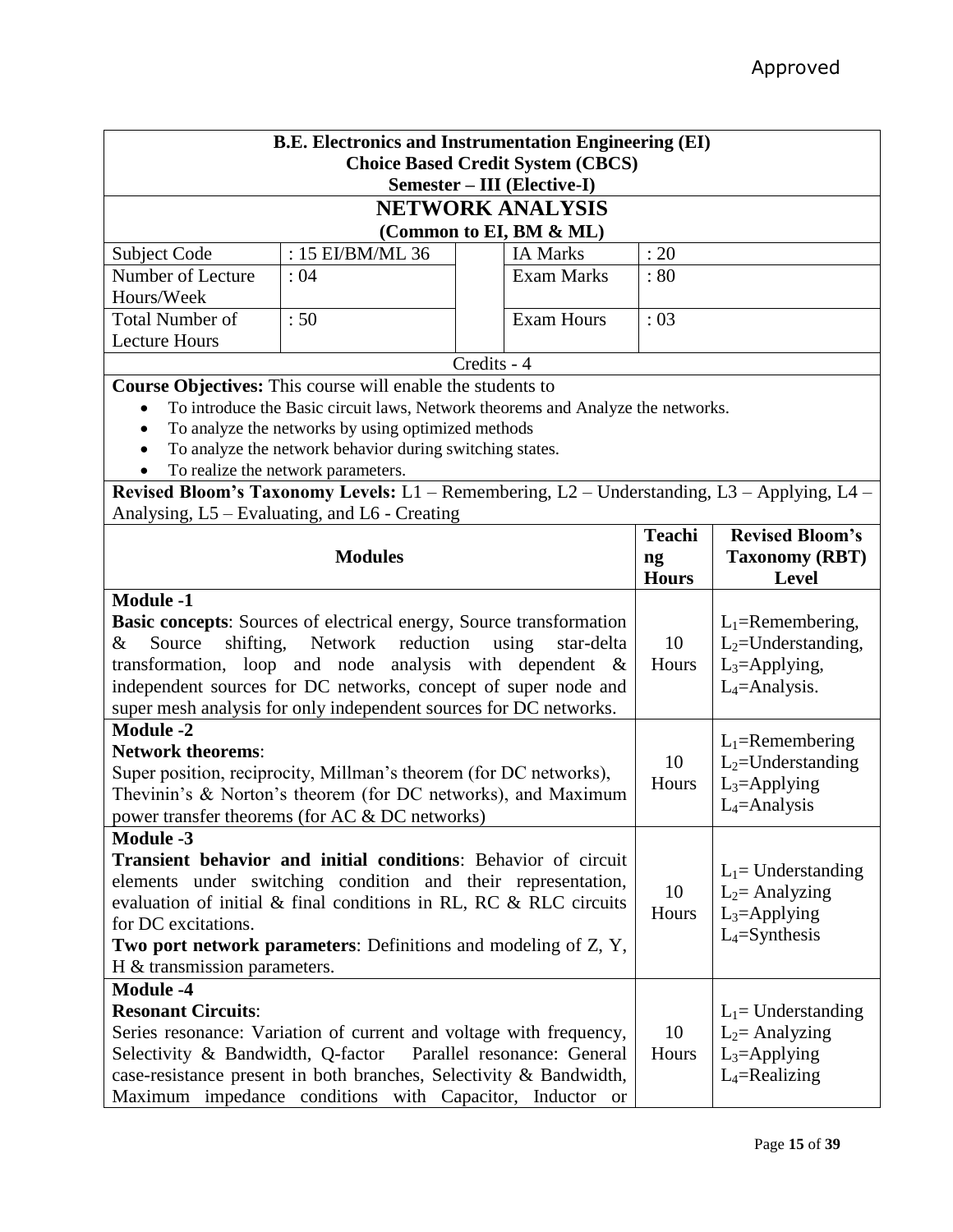| frequency as variable.                                                                                                                                                                                                                          |             |                                                                                    |
|-------------------------------------------------------------------------------------------------------------------------------------------------------------------------------------------------------------------------------------------------|-------------|------------------------------------------------------------------------------------|
| <b>Module -5</b><br>Network topology: Graph of a network, concepts of: tree & co-tree,<br>incidence matrix, tie-set & cut-set schedules, Solution of resistive<br>networks using equilibrium equations in matrix form, Principle of<br>duality. | 10<br>Hours | $L_1$ = Understanding<br>$L_2$ = Analyzing<br>$L_3$ =Applying<br>$L_4$ =Evaluation |
| Course Outcomes: After studying this course, students will able to:                                                                                                                                                                             |             |                                                                                    |
| Apply the basic concepts (Laws, theorems) of networks to obtain solution.                                                                                                                                                                       |             |                                                                                    |
| Choose the Appropriate/specific technique to analyze the networks.                                                                                                                                                                              |             |                                                                                    |
| Realize and Analyze the network behavior<br>$\bullet$                                                                                                                                                                                           |             |                                                                                    |
|                                                                                                                                                                                                                                                 |             |                                                                                    |
| <b>Graduate Attributes (as per NBA)</b>                                                                                                                                                                                                         |             |                                                                                    |
| Applying the Engineering concepts to analyze the networks                                                                                                                                                                                       |             |                                                                                    |
| Realizing and solving the complex circuits                                                                                                                                                                                                      |             |                                                                                    |
| <b>Question Paper Pattern:</b>                                                                                                                                                                                                                  |             |                                                                                    |
| The question paper will have TEN questions.                                                                                                                                                                                                     |             |                                                                                    |
| Each full question carry 16 marks<br>$\bullet$                                                                                                                                                                                                  |             |                                                                                    |
| In each full question, preferably 40% should be related to theoretical concepts/derivations and 60% should<br>$\bullet$                                                                                                                         |             |                                                                                    |
| be related problems/solutions.                                                                                                                                                                                                                  |             |                                                                                    |
| There will be TWO full questions (with maximum of FOUR sub questions) from each module.<br>$\bullet$                                                                                                                                            |             |                                                                                    |
| Each full question will have sub questions covering all the topics under a module.<br>$\bullet$                                                                                                                                                 |             |                                                                                    |
| The students will have to answer FIVE full questions, selecting ONE full question from each module.                                                                                                                                             |             |                                                                                    |
|                                                                                                                                                                                                                                                 |             |                                                                                    |
| <b>Text Books:</b>                                                                                                                                                                                                                              |             |                                                                                    |
| Engineering Circuit Analysis, William H Hayt et al, McGraw Hill, 8 <sup>th</sup> Edition.                                                                                                                                                       |             |                                                                                    |
| Networks and Systems, D Roy Choudhury, New Age International Publishers, 3 <sup>rd</sup> Edition.<br>2.                                                                                                                                         |             |                                                                                    |
| Network Analysis, M.E. Van Valkenburg, Prentice-Hall, 3rd Edition.<br>3.                                                                                                                                                                        |             |                                                                                    |
| <b>Reference Books:</b>                                                                                                                                                                                                                         |             |                                                                                    |
| 1. Introduction to Electric circuits, Richard C Dorf & James A Svoboda, Wiley, 9 <sup>th</sup> Edition.                                                                                                                                         |             |                                                                                    |

2. Electric Circuits, Mahmood Nahvi, McGraw Hill, 9th Edition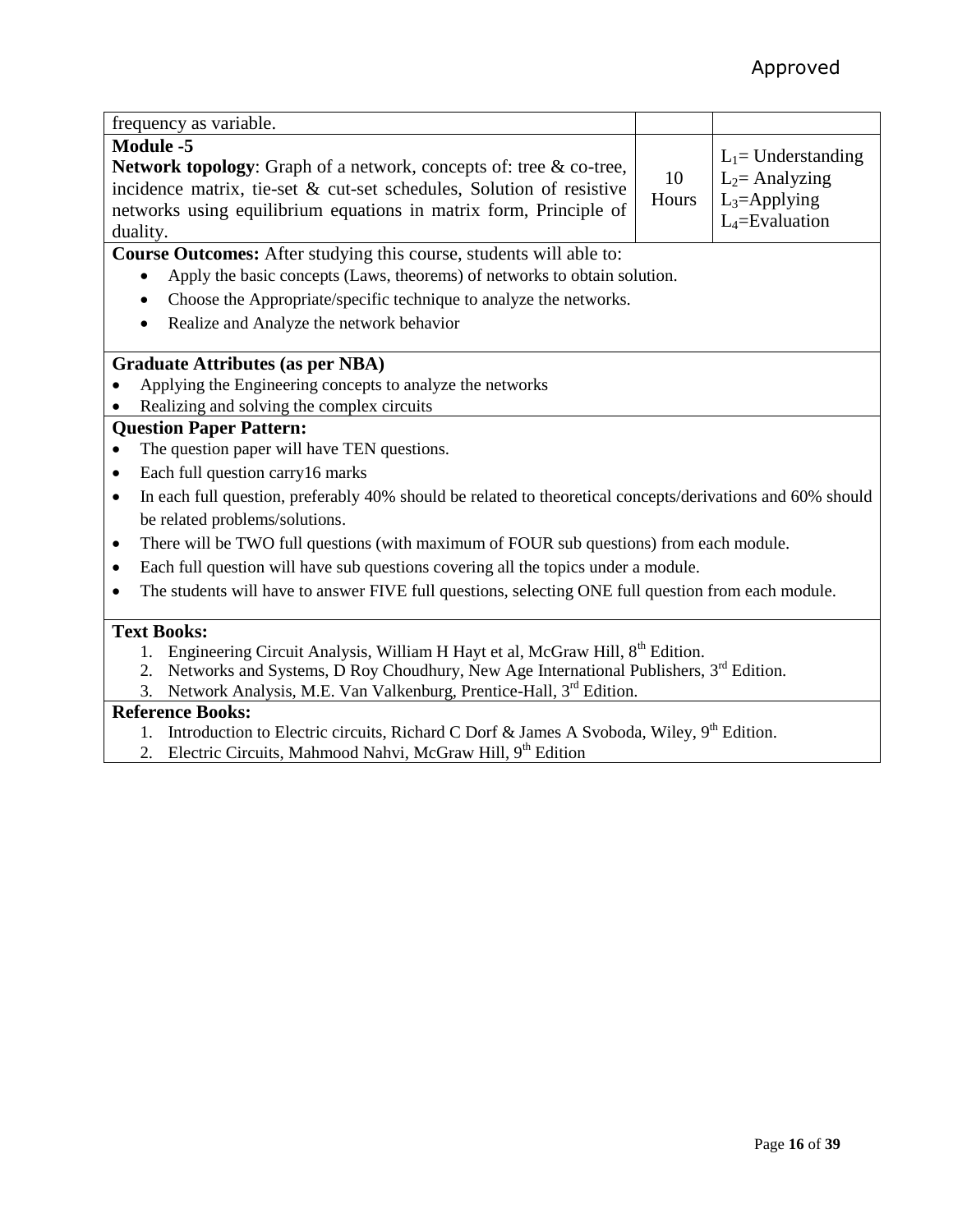| <b>B.E. Electronics and Instrumentation Engineering (EI)</b> |                                                                     |                                                                                            |                                                                                       |  |  |  |  |
|--------------------------------------------------------------|---------------------------------------------------------------------|--------------------------------------------------------------------------------------------|---------------------------------------------------------------------------------------|--|--|--|--|
|                                                              | <b>Choice Based Credit System (CBCS)</b>                            |                                                                                            |                                                                                       |  |  |  |  |
| <b>Semester - III</b>                                        |                                                                     |                                                                                            |                                                                                       |  |  |  |  |
| <b>ANALOG ELECTRONIC CIRCUITS LAB</b>                        |                                                                     |                                                                                            |                                                                                       |  |  |  |  |
| (Common to EI, BM & ML)                                      |                                                                     |                                                                                            |                                                                                       |  |  |  |  |
| Subject Code                                                 | : 15 EI/BM/ML L37                                                   | <b>IA Marks</b>                                                                            | : 20                                                                                  |  |  |  |  |
| <b>Number of Practical</b>                                   | :03                                                                 | <b>Exam Marks</b>                                                                          | : 80                                                                                  |  |  |  |  |
| Hours/Week                                                   |                                                                     |                                                                                            |                                                                                       |  |  |  |  |
| <b>Total Number of</b>                                       | :42                                                                 | <b>Exam Hours</b>                                                                          | :03                                                                                   |  |  |  |  |
| <b>Practical Hours</b>                                       |                                                                     |                                                                                            |                                                                                       |  |  |  |  |
|                                                              |                                                                     | Credits - 2                                                                                |                                                                                       |  |  |  |  |
| <b>Course Objectives:</b>                                    |                                                                     |                                                                                            |                                                                                       |  |  |  |  |
|                                                              |                                                                     | This laboratory course enables students to get practical knowledge & experience in design, |                                                                                       |  |  |  |  |
| assembly and evaluation/testing of                           |                                                                     |                                                                                            |                                                                                       |  |  |  |  |
| $\bullet$                                                    | Rectifier circuits without and with filter                          |                                                                                            |                                                                                       |  |  |  |  |
| $\bullet$                                                    | BJT as Amplifier without and with feedback                          |                                                                                            |                                                                                       |  |  |  |  |
| ٠                                                            | JFET Characteristics and as Amplifier.                              |                                                                                            |                                                                                       |  |  |  |  |
| <b>MOSFET Characteristics</b><br>$\bullet$                   |                                                                     |                                                                                            |                                                                                       |  |  |  |  |
| <b>BJT</b> as Power Amplifiers<br>٠                          |                                                                     |                                                                                            |                                                                                       |  |  |  |  |
| $\bullet$                                                    | Oscillators using BJT and FET for frequency generation              |                                                                                            |                                                                                       |  |  |  |  |
| UJT characteristics                                          |                                                                     |                                                                                            |                                                                                       |  |  |  |  |
|                                                              | Verification of Theorems and applications in practical fields       |                                                                                            |                                                                                       |  |  |  |  |
|                                                              |                                                                     |                                                                                            | Revised Bloom's Taxonomy Levels: L1 - Remembering, L2 - Understanding, L3 - Applying, |  |  |  |  |
| L4 - Analyzing, L5 - Evaluating, and L6 - Creating           |                                                                     |                                                                                            |                                                                                       |  |  |  |  |
| <b>Revised Bloom's</b><br><b>Laboratory Experiments</b>      |                                                                     |                                                                                            |                                                                                       |  |  |  |  |
|                                                              |                                                                     | NOTE: The experiments are to be carried using discrete components                          | <b>Taxonomy</b>                                                                       |  |  |  |  |
|                                                              | only                                                                |                                                                                            | (RBT)Level                                                                            |  |  |  |  |
| 1.                                                           | To design and testing of the following rectifiers with and without  |                                                                                            | L3, 14, L5, L6                                                                        |  |  |  |  |
|                                                              | filters: (a) Full Wave Rectifier (center tap) (b) Bridge Rectifier. |                                                                                            |                                                                                       |  |  |  |  |
| 2.                                                           |                                                                     | To plot characteristics of UJT and to determine its intrinsic stand-off                    | L1, L2, L3, L4                                                                        |  |  |  |  |
| ratio.                                                       |                                                                     |                                                                                            |                                                                                       |  |  |  |  |
|                                                              |                                                                     |                                                                                            |                                                                                       |  |  |  |  |
|                                                              |                                                                     | 3. To design and test the common emitter amplifier (voltage divider                        | L3, 14, L5, L6                                                                        |  |  |  |  |
|                                                              |                                                                     | bias) without feedback and determine input, output impedance, gain                         |                                                                                       |  |  |  |  |
| and bandwidth.                                               |                                                                     |                                                                                            |                                                                                       |  |  |  |  |
| 4.                                                           |                                                                     | To design and test the Emitter follower amplifier (BJT) using voltage                      | L3, 14, L5, L6                                                                        |  |  |  |  |
|                                                              |                                                                     | divider bias and determine input, output impedance, gain and                               |                                                                                       |  |  |  |  |
| bandwidth.                                                   |                                                                     |                                                                                            |                                                                                       |  |  |  |  |
|                                                              |                                                                     |                                                                                            |                                                                                       |  |  |  |  |
| 5.                                                           | find the Drain Resistance and Trans-conductance.                    | To plot the Drain and Transfer characteristic for the given FET and to                     | L1, L2, L3, L4                                                                        |  |  |  |  |
| 6.                                                           |                                                                     | To design, test and to plot the frequency response of Common Source                        | L3, 14, L5, L6                                                                        |  |  |  |  |
|                                                              | JFET/MOSFET amplifier, and to determine its bandwidth.              |                                                                                            |                                                                                       |  |  |  |  |
| 7.                                                           |                                                                     | To plot the input and output characteristics of n-channel MOSFET                           | L1, L2, L3, L4                                                                        |  |  |  |  |
|                                                              |                                                                     | and calculate its parameters, namely; drain resistance, mutual                             |                                                                                       |  |  |  |  |
|                                                              | conductance and amplification factor.                               |                                                                                            |                                                                                       |  |  |  |  |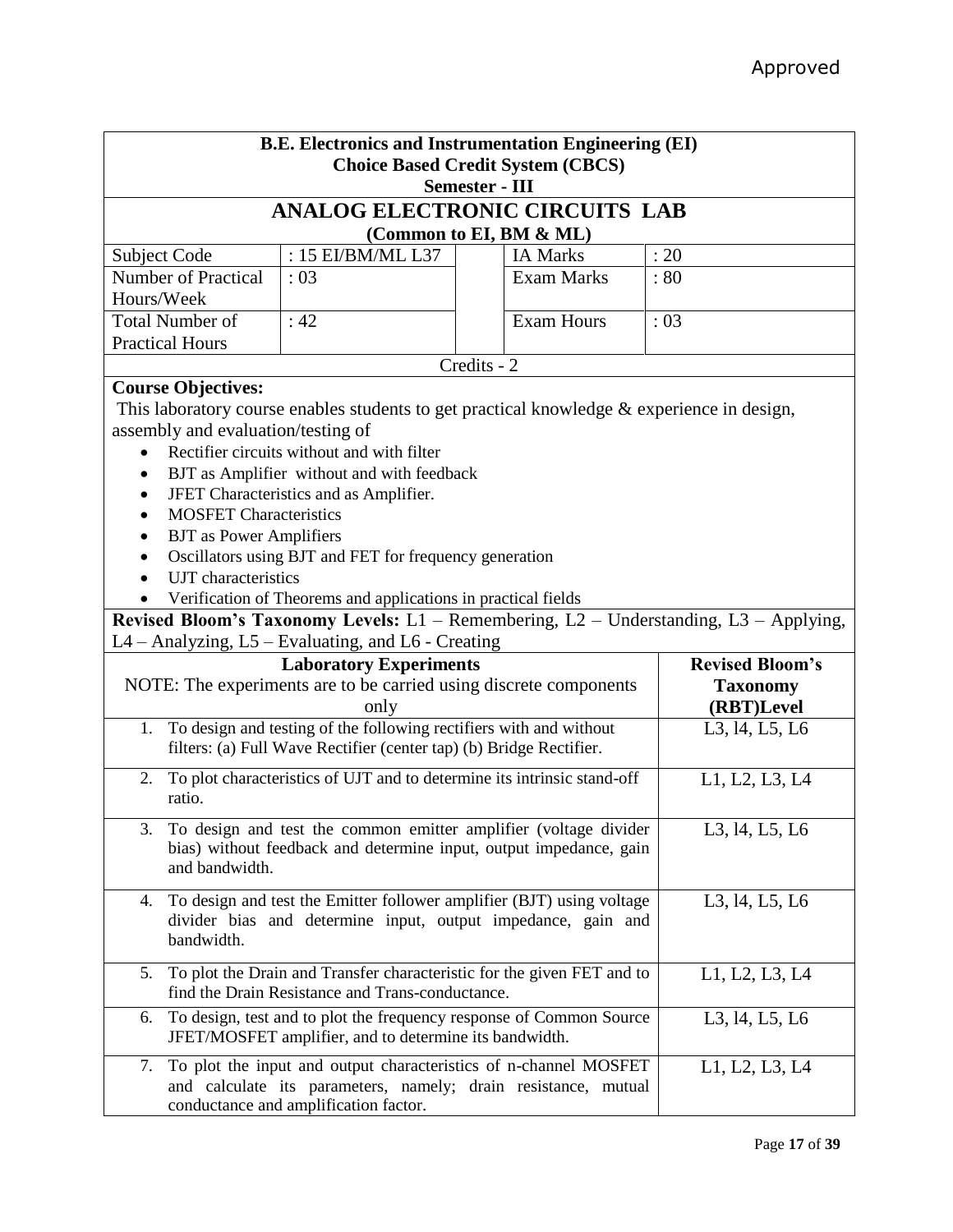| 8.                   | Wiring and testing of Complimentary symmetry class B push pull<br>power amplifier and calculation of efficiency.                                                                                                                                                                                                                                                                                                                                                                                                                                                                                                                                                                                                                                                                             | L1, L2, L3, L4                   |  |  |  |  |
|----------------------|----------------------------------------------------------------------------------------------------------------------------------------------------------------------------------------------------------------------------------------------------------------------------------------------------------------------------------------------------------------------------------------------------------------------------------------------------------------------------------------------------------------------------------------------------------------------------------------------------------------------------------------------------------------------------------------------------------------------------------------------------------------------------------------------|----------------------------------|--|--|--|--|
| 9.                   | To design and test the RC-Phase shift Oscillator using BJT for the<br>given frequency.                                                                                                                                                                                                                                                                                                                                                                                                                                                                                                                                                                                                                                                                                                       | L3, L4, L5, L6                   |  |  |  |  |
|                      | 10. To design and test the following tuned oscillator circuits for the given<br>frequency. (a) Hartley Oscillator using BJT (b) Colpitts Oscillator<br>using FET.                                                                                                                                                                                                                                                                                                                                                                                                                                                                                                                                                                                                                            | L3, L4, L5, L6                   |  |  |  |  |
|                      | 11. Testing of crystal oscillator and to determine its frequency of<br>oscillation.                                                                                                                                                                                                                                                                                                                                                                                                                                                                                                                                                                                                                                                                                                          | L1, L2, L3, L4                   |  |  |  |  |
|                      | 12. Verification of Thevenin's theorem and Maximum Power Transform<br>theorem for the given DC circuits.                                                                                                                                                                                                                                                                                                                                                                                                                                                                                                                                                                                                                                                                                     | L1, L2, L3, L4                   |  |  |  |  |
| $\bullet$            | Course Outcomes: After studying this course, students will able to:<br>Acquire the Working principles, characteristics and basic applications of BJT and FET.<br>Modeling of BJT/FET for analysis<br>Able to design Single stage, Multistage amplifier, with and without feedback<br>Able to analyze Frequency response of BJT and FET.<br>Acquire the knowledge of Power amplifiers, operation, and able to design power amplifier.<br>Apply the knowledge gained in the design of BJT/FET circuits in Oscillators to generate different<br>frequencies and their applications.<br>Knowledge of UJT characteristics and its application.<br>Applications of theorems in various practical fields.<br><b>Graduate Attributes (as per NBA)</b><br>Engineering Knowledge.<br>Problem Analysis. |                                  |  |  |  |  |
|                      | Design / development of solutions (partly)                                                                                                                                                                                                                                                                                                                                                                                                                                                                                                                                                                                                                                                                                                                                                   |                                  |  |  |  |  |
|                      |                                                                                                                                                                                                                                                                                                                                                                                                                                                                                                                                                                                                                                                                                                                                                                                              |                                  |  |  |  |  |
| 1.<br>2.<br>3.<br>4. | <b>Conduct of Practical Examination:</b><br>All laboratory experiments are to be included for practical examination.<br>Students are allowed to pick one experiment from the lot.<br>Strictly follow the instructions as printed on the cover page of answer script for breakup of marks.<br>Change of experiment is allowed only once and 15% Marks allotted to the procedure part to be<br>made zero.                                                                                                                                                                                                                                                                                                                                                                                      |                                  |  |  |  |  |
|                      | <b>Reference Books:</b>                                                                                                                                                                                                                                                                                                                                                                                                                                                                                                                                                                                                                                                                                                                                                                      |                                  |  |  |  |  |
| 1.                   | Electronics Lab<br>Manual by K. A.<br>Volume<br>$\mathbf{I}_{\bullet}$<br>Navas,                                                                                                                                                                                                                                                                                                                                                                                                                                                                                                                                                                                                                                                                                                             | PHI,<br>Edition,<br>2015,<br>5th |  |  |  |  |

- ISBN:9788120351424.
	- 2. Electronics Laboratory Primer A Design Approach by S.Poorna Chandra, B.Sasikala, S Chand Pub.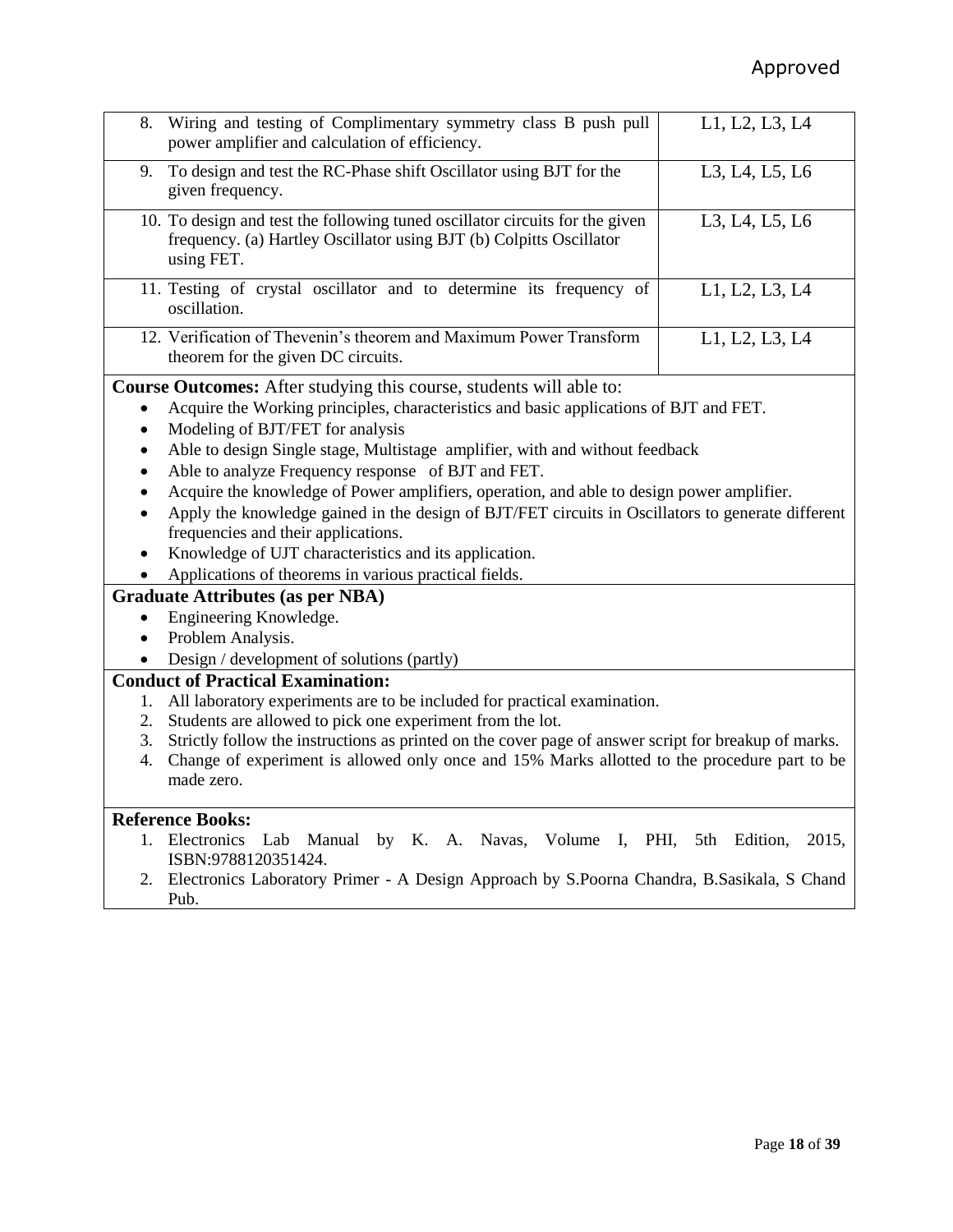| <b>B.E. Electronics and Instrumentation Engineering (EI)</b>                                  |                                                                                            |  |                   |              |                                                  |  |
|-----------------------------------------------------------------------------------------------|--------------------------------------------------------------------------------------------|--|-------------------|--------------|--------------------------------------------------|--|
|                                                                                               | <b>Choice Based Credit System (CBCS)</b>                                                   |  |                   |              |                                                  |  |
| <b>Semester - III</b>                                                                         |                                                                                            |  |                   |              |                                                  |  |
| DIGITAL DESIGN AND HDL LAB                                                                    |                                                                                            |  |                   |              |                                                  |  |
| (Common to EI, BM & ML)                                                                       |                                                                                            |  |                   |              |                                                  |  |
| Subject Code                                                                                  | : 15 EI/BM/ML L38                                                                          |  | <b>IA Marks</b>   | : 20         |                                                  |  |
| <b>Number of Practical</b>                                                                    | :03                                                                                        |  | <b>Exam Marks</b> | :80          |                                                  |  |
| Hours/Week                                                                                    |                                                                                            |  |                   |              |                                                  |  |
| <b>Total Number of</b>                                                                        | :42                                                                                        |  | <b>Exam Hours</b> |              |                                                  |  |
| <b>Practical Hours</b>                                                                        |                                                                                            |  |                   | : 03         |                                                  |  |
|                                                                                               | Credits - 2                                                                                |  |                   |              |                                                  |  |
|                                                                                               | Course Objectives: This course will enable the students to                                 |  |                   |              |                                                  |  |
|                                                                                               | The operation of various logic gates and digital circuits and write the Verilog code.      |  |                   |              |                                                  |  |
|                                                                                               | Design of logic circuits for combinational and sequential circuits and write Verilog code. |  |                   |              |                                                  |  |
|                                                                                               | Synthesis of digital circuits, FFs, shift registers and counters using ICs.                |  |                   |              |                                                  |  |
|                                                                                               | To use FPGA/CPLD kits for downloading the Verilog code and test the output.                |  |                   |              |                                                  |  |
|                                                                                               | Revised Bloom's Taxonomy Levels: L1 - Remembering, L2 - Understanding, L3 - Applying,      |  |                   |              |                                                  |  |
|                                                                                               | L4 – Analyzing, L5 – Evaluating, and L6 - Creating                                         |  |                   |              |                                                  |  |
|                                                                                               |                                                                                            |  |                   |              | <b>Revised</b>                                   |  |
| <b>Laboratory Experiments:</b>                                                                |                                                                                            |  |                   |              | <b>Bloom's</b>                                   |  |
| Note:                                                                                         | (1) Use discrete components to test and verify the logic gates.                            |  |                   |              |                                                  |  |
|                                                                                               | (2) Use FPGA/CPLD kits for down loading the Verilog code and test the                      |  |                   |              | <b>Taxonomy</b>                                  |  |
| output.                                                                                       |                                                                                            |  |                   | (RBT)        |                                                  |  |
|                                                                                               |                                                                                            |  |                   | <b>Level</b> |                                                  |  |
| Simplification, realization of Boolean expressions using logic gates/Universal<br>1.<br>gates |                                                                                            |  |                   | L1, L2, L3   |                                                  |  |
| To design and implement<br>2.                                                                 |                                                                                            |  |                   |              | L3, L4,                                          |  |
|                                                                                               | a) Adder/Subtractor - Full/half using logic gates.                                         |  |                   |              | L5,L6                                            |  |
|                                                                                               | b) 4-bit Parallel Adder/ subtractor using IC 7483.                                         |  |                   |              |                                                  |  |
| To realize<br>3.                                                                              |                                                                                            |  |                   |              | L2, L3, L4                                       |  |
|                                                                                               | a) BCD to Excess-3 code conversion and vice versa                                          |  |                   |              |                                                  |  |
|                                                                                               | b) Binary to Gray code conversion and vice versa                                           |  |                   |              |                                                  |  |
| $\overline{4}$ .<br>To realize                                                                |                                                                                            |  |                   |              | L2, L3, L4                                       |  |
| a) 4:1 Multiplexer using gates                                                                |                                                                                            |  |                   |              |                                                  |  |
| b) $1:8$ Demux                                                                                |                                                                                            |  |                   |              |                                                  |  |
|                                                                                               | c) Priority encoder and 3:8 Decoder using IC74138                                          |  |                   |              |                                                  |  |
| d) One / Two bit comparator                                                                   |                                                                                            |  |                   |              |                                                  |  |
| 5.                                                                                            | To realize the following flip-flops using NAND Gates                                       |  |                   |              | L2, L3, L4                                       |  |
|                                                                                               | (a) T type (b) JK Master slave (c) D type                                                  |  |                   |              |                                                  |  |
| 6.                                                                                            | To realize the 3-bit counters as a sequential circuit and Mod-N Counter design             |  |                   |              | L <sub>2</sub> , L <sub>3</sub> , L <sub>4</sub> |  |
| (7476, 7490, 74192, 74193)                                                                    |                                                                                            |  |                   |              |                                                  |  |
| 7.                                                                                            | Adder/Subtractor - Full/half using Verilog data flow description                           |  |                   |              | L <sub>2</sub> , L <sub>3</sub> , L <sub>4</sub> |  |
| 8.                                                                                            | Code converters using Verilog Behavioral description                                       |  |                   |              | L2, L3, L4                                       |  |
|                                                                                               | a) Gray to binary and vice versa                                                           |  |                   |              |                                                  |  |
|                                                                                               | b) Binary to excess3 and vice versa                                                        |  |                   |              |                                                  |  |
| 9.                                                                                            | Multiplexers/decoders/encoder using Verilog Behavioral description                         |  |                   |              | L2, L3, L4                                       |  |
|                                                                                               | - 8:1 mux, 3:8 decoder, 8:3 encoder, Priority encoder                                      |  |                   |              |                                                  |  |
|                                                                                               | - 1:8 Demux and verify using test bench                                                    |  |                   |              |                                                  |  |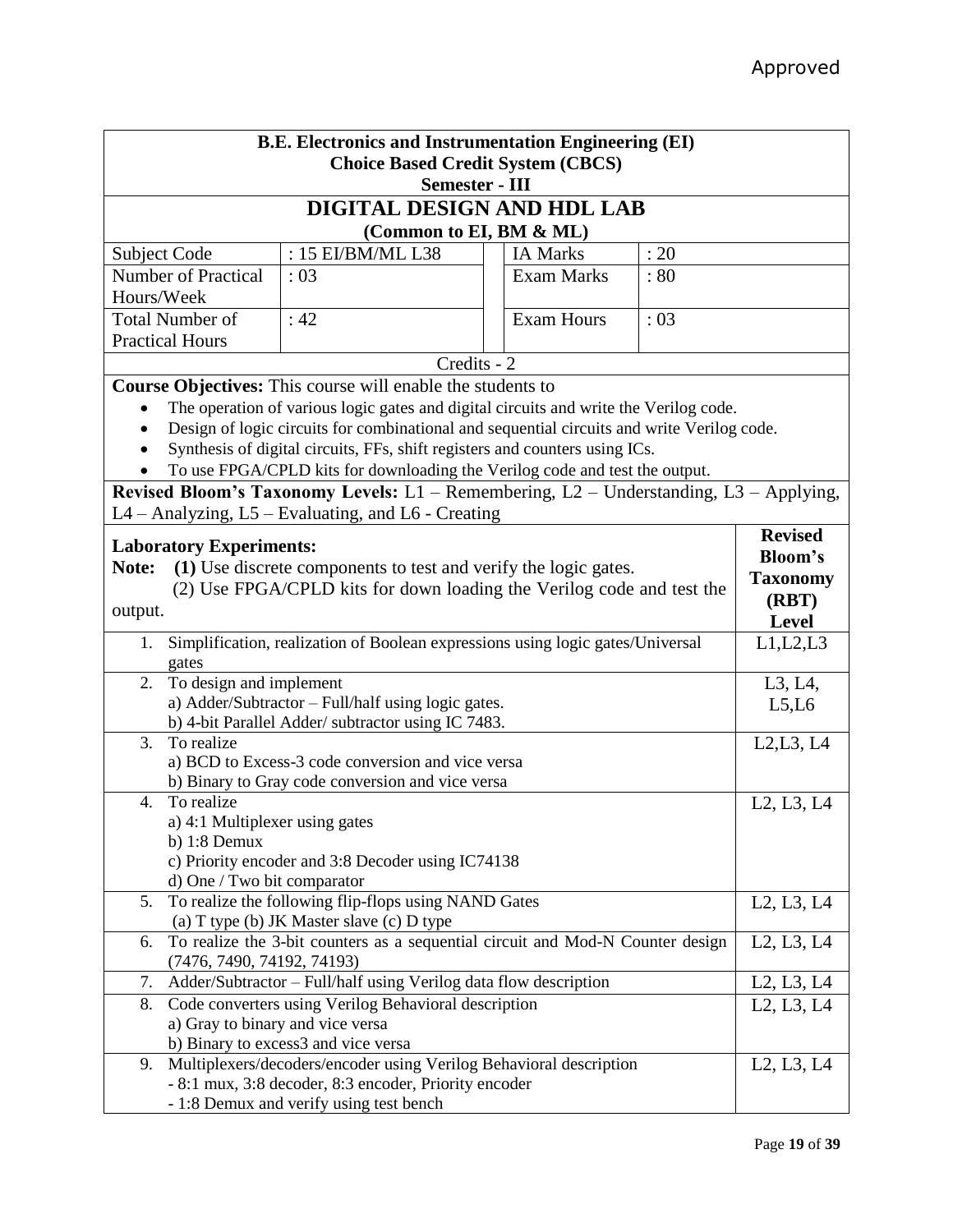| - 2-bit Comparator using behavioral description                                                                                                                                                                                                                                                                                   |            |  |  |  |  |  |
|-----------------------------------------------------------------------------------------------------------------------------------------------------------------------------------------------------------------------------------------------------------------------------------------------------------------------------------|------------|--|--|--|--|--|
| 10. Flip-flops using Verilog Behavioral description                                                                                                                                                                                                                                                                               | L2, L3, L4 |  |  |  |  |  |
| a) JK type b) SR type c) T type and d) D type                                                                                                                                                                                                                                                                                     |            |  |  |  |  |  |
| 11. Counter up/down (BCD and binary), sequential counters using Verilog                                                                                                                                                                                                                                                           | L2, L3, L4 |  |  |  |  |  |
| Behavioral description                                                                                                                                                                                                                                                                                                            |            |  |  |  |  |  |
| 12. Interface experiments: (a) Stepper motor (b) Relay (c) Waveform generation<br>L2, L3, L4                                                                                                                                                                                                                                      |            |  |  |  |  |  |
| using DAC                                                                                                                                                                                                                                                                                                                         |            |  |  |  |  |  |
| <b>Course Outcomes:</b> After studying this course, students will able to:                                                                                                                                                                                                                                                        |            |  |  |  |  |  |
| Realize Boolean expression using Universal gates / basic gates using ICs and Verilog                                                                                                                                                                                                                                              |            |  |  |  |  |  |
| Demonstrate the function of adder/subtractor circuits using gates/ICs & Verilog.<br>$\bullet$                                                                                                                                                                                                                                     |            |  |  |  |  |  |
| Design and analyze the Comparator, Multiplexers Decoders, Encoders circuits using ICs and<br>$\bullet$                                                                                                                                                                                                                            |            |  |  |  |  |  |
| Verilog.                                                                                                                                                                                                                                                                                                                          |            |  |  |  |  |  |
| Design and analysis of different Flip-flops and counters using gates and FFs                                                                                                                                                                                                                                                      |            |  |  |  |  |  |
| Able to use FPGA/CPLD kits for down loading Verilog codes for shift registers and counters and                                                                                                                                                                                                                                    |            |  |  |  |  |  |
| check output.                                                                                                                                                                                                                                                                                                                     |            |  |  |  |  |  |
| <b>Graduate Attributes (as per NBA)</b>                                                                                                                                                                                                                                                                                           |            |  |  |  |  |  |
| Engineering Knowledge.                                                                                                                                                                                                                                                                                                            |            |  |  |  |  |  |
| Problem Analysis.                                                                                                                                                                                                                                                                                                                 |            |  |  |  |  |  |
| Design/Development of solutions                                                                                                                                                                                                                                                                                                   |            |  |  |  |  |  |
|                                                                                                                                                                                                                                                                                                                                   |            |  |  |  |  |  |
| <b>Conduct of Practical Examination:</b>                                                                                                                                                                                                                                                                                          |            |  |  |  |  |  |
| All laboratory experiments are to be included for practical examination.<br>$1_{\cdots}$                                                                                                                                                                                                                                          |            |  |  |  |  |  |
| Students are allowed to pick one experiment from the lot.<br>2.                                                                                                                                                                                                                                                                   |            |  |  |  |  |  |
| Strictly follow the instructions as printed on the cover page of answer script for breakup of marks.<br>3.                                                                                                                                                                                                                        |            |  |  |  |  |  |
| Change of experiment is allowed only once and 15% Marks allotted to the procedure part to be<br>4.                                                                                                                                                                                                                                |            |  |  |  |  |  |
| made zero                                                                                                                                                                                                                                                                                                                         |            |  |  |  |  |  |
| <b>Text Books:</b>                                                                                                                                                                                                                                                                                                                |            |  |  |  |  |  |
| 1. Digital Principles and Design – Donald D Givone, 12th reprint, TMH, 2008                                                                                                                                                                                                                                                       |            |  |  |  |  |  |
| HDL Programming VHDL and Verilog By Nazeih M. Botros, 2009 reprint, Dreamtech press.<br>2.                                                                                                                                                                                                                                        |            |  |  |  |  |  |
| <b>Reference Books:</b>                                                                                                                                                                                                                                                                                                           |            |  |  |  |  |  |
| $\mathbf{A}$ and $\mathbf{A}$ and $\mathbf{A}$ and $\mathbf{A}$ and $\mathbf{A}$ and $\mathbf{A}$ and $\mathbf{A}$ and $\mathbf{A}$ and $\mathbf{A}$ and $\mathbf{A}$ and $\mathbf{A}$ and $\mathbf{A}$ and $\mathbf{A}$ and $\mathbf{A}$ and $\mathbf{A}$ and $\mathbf{A}$ and $\mathbf{A}$ and<br>$\mathbf{1}$ and $\mathbf{1}$ | 0.001      |  |  |  |  |  |

- 1. Digital Logic Applications and Design by John M Yarbrough, Thomson Learning,2001
- 2. Fundamentals of HDL- Cyril P R Pearson/Sanguin 2010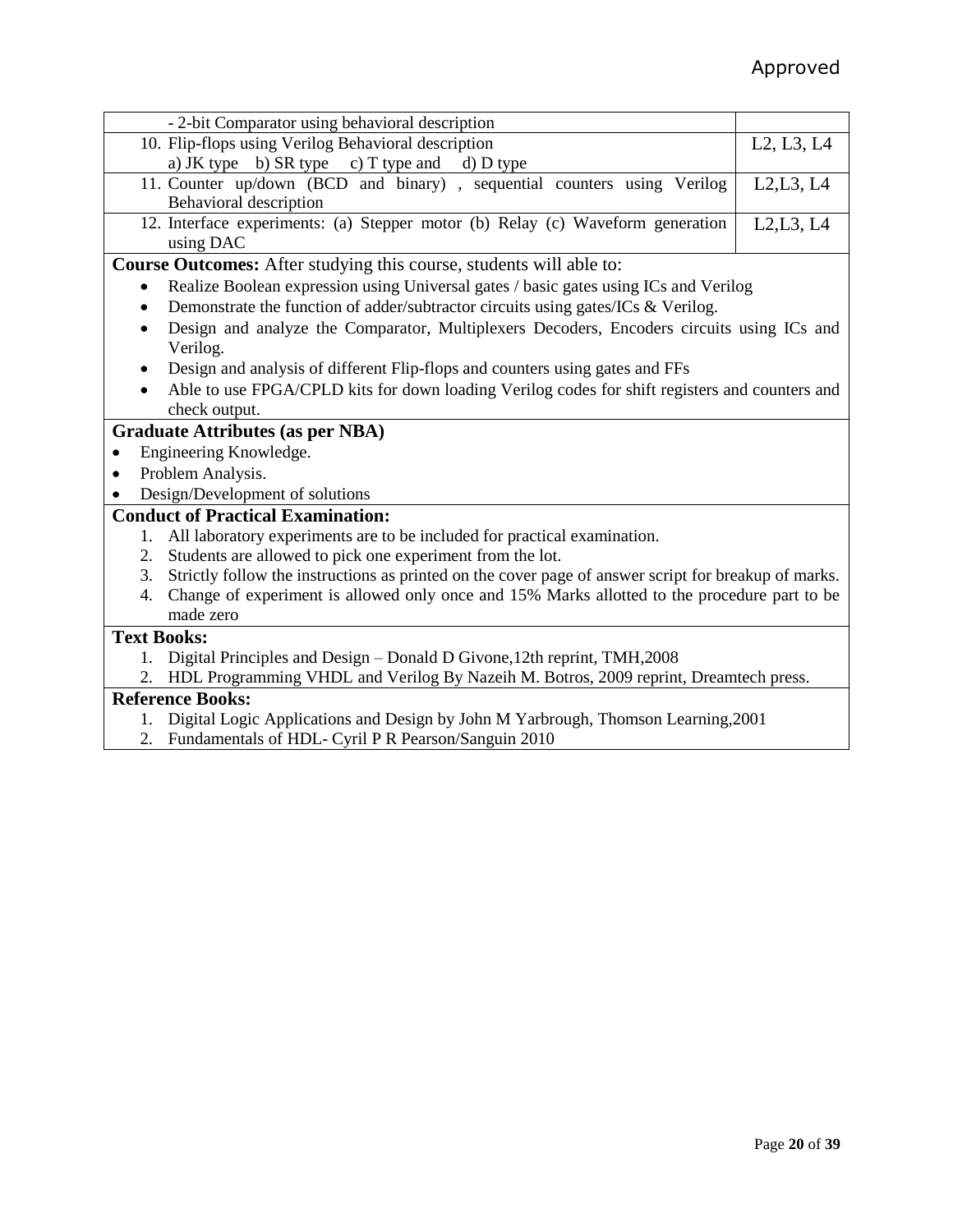| <b>B.E. Electronics and Instrumentation Engineering (EI)</b><br><b>Choice Based Credit System (CBCS)</b><br><b>Semester - IV</b>            |                                                            |                          |                   |                                 |                                                                  |  |  |
|---------------------------------------------------------------------------------------------------------------------------------------------|------------------------------------------------------------|--------------------------|-------------------|---------------------------------|------------------------------------------------------------------|--|--|
| <b>ENGINEERING MATHEMATICS-IV</b>                                                                                                           |                                                            |                          |                   |                                 |                                                                  |  |  |
|                                                                                                                                             |                                                            | (Common to All Branches) |                   |                                 |                                                                  |  |  |
| Subject Code                                                                                                                                | : 15MAT41                                                  |                          | <b>IA Marks</b>   | : 20                            |                                                                  |  |  |
| Number of Lecture<br>Hours/Week                                                                                                             | : 04                                                       |                          | <b>Exam Marks</b> | $\therefore 80$                 |                                                                  |  |  |
| <b>Total Number of</b><br><b>Lecture Hours</b>                                                                                              | :50                                                        |                          | <b>Exam Hours</b> | : 03                            |                                                                  |  |  |
|                                                                                                                                             |                                                            | Credits - 4              |                   |                                 |                                                                  |  |  |
|                                                                                                                                             | Course Objectives: This course will enable the students to |                          |                   |                                 |                                                                  |  |  |
| Revised Bloom's Taxonomy Levels: L1 - Remembering, L2 - Understanding, L3 - Applying,<br>L4 - Analyzing, L5 - Evaluating, and L6 - Creating |                                                            |                          |                   |                                 |                                                                  |  |  |
| <b>Modules</b>                                                                                                                              |                                                            |                          |                   | <b>Teaching</b><br><b>Hours</b> | <b>Revised</b><br><b>Bloom's</b><br><b>Taxonomy</b><br>(RBT)Leve |  |  |
| <b>Module -1</b>                                                                                                                            | 10 Hours                                                   |                          |                   |                                 |                                                                  |  |  |
|                                                                                                                                             |                                                            |                          |                   |                                 |                                                                  |  |  |
| <b>Module -2</b><br>10 Hours                                                                                                                |                                                            |                          |                   |                                 |                                                                  |  |  |
|                                                                                                                                             |                                                            |                          |                   |                                 |                                                                  |  |  |
| <b>Module -3</b>                                                                                                                            |                                                            |                          |                   | 10 Hours                        |                                                                  |  |  |

# **IV SEMESTER**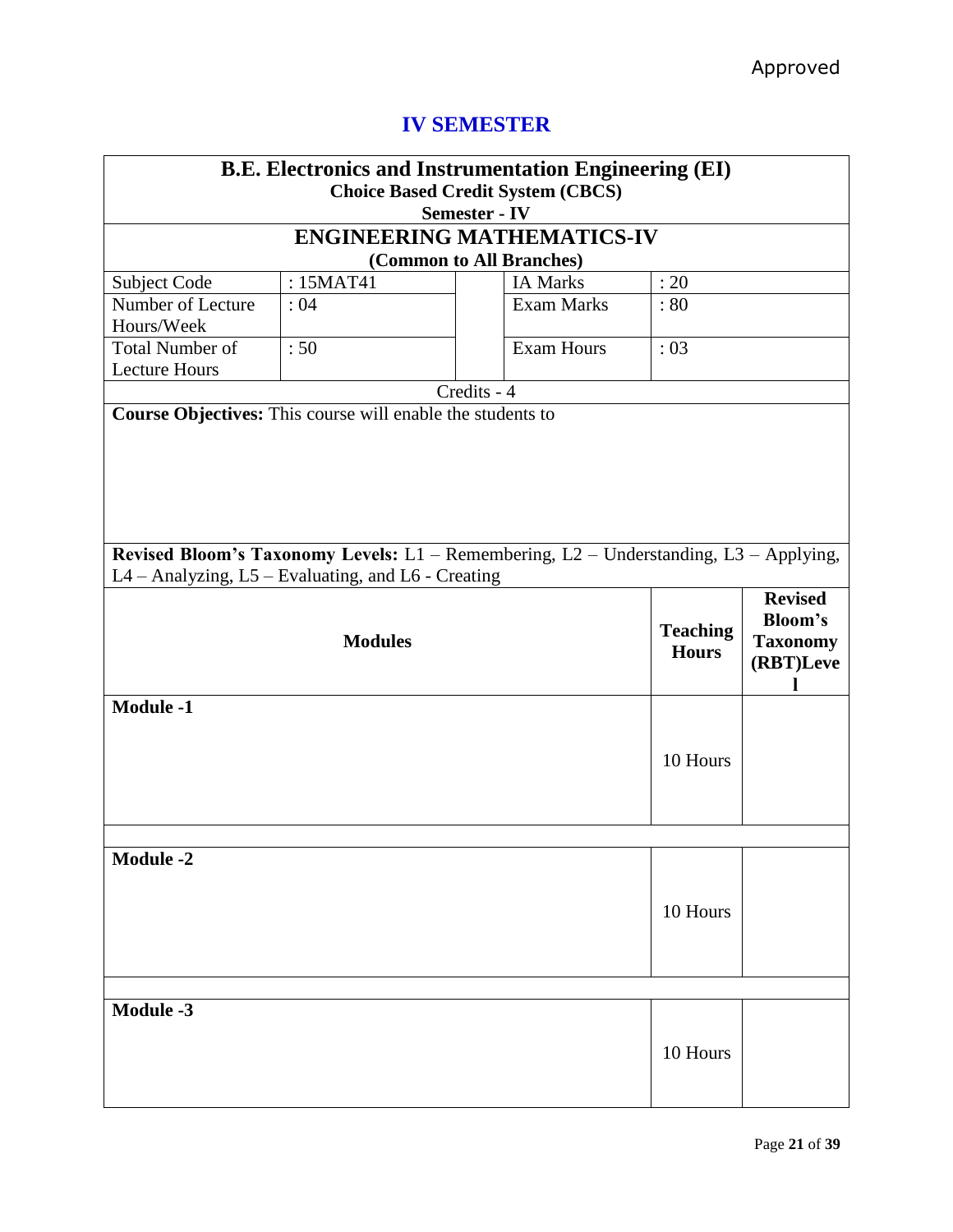| <b>Module -4</b>                                                                                     |          |  |
|------------------------------------------------------------------------------------------------------|----------|--|
|                                                                                                      |          |  |
|                                                                                                      |          |  |
|                                                                                                      | 10 Hours |  |
|                                                                                                      |          |  |
|                                                                                                      |          |  |
|                                                                                                      |          |  |
|                                                                                                      |          |  |
|                                                                                                      |          |  |
| <b>Module -5</b>                                                                                     |          |  |
|                                                                                                      |          |  |
|                                                                                                      | 10 Hours |  |
|                                                                                                      |          |  |
|                                                                                                      |          |  |
|                                                                                                      |          |  |
|                                                                                                      |          |  |
| Course Outcomes: After studying this course, students will able to:                                  |          |  |
|                                                                                                      |          |  |
|                                                                                                      |          |  |
|                                                                                                      |          |  |
|                                                                                                      |          |  |
|                                                                                                      |          |  |
|                                                                                                      |          |  |
| <b>Graduate Attributes (as per NBA)</b>                                                              |          |  |
|                                                                                                      |          |  |
|                                                                                                      |          |  |
|                                                                                                      |          |  |
|                                                                                                      |          |  |
|                                                                                                      |          |  |
|                                                                                                      |          |  |
| <b>Question Paper Pattern:</b>                                                                       |          |  |
| The question paper will have TEN questions.                                                          |          |  |
| Each full question carry16 marks<br>٠                                                                |          |  |
| There will be TWO full questions (with maximum of FOUR sub questions) from each module.<br>$\bullet$ |          |  |
|                                                                                                      |          |  |
| Each full question will have sub questions covering all the topics under a module.<br>٠              |          |  |
| The students will have to answer FIVE full questions, selecting ONE full question from each module.  |          |  |
| <b>Text Books:</b>                                                                                   |          |  |
|                                                                                                      |          |  |
|                                                                                                      |          |  |
|                                                                                                      |          |  |
|                                                                                                      |          |  |
|                                                                                                      |          |  |
|                                                                                                      |          |  |
|                                                                                                      |          |  |
| <b>Reference Books:</b>                                                                              |          |  |
|                                                                                                      |          |  |
|                                                                                                      |          |  |
|                                                                                                      |          |  |
|                                                                                                      |          |  |
|                                                                                                      |          |  |
|                                                                                                      |          |  |
|                                                                                                      |          |  |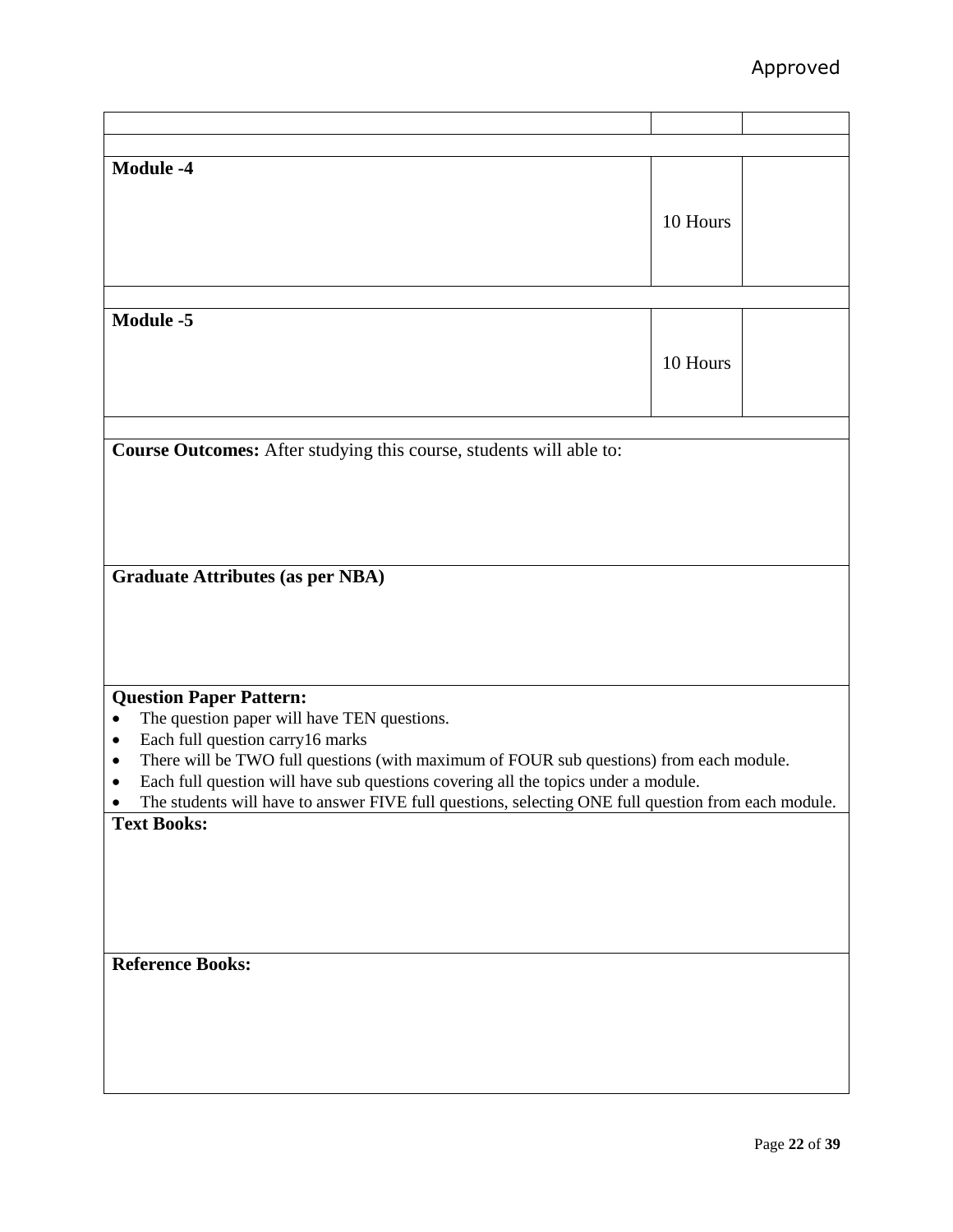| <b>IV SEMESTER</b>                                                                                                                                                                                                                                                                                                                                                                                                                                                    |                                                                                                                                                        |               |                                   |                                              |                              |  |  |
|-----------------------------------------------------------------------------------------------------------------------------------------------------------------------------------------------------------------------------------------------------------------------------------------------------------------------------------------------------------------------------------------------------------------------------------------------------------------------|--------------------------------------------------------------------------------------------------------------------------------------------------------|---------------|-----------------------------------|----------------------------------------------|------------------------------|--|--|
| <b>B.E. Electronics and Instrumentation Engineering (EI)</b>                                                                                                                                                                                                                                                                                                                                                                                                          |                                                                                                                                                        |               |                                   |                                              |                              |  |  |
| <b>Choice Based Credit System (CBCS)</b>                                                                                                                                                                                                                                                                                                                                                                                                                              |                                                                                                                                                        |               |                                   |                                              |                              |  |  |
|                                                                                                                                                                                                                                                                                                                                                                                                                                                                       | Semester – IV                                                                                                                                          |               |                                   |                                              |                              |  |  |
|                                                                                                                                                                                                                                                                                                                                                                                                                                                                       | SIGNAL CONDITIONING AND DATA ACQUISITION CIRCUITS                                                                                                      |               |                                   |                                              |                              |  |  |
|                                                                                                                                                                                                                                                                                                                                                                                                                                                                       |                                                                                                                                                        |               | (Common to EI, BM & ML) [Revised] |                                              |                              |  |  |
| Subject Code                                                                                                                                                                                                                                                                                                                                                                                                                                                          | : 15 EI/BM/ML42                                                                                                                                        |               | <b>IA Marks</b>                   | : 20                                         |                              |  |  |
| Number of Lecture<br>Hours/Week                                                                                                                                                                                                                                                                                                                                                                                                                                       | :04                                                                                                                                                    |               | <b>Exam Marks</b>                 | : 80                                         |                              |  |  |
| <b>Total Number of</b><br><b>Lecture Hours</b>                                                                                                                                                                                                                                                                                                                                                                                                                        | :50                                                                                                                                                    |               | <b>Exam Hours</b>                 | : 03                                         |                              |  |  |
|                                                                                                                                                                                                                                                                                                                                                                                                                                                                       |                                                                                                                                                        | $Credits - 4$ |                                   |                                              |                              |  |  |
|                                                                                                                                                                                                                                                                                                                                                                                                                                                                       | <b>Course Objectives:</b> This course will enable the students to                                                                                      |               |                                   |                                              |                              |  |  |
|                                                                                                                                                                                                                                                                                                                                                                                                                                                                       | Define and describe Op Amp, basic concepts, characteristics and specifications                                                                         |               |                                   |                                              |                              |  |  |
| $\bullet$                                                                                                                                                                                                                                                                                                                                                                                                                                                             | Gain knowledge about Linear and nonlinear applications op-amp.                                                                                         |               |                                   |                                              |                              |  |  |
|                                                                                                                                                                                                                                                                                                                                                                                                                                                                       | Design and develop circuits like, amplifiers, filters, Timers to meet industrial requirements.                                                         |               |                                   |                                              |                              |  |  |
|                                                                                                                                                                                                                                                                                                                                                                                                                                                                       | Get a firm grasp of basic principles of op-amp.                                                                                                        |               |                                   |                                              |                              |  |  |
|                                                                                                                                                                                                                                                                                                                                                                                                                                                                       | Revised Bloom's Taxonomy Levels: L1 - Remembering, L2 - Understanding, L3 - Applying,                                                                  |               |                                   |                                              |                              |  |  |
|                                                                                                                                                                                                                                                                                                                                                                                                                                                                       | L4 - Analyzing, L5 - Evaluating, and L6 - Creating                                                                                                     |               |                                   |                                              |                              |  |  |
| <b>Modules</b>                                                                                                                                                                                                                                                                                                                                                                                                                                                        |                                                                                                                                                        |               | <b>Teaching</b><br><b>Hours</b>   | <b>Revised</b><br>Bloom's<br><b>Taxonomy</b> |                              |  |  |
|                                                                                                                                                                                                                                                                                                                                                                                                                                                                       |                                                                                                                                                        |               |                                   | 10 Hours                                     | (RBT)Level<br>L1, L2, L3, L4 |  |  |
| <b>Module -1</b><br>Introduction to Operational Amplifiers: Introduction, Block<br>schematic of an Op-amp, Power supply connections, Characteristics of<br>an Ideal OP-AMP, Inverting Amplifier, Non-inverting Amplifier,<br>Differential Amplifier,<br>Voltage<br>follower,<br>CMRR.<br>(Relevant<br>problems).                                                                                                                                                      |                                                                                                                                                        |               |                                   |                                              |                              |  |  |
| <b>Operational Amplifier Characteristics: DC characteristics - Input</b><br>bias current, Input offset current, Input offset voltage, Total output<br>offset voltage, Thermal drift. AC characteristics – Frequency response,<br>Slew rate, PSRR.<br><b>Basic op-amp applications</b> – Scale changer/Inverter.<br>Summing amplifier: Inverting summing amplifier, Non-inverting<br>Summing amplifier, Subtractor, Instrumentation Amplifier. (Relevant<br>problems). |                                                                                                                                                        |               |                                   |                                              |                              |  |  |
|                                                                                                                                                                                                                                                                                                                                                                                                                                                                       |                                                                                                                                                        |               |                                   |                                              |                              |  |  |
| <b>Module -2</b><br>Integrator.                                                                                                                                                                                                                                                                                                                                                                                                                                       | <b>Operational Amplifier Applications:</b> $V - I$ and $I - V$ converter, Op-<br>amp circuit using diodes, sample and hold circuit, Differentiator and |               |                                   | 10 Hours                                     | L1, L2, L3, L4               |  |  |
|                                                                                                                                                                                                                                                                                                                                                                                                                                                                       | <b>Comparator and waveforms generator:</b> Comparator, Regenerative<br>comparator (Schmitt Trigger), Astable mutivibrator, Monostable                  |               |                                   |                                              |                              |  |  |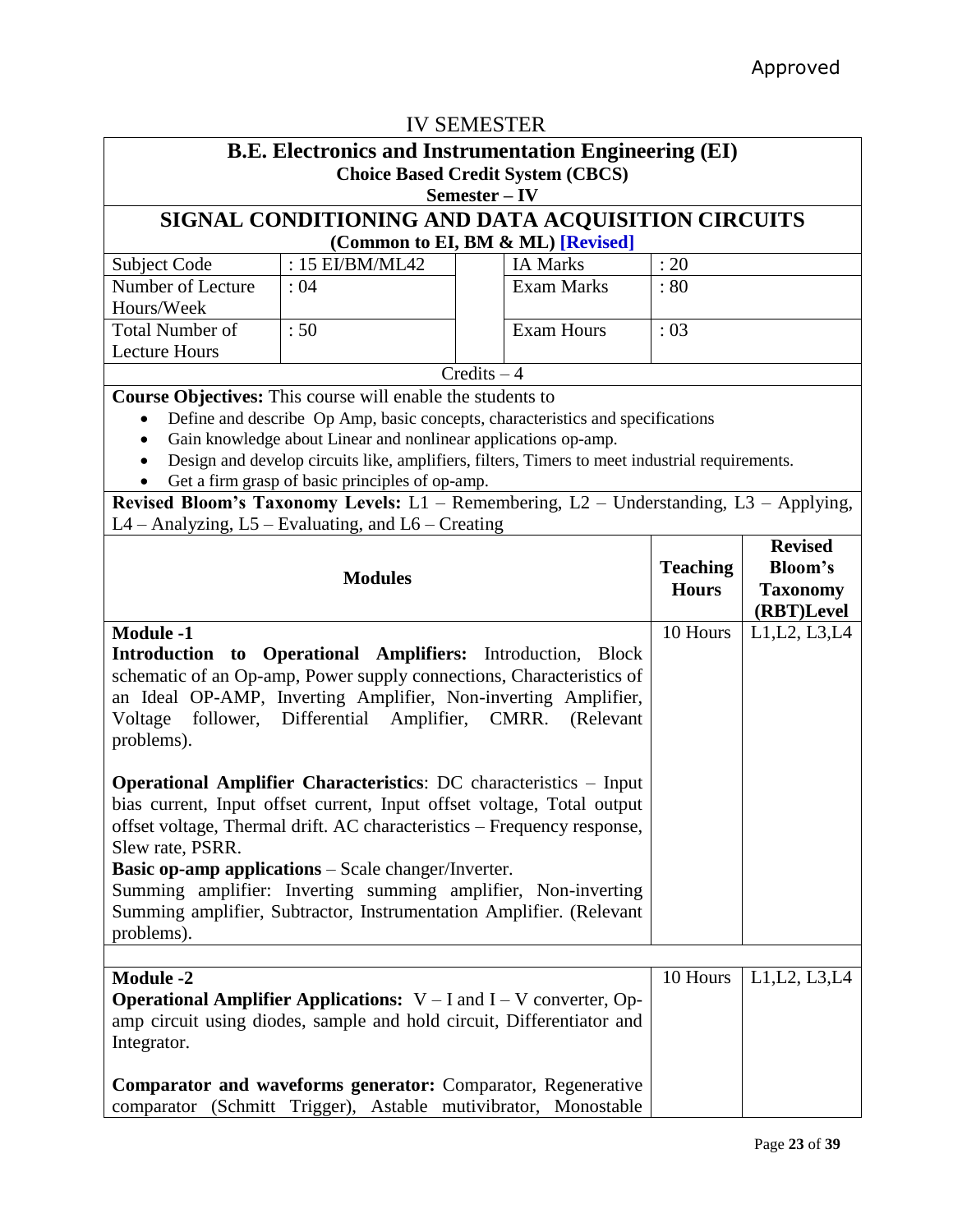| multivibrator and Triangular waveform generator.<br>Phase shift                                                                                                                                                                                                                                                                                                                                                                                                                                                                                                                                                                                           |          |                                                    |
|-----------------------------------------------------------------------------------------------------------------------------------------------------------------------------------------------------------------------------------------------------------------------------------------------------------------------------------------------------------------------------------------------------------------------------------------------------------------------------------------------------------------------------------------------------------------------------------------------------------------------------------------------------------|----------|----------------------------------------------------|
| oscillator, Wien bridge oscillator. (Relevant problems).                                                                                                                                                                                                                                                                                                                                                                                                                                                                                                                                                                                                  |          |                                                    |
|                                                                                                                                                                                                                                                                                                                                                                                                                                                                                                                                                                                                                                                           |          |                                                    |
| <b>Module -3</b><br>Voltage Regulators: Introduction, Series Op-amp regulator, IC<br>voltage regulators, 723 general purpose regulators, switching<br>regulator.<br>Active filters: First and Second order LPF, First and Second orders<br>HPF, Band Pass Filters, Band Reject filters. (Design examples).                                                                                                                                                                                                                                                                                                                                                | 10 Hours | L1, L2, L3, L4                                     |
|                                                                                                                                                                                                                                                                                                                                                                                                                                                                                                                                                                                                                                                           |          |                                                    |
| <b>Module -4</b><br><b>555 Timer:</b> Description of Functional Diagram, Monostable<br>operation, Applications of Monostable Multivibrator: Frequency<br>Divider & Pulse Width Modulation. Astable operation, Applications<br>of Astable Multivibrator: FSK Generator and Pulse Position<br>Modulation.<br><b>Locked</b><br><b>Loops:</b> Basic Principles,<br><b>Phase</b><br>Analog<br>phase<br>Detector/comparator, Voltage controlled oscillator. PLL applications:<br>Frequency Multiplication/Division, Frequency translation, FM<br>demodulation.                                                                                                  | 10 Hours | L2, L3, L4,<br>L5, L6                              |
| <b>Module -5</b>                                                                                                                                                                                                                                                                                                                                                                                                                                                                                                                                                                                                                                          | 10 Hours | L <sub>2</sub> , L <sub>3</sub> , L <sub>4</sub> , |
| Data Acquisition Systems: Types of instrumentation systems,<br>Components of analog data acquisition system, Digital data<br>acquisition system, Use of recorders in digital systems, Digital<br>recording systems.<br><b>Data Converters:</b><br>Digital to Analog Converters: Basic DAC techniques, Weighted<br>Resistor DAC, R – 2R Ladder DAC, DAC 0800 (Data sheet: Features<br>and description only).<br>Analog to Digital Converters: Functional diagram of ADC, Flash<br>ADC, Counter type ADC, Successive approximation ADC, Dual slope<br>ADC. ADC 0809 (Data sheet: Features, specifications and description<br>only), DAC/ADC specifications. |          | L5, L6                                             |
|                                                                                                                                                                                                                                                                                                                                                                                                                                                                                                                                                                                                                                                           |          |                                                    |
| Course Outcomes: After studying this course, students will able to:<br>Understand the basic principles and operation of op-amp.<br>1.<br>Design and develop circuits to meet the practical applications<br>2.<br>Implement and integrate the op-amp circuits in electronic gadgets.<br>3.                                                                                                                                                                                                                                                                                                                                                                 |          |                                                    |
| <b>Graduate Attributes (as per NBA)</b>                                                                                                                                                                                                                                                                                                                                                                                                                                                                                                                                                                                                                   |          |                                                    |
| Engineering knowledge                                                                                                                                                                                                                                                                                                                                                                                                                                                                                                                                                                                                                                     |          |                                                    |
| Problem analysis                                                                                                                                                                                                                                                                                                                                                                                                                                                                                                                                                                                                                                          |          |                                                    |
| Design & development of solutions                                                                                                                                                                                                                                                                                                                                                                                                                                                                                                                                                                                                                         |          |                                                    |
| <b>Investigation of Complex Problem</b>                                                                                                                                                                                                                                                                                                                                                                                                                                                                                                                                                                                                                   |          |                                                    |
| <b>Question Paper Pattern:</b><br>The question paper will have TEN questions.                                                                                                                                                                                                                                                                                                                                                                                                                                                                                                                                                                             |          |                                                    |
|                                                                                                                                                                                                                                                                                                                                                                                                                                                                                                                                                                                                                                                           |          |                                                    |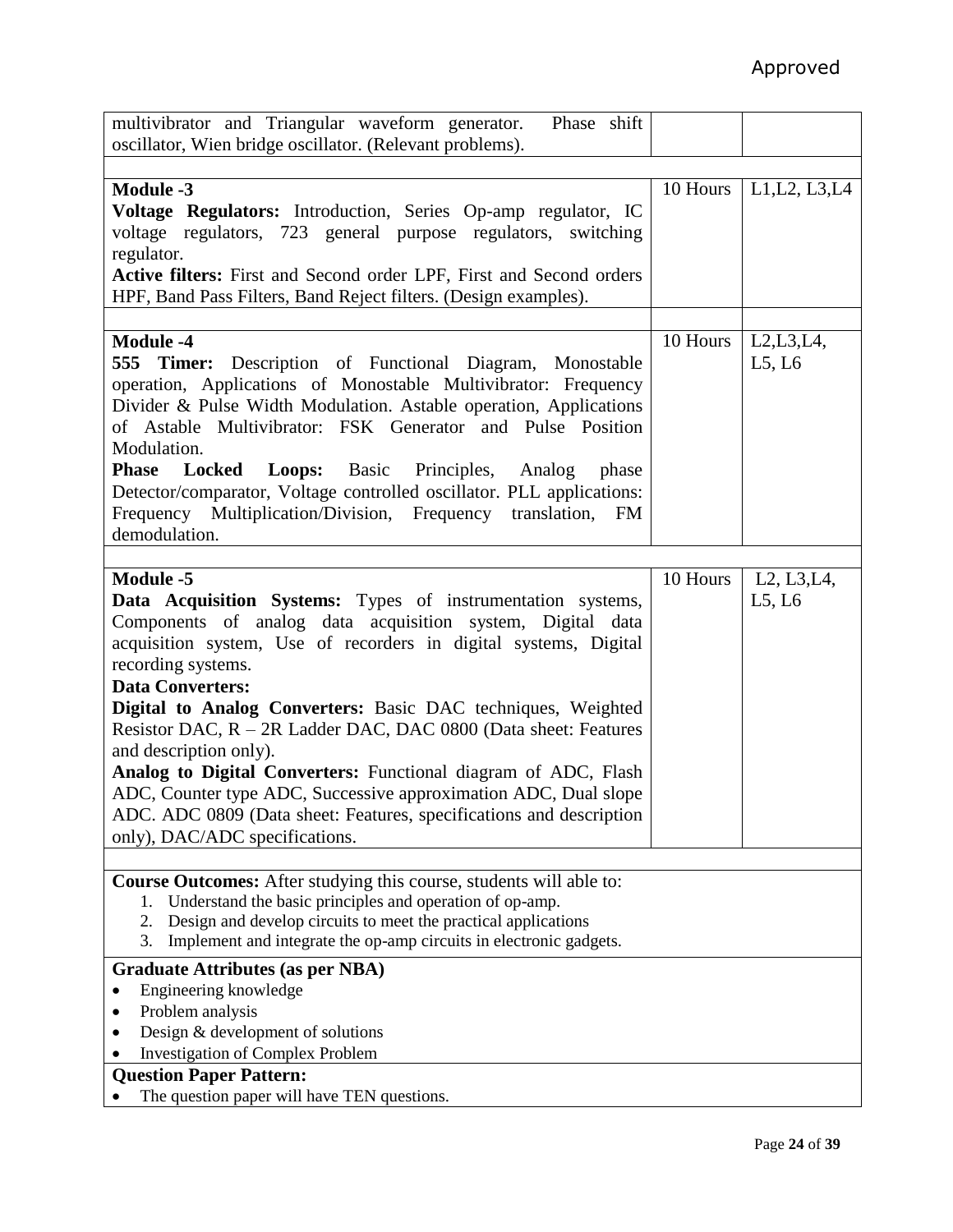| Each full question carry 16 marks                                                                                                                      |  |  |  |  |  |  |  |
|--------------------------------------------------------------------------------------------------------------------------------------------------------|--|--|--|--|--|--|--|
| There will be TWO full questions (with maximum of FOUR sub questions) from each module.                                                                |  |  |  |  |  |  |  |
| Each full question will have sub questions covering all the topics under a module.                                                                     |  |  |  |  |  |  |  |
| The students will have to answer FIVE full questions, selecting ONE full question from each module.                                                    |  |  |  |  |  |  |  |
| <b>Text Books:</b>                                                                                                                                     |  |  |  |  |  |  |  |
| 1. "Linear Integrated Circuits", D. Roy Choudhury and Shail B. Jain, 4th<br>edition, Reprint 2010, New<br>Age International. (Module $-1,2,3,4 \& 5$ ) |  |  |  |  |  |  |  |
| 2. "Op - Amps and Linear Integrated Circuits", Ramakant A. Gayakwad, 4 <sup>th</sup> edition, PHI (Module-3)                                           |  |  |  |  |  |  |  |
| 3. "A course in Electrical & Electronic Measurements & Instrumentation", A K Sawhney, Dhanpat                                                          |  |  |  |  |  |  |  |
| Rai Publications, $19th$ edition, 2011.(Module-5)                                                                                                      |  |  |  |  |  |  |  |
| <b>Reference Books:</b>                                                                                                                                |  |  |  |  |  |  |  |
| 1. "Operational Amplifiers and Linear Integrated Circuits", Robert. F. Coughlin & Fred. F. Driscoll,                                                   |  |  |  |  |  |  |  |
| PHI/Pearson, 2006                                                                                                                                      |  |  |  |  |  |  |  |
| 2. "Op - Amps and Linear Integrated Circuits", James M. Fiore, Thomson Learning, 2001                                                                  |  |  |  |  |  |  |  |
| 3. "Design with Operational Amplifiers and Analog Integrated Circuits", Sergio Franco, TMH, 3e,                                                        |  |  |  |  |  |  |  |
| 2005                                                                                                                                                   |  |  |  |  |  |  |  |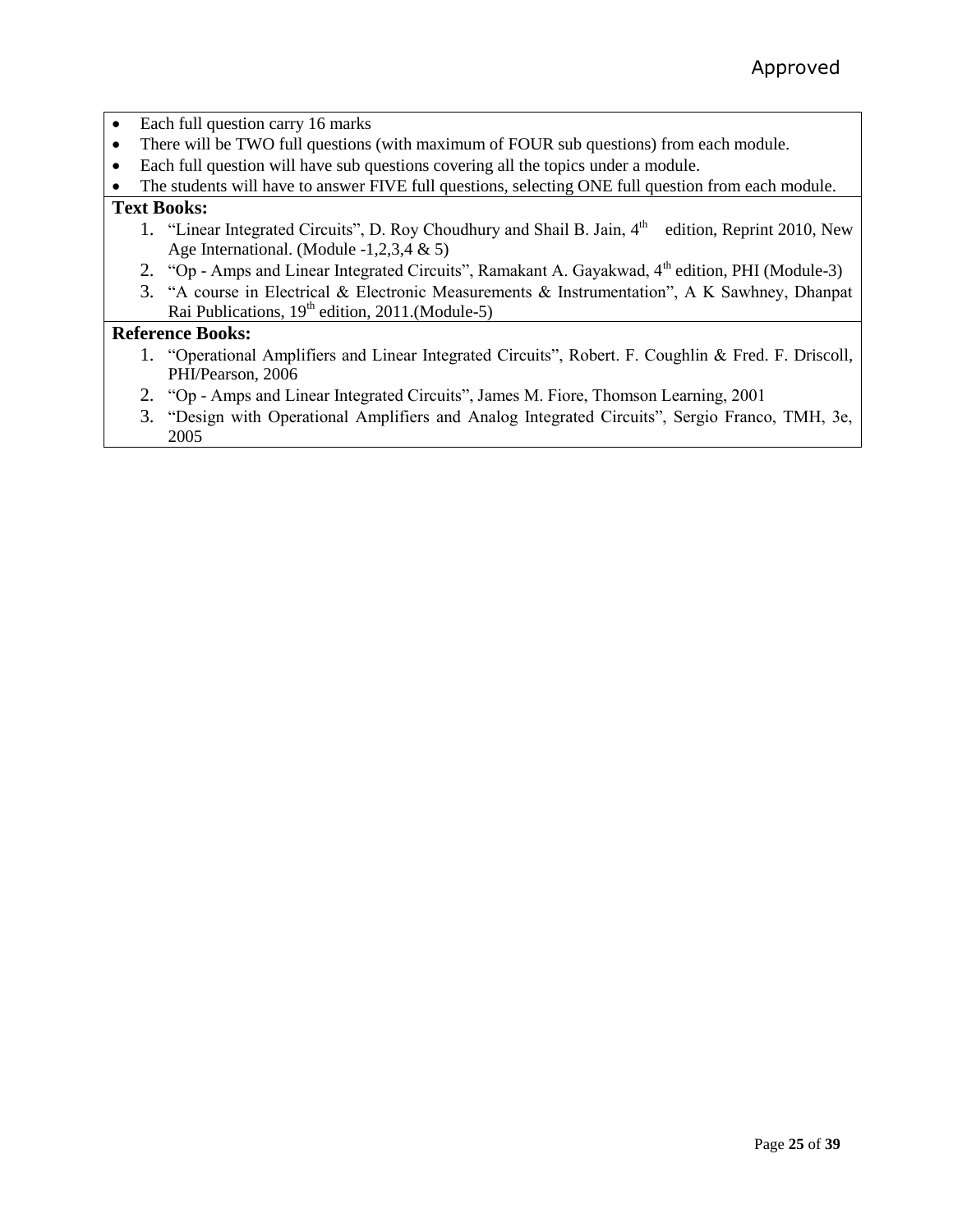|                                             | <b>B.E. Electronics and Instrumentation Engineering (EI)</b>                                                                                       |             |                                          |                 |                               |       |  |
|---------------------------------------------|----------------------------------------------------------------------------------------------------------------------------------------------------|-------------|------------------------------------------|-----------------|-------------------------------|-------|--|
|                                             |                                                                                                                                                    |             | <b>Choice Based Credit System (CBCS)</b> |                 |                               |       |  |
| <b>Semester - IV</b>                        |                                                                                                                                                    |             |                                          |                 |                               |       |  |
|                                             | <b>EMBEDDED CONTROLLERS</b>                                                                                                                        |             |                                          |                 |                               |       |  |
| (Common to EI, BM & ML)                     |                                                                                                                                                    |             |                                          |                 |                               |       |  |
| Subject Code                                | : 15 EI/BM/ML $\overline{43}$                                                                                                                      |             | <b>IA Marks</b>                          | : 20            |                               |       |  |
| Number of Lecture                           | <b>Exam Marks</b><br>:04<br>: 80<br>Hours/Week                                                                                                     |             |                                          |                 |                               |       |  |
| total number of                             | :50                                                                                                                                                |             | exam hours                               | : 03            |                               |       |  |
| lecture hours                               |                                                                                                                                                    |             |                                          |                 |                               |       |  |
|                                             |                                                                                                                                                    | Credits - 4 |                                          |                 |                               |       |  |
|                                             | <b>Course Objectives:</b> This course enables students to understand:                                                                              |             |                                          |                 |                               |       |  |
| $\bullet$                                   | Basics of Microprocessor and Microcontroller                                                                                                       |             |                                          |                 |                               |       |  |
|                                             | 8051 Microcontroller architecture and Pin description                                                                                              |             |                                          |                 |                               |       |  |
|                                             | 8051 Addressing modes and instruction set                                                                                                          |             |                                          |                 |                               |       |  |
|                                             | Programming of on-chip peripherals in 8051                                                                                                         |             |                                          |                 |                               |       |  |
|                                             | Design and develop applications using 8051 Assembly language and C program.                                                                        |             |                                          |                 |                               |       |  |
|                                             | MSP 430 Microcontroller architecture                                                                                                               |             |                                          |                 |                               |       |  |
|                                             | On-chip peripherals and program using Assembly language and C.                                                                                     |             |                                          |                 |                               |       |  |
|                                             | Revised Bloom's Taxonomy Levels: L1 - Remembering, L2 - Understanding, L3 - Applying,                                                              |             |                                          |                 |                               |       |  |
|                                             | $L4 -$ Analyzing, $L5 -$ Evaluating, and $L6 -$ Creating                                                                                           |             |                                          |                 |                               |       |  |
|                                             |                                                                                                                                                    |             |                                          |                 | <b>Revised</b>                |       |  |
| <b>Modules</b>                              |                                                                                                                                                    |             |                                          | <b>Teaching</b> | Bloom's                       |       |  |
|                                             |                                                                                                                                                    |             |                                          | <b>Hours</b>    | <b>Taxonomy</b><br>(RBT)Level |       |  |
| <b>Module -1</b>                            |                                                                                                                                                    |             |                                          |                 |                               |       |  |
|                                             |                                                                                                                                                    |             |                                          |                 |                               |       |  |
|                                             |                                                                                                                                                    |             |                                          |                 |                               |       |  |
| <b>Microprocessor and Microcontrollers:</b> |                                                                                                                                                    |             |                                          |                 |                               |       |  |
|                                             | <b>Introduction: Microprocessor and Microcontroller, Microprocessor</b>                                                                            |             |                                          |                 |                               |       |  |
|                                             | survey, RISC and CISC, CPU Architecture, Harvard and Von-                                                                                          |             |                                          |                 |                               |       |  |
|                                             | Neumann, CPU Architecture. 8051 Microcontroller Architecture. Pin                                                                                  |             |                                          |                 | 10 Hours                      | L1,L2 |  |
|                                             | functions organizations Input/ Output pins, ports and circuits. Internal                                                                           |             |                                          |                 |                               |       |  |
|                                             | and External memory Architecture. 8051 Reg. banks and stack, 8051                                                                                  |             |                                          |                 |                               |       |  |
|                                             | flag bits and PSW Register. Special function Registers. Timer /Counter,<br>Serial data input/ output, Interrupts, program counter and ROM space in |             |                                          |                 |                               |       |  |
| the 8051.                                   |                                                                                                                                                    |             |                                          |                 |                               |       |  |
|                                             |                                                                                                                                                    |             |                                          |                 |                               |       |  |
| <b>Module -2</b>                            |                                                                                                                                                    |             |                                          |                 |                               |       |  |
| <b>Addressing</b><br>modes                  | directives                                                                                                                                         | instruction | 8051<br>set<br>of                        |                 |                               |       |  |
|                                             | Microcontroller. Immediate and Register addressing modes. Accessing                                                                                |             |                                          |                 |                               |       |  |
|                                             | memory using various addressing modes. Bit addressing for I/o and                                                                                  |             |                                          |                 | 10 Hours                      |       |  |
|                                             | RAM 8051 data types and directives. Jump Loop and CALL                                                                                             |             |                                          |                 |                               | L1,L2 |  |
|                                             | Instructions Arithmetic and Logic Instructions and programming I/o                                                                                 |             |                                          |                 |                               |       |  |
| Instructions.                               | port programming. Assembly Language programs using various                                                                                         |             |                                          |                 |                               |       |  |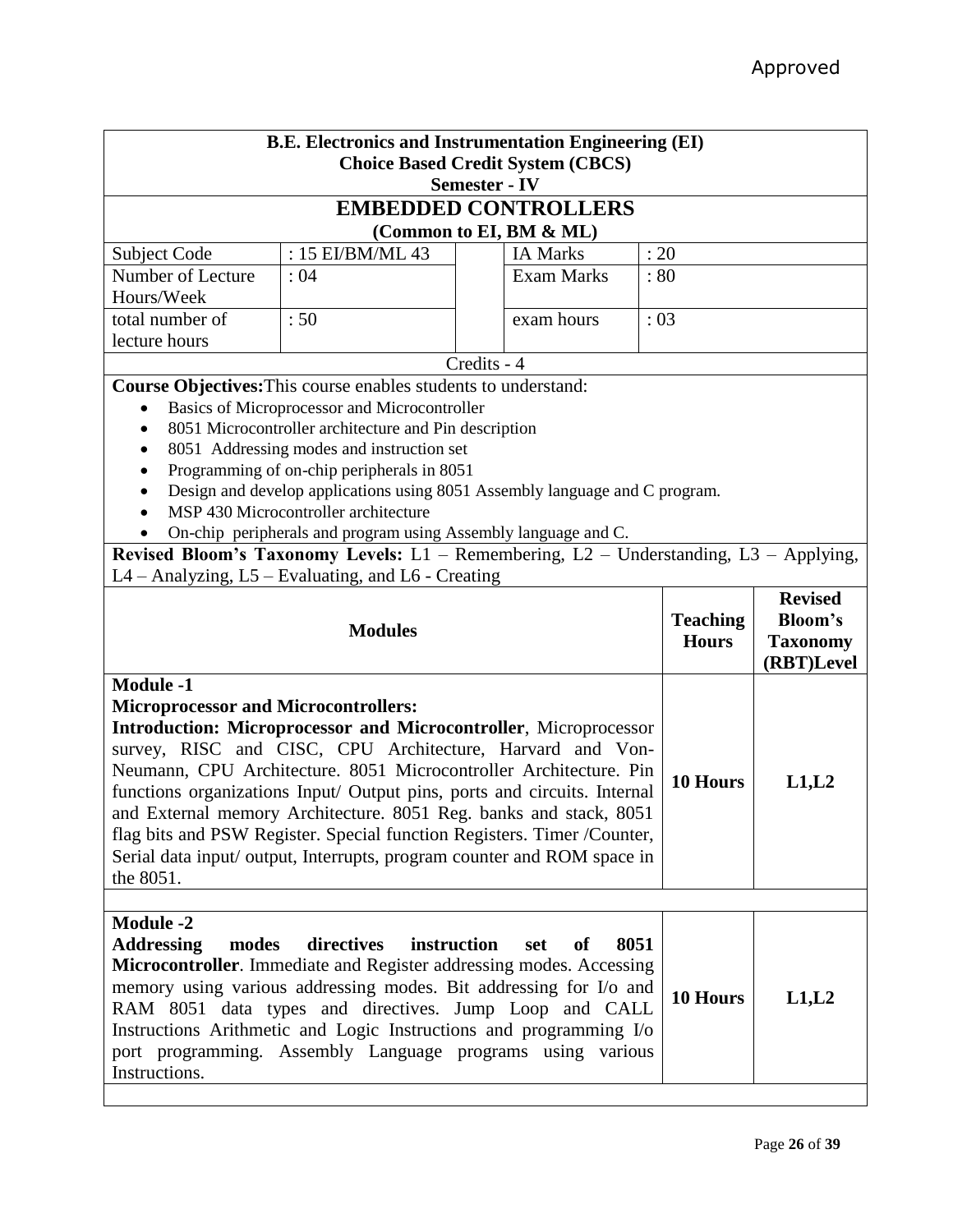| <b>Module -3</b><br><b>8051 programming in C and interfacing.</b> Data types and time delay in<br>8051 C, I/o programming, Logic operation, data conversion programs,<br>accessing Code ROM Space, data serialization. 8051 interfacing to<br>LCD and key board, DAC, stepper motor, DC Motor, Parallel and serial<br>ADC. Elevator.                                                                                                                                                  | 10 Hours        | L2, L3, L4    |  |  |
|---------------------------------------------------------------------------------------------------------------------------------------------------------------------------------------------------------------------------------------------------------------------------------------------------------------------------------------------------------------------------------------------------------------------------------------------------------------------------------------|-----------------|---------------|--|--|
| <b>Module -4</b><br>Timer/ Counter, Serial communication and Interrupts in 8051.<br>Programming 8051 timer/ counter, programming timer 0 and 1 in 8051<br>C, Basics of serial communication, 8051 connections to RS-232. 8051<br>serial port programming in assembly and C. 8051 Interrupts,<br>Programming Timer Interrupts, External hardware Interrupts and serial<br>communication Interrupts. Interrupts priority & Interrupt programming<br>in C.                               | <b>10 Hours</b> | L2, L3, L4, L |  |  |
| Module -5<br><b>Introduction to Advanced Microcontrollers.</b> Salient Features of<br>Advanced Microcontrollers. MSP430F2013 Architecture and pin<br>functions, Memory, Clock Generator, CPU Registers, Addressing<br>modes, Instruction set and emulated Instruction set. Development<br>Environment. Aspects of C for embedded system, Introduction to MSP<br>430 starter kit, parallel ports.                                                                                      | 10 Hours        | L1, L2, L3    |  |  |
| Course Outcomes: After studying this course, Student will be able to:<br>Learn architecture of 8051 and MSP 430.<br>Learn programming skills using Assembly language and C<br>Design and interfacing of microcontroller based embedded systems.                                                                                                                                                                                                                                       |                 |               |  |  |
| Build projects<br><b>Graduate Attributes (as per NBA)</b><br><b>Engineering Knowledge</b><br>Problem Analysis<br>Design and Development of solutions<br>Modern Tool usage<br><b>Question Paper Pattern:</b><br>The question paper will have TEN questions.<br>Each full question carry 16 marks<br>٠<br>There will be TWO full questions (with maximum of FOUR sub questions) from each module.<br>Each full question will have sub questions covering all the topics under a module. |                 |               |  |  |
| The students will have to answer FIVE full questions, selecting ONE full question from each module.<br><b>Text Books:</b><br>1. "The 8051 Microcontroller and Embedded systems-using assembly and C", Muhammad Ali<br>Mazidi and Janice Gillespie Mazidi and Rollin D. McKinaly, PHI, 2006/pearson, 2006<br>"MSP430 Microcontroller Basics" John H. Davis, Elsevier 2010.<br>2.<br>3.<br>"Embedded Systems Design using the TI MSP430 series", Cris Nagy, Newnes, Elsevier.           |                 |               |  |  |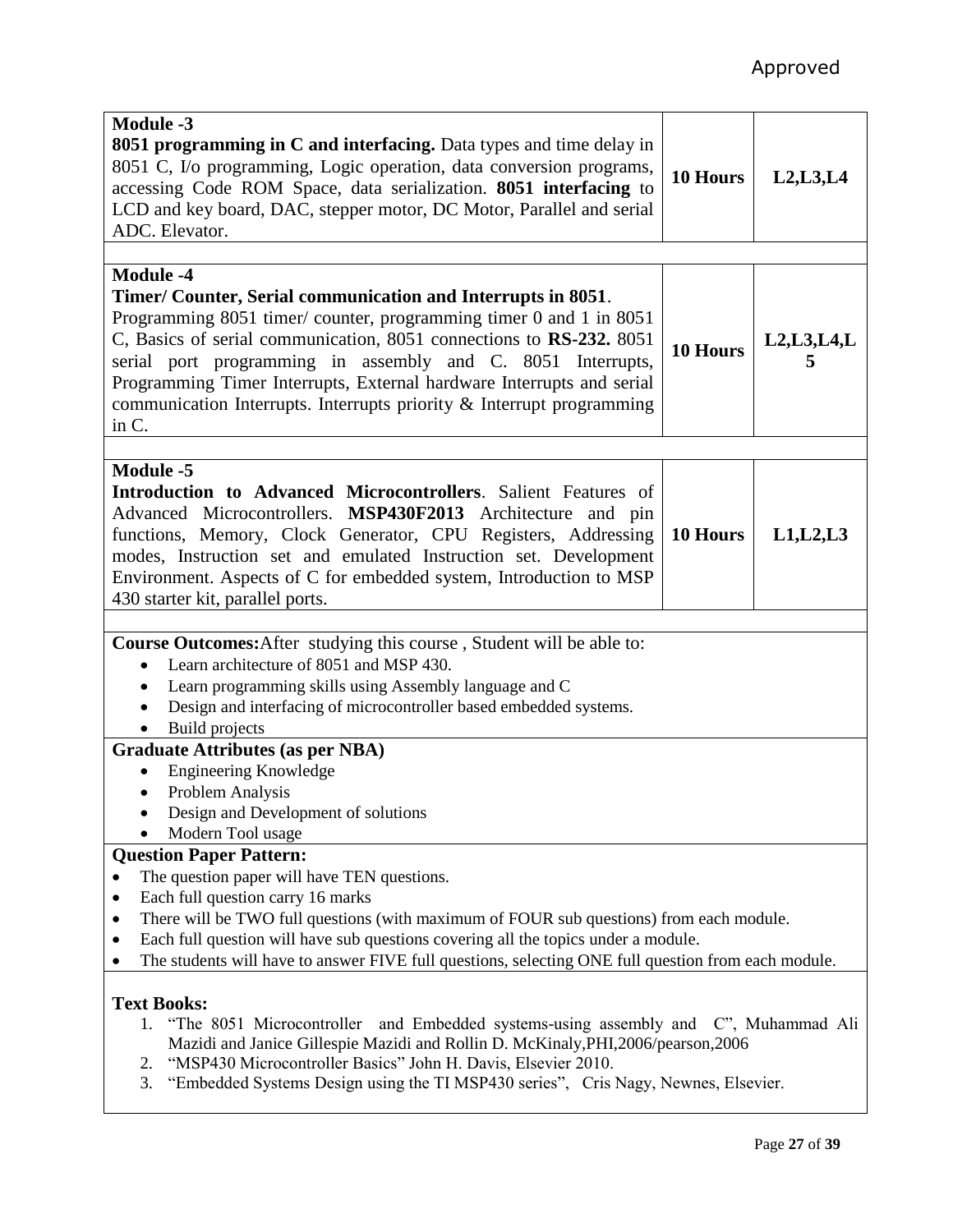- 1. "The 8051 Microcontroller architecture. Programming and applications", Kenneth J Alyala Thomson learning 2005.
- 2. "The 8051 Microcontroller: Hardware, Software and Applications" V. Udhayashankara and MallikarjunaSwamy ,TMH., 2009.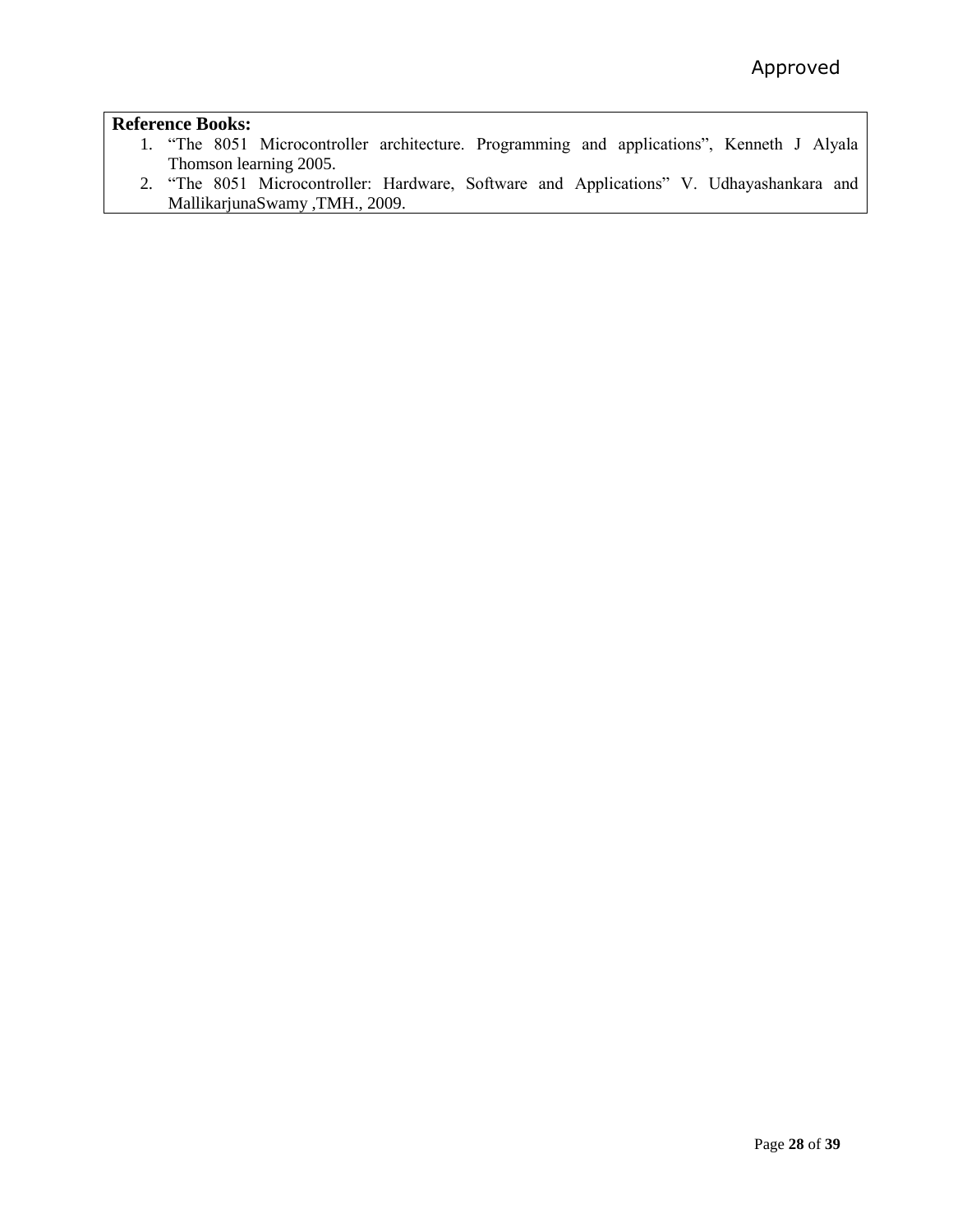| <b>B.E. Electronics and Instrumentation Engineering (EI)</b><br><b>Choice Based Credit System (CBCS)</b><br><b>Semester - IV</b>                                                                                                                                                                                                                                                                                                                                        |                                                                                                                                                                                                                                                                           |             |                   |                |                                                                      |  |  |
|-------------------------------------------------------------------------------------------------------------------------------------------------------------------------------------------------------------------------------------------------------------------------------------------------------------------------------------------------------------------------------------------------------------------------------------------------------------------------|---------------------------------------------------------------------------------------------------------------------------------------------------------------------------------------------------------------------------------------------------------------------------|-------------|-------------------|----------------|----------------------------------------------------------------------|--|--|
| <b>CONTROL SYSTEMS</b>                                                                                                                                                                                                                                                                                                                                                                                                                                                  |                                                                                                                                                                                                                                                                           |             |                   |                |                                                                      |  |  |
| (Common to EI & BM)                                                                                                                                                                                                                                                                                                                                                                                                                                                     |                                                                                                                                                                                                                                                                           |             |                   |                |                                                                      |  |  |
| Subject Code                                                                                                                                                                                                                                                                                                                                                                                                                                                            | : 15 EI/BM 44                                                                                                                                                                                                                                                             |             | <b>IA Marks</b>   | : 20           |                                                                      |  |  |
| Number of Lecture                                                                                                                                                                                                                                                                                                                                                                                                                                                       | : 04                                                                                                                                                                                                                                                                      |             | <b>Exam Marks</b> | :80            |                                                                      |  |  |
| Hours/Week                                                                                                                                                                                                                                                                                                                                                                                                                                                              |                                                                                                                                                                                                                                                                           |             |                   |                |                                                                      |  |  |
| <b>Total Number of</b>                                                                                                                                                                                                                                                                                                                                                                                                                                                  | :50                                                                                                                                                                                                                                                                       |             | <b>Exam Hours</b> | :03            |                                                                      |  |  |
| <b>Lecture Hours</b>                                                                                                                                                                                                                                                                                                                                                                                                                                                    |                                                                                                                                                                                                                                                                           |             |                   |                |                                                                      |  |  |
|                                                                                                                                                                                                                                                                                                                                                                                                                                                                         |                                                                                                                                                                                                                                                                           | Credits - 4 |                   |                |                                                                      |  |  |
|                                                                                                                                                                                                                                                                                                                                                                                                                                                                         |                                                                                                                                                                                                                                                                           |             |                   |                |                                                                      |  |  |
|                                                                                                                                                                                                                                                                                                                                                                                                                                                                         | <b>Course Objectives:</b> This course will enable the students to                                                                                                                                                                                                         |             |                   |                |                                                                      |  |  |
| $\bullet$                                                                                                                                                                                                                                                                                                                                                                                                                                                               | Understand the basic concepts $\&$ mathematical modeling of systems<br>Draw block diagram $&$ reduction for a given system                                                                                                                                                |             |                   |                |                                                                      |  |  |
|                                                                                                                                                                                                                                                                                                                                                                                                                                                                         | Obtain Transfer functions by reduction and Signal Flow graph techniques.                                                                                                                                                                                                  |             |                   |                |                                                                      |  |  |
|                                                                                                                                                                                                                                                                                                                                                                                                                                                                         | Analyze the system response in time and frequency domain                                                                                                                                                                                                                  |             |                   |                |                                                                      |  |  |
|                                                                                                                                                                                                                                                                                                                                                                                                                                                                         | Understand and Design of control systems using state space analysis                                                                                                                                                                                                       |             |                   |                |                                                                      |  |  |
|                                                                                                                                                                                                                                                                                                                                                                                                                                                                         | Revised Bloom's Taxonomy Levels: L1 - Remembering, L2 - Understanding, L3 - Applying,                                                                                                                                                                                     |             |                   |                |                                                                      |  |  |
|                                                                                                                                                                                                                                                                                                                                                                                                                                                                         | $L4 -$ Analyzing, $L5 -$ Evaluating, and $L6 -$ Creating                                                                                                                                                                                                                  |             |                   |                |                                                                      |  |  |
|                                                                                                                                                                                                                                                                                                                                                                                                                                                                         |                                                                                                                                                                                                                                                                           |             |                   |                | <b>Revised</b>                                                       |  |  |
|                                                                                                                                                                                                                                                                                                                                                                                                                                                                         | <b>Modules</b>                                                                                                                                                                                                                                                            |             |                   | <b>Teachin</b> | <b>Bloom's</b>                                                       |  |  |
|                                                                                                                                                                                                                                                                                                                                                                                                                                                                         |                                                                                                                                                                                                                                                                           |             |                   | g Hours        | <b>Taxonomy</b>                                                      |  |  |
|                                                                                                                                                                                                                                                                                                                                                                                                                                                                         |                                                                                                                                                                                                                                                                           |             |                   |                | (RBT) Level                                                          |  |  |
| <b>Module -1</b><br>Modeling of Systems and Block diagram: Introduction to Control<br>Systems, Types of Control Systems, with examples. Concept of<br>modeling of physical<br>mathematical<br>systems- Mechanical,<br>Translational (Mechanical accelerometer, systems excluded), and<br>Rotational systems, Analogous systems based on force voltage<br>analogy and force current analogy. Introduction to Block diagram<br>algebra. Numerical problems on all topics. |                                                                                                                                                                                                                                                                           |             |                   |                | 10 Hours $  L_1, L_2, L_3, L_4$                                      |  |  |
| <b>Module -2</b>                                                                                                                                                                                                                                                                                                                                                                                                                                                        |                                                                                                                                                                                                                                                                           |             |                   |                |                                                                      |  |  |
|                                                                                                                                                                                                                                                                                                                                                                                                                                                                         | Signal Flow graph: Introduction to Signal Flow graph, Mason's                                                                                                                                                                                                             |             |                   |                |                                                                      |  |  |
| Mason's gain formula.                                                                                                                                                                                                                                                                                                                                                                                                                                                   | gain formula. Obtaining Transfer functions for the given SFG using                                                                                                                                                                                                        |             |                   |                |                                                                      |  |  |
|                                                                                                                                                                                                                                                                                                                                                                                                                                                                         | Time response analysis: Introduction. Standard test signals,                                                                                                                                                                                                              |             |                   |                | 10 Hours $  L_1, L_2, L_3, L_4$                                      |  |  |
|                                                                                                                                                                                                                                                                                                                                                                                                                                                                         | response of first order & second order systems for unit step input.                                                                                                                                                                                                       |             |                   |                |                                                                      |  |  |
|                                                                                                                                                                                                                                                                                                                                                                                                                                                                         | Steady state errors & Error constants. Numerical problems on all                                                                                                                                                                                                          |             |                   |                |                                                                      |  |  |
| topics.                                                                                                                                                                                                                                                                                                                                                                                                                                                                 |                                                                                                                                                                                                                                                                           |             |                   |                |                                                                      |  |  |
| <b>Module -3</b>                                                                                                                                                                                                                                                                                                                                                                                                                                                        |                                                                                                                                                                                                                                                                           |             |                   |                |                                                                      |  |  |
|                                                                                                                                                                                                                                                                                                                                                                                                                                                                         | <b>Concepts of stability:</b> The Concept of stability. Necessary<br>conditions for stability. Hurwitz stability criterion. Routh stability<br>criterion. Relative stability analysis using RH Criterion.<br>The Root Locus Technique: Introduction. Root locus concepts. |             |                   | 10 Hours       | L <sub>2</sub> , L <sub>3</sub> , L <sub>4</sub> ,<br>L <sub>5</sub> |  |  |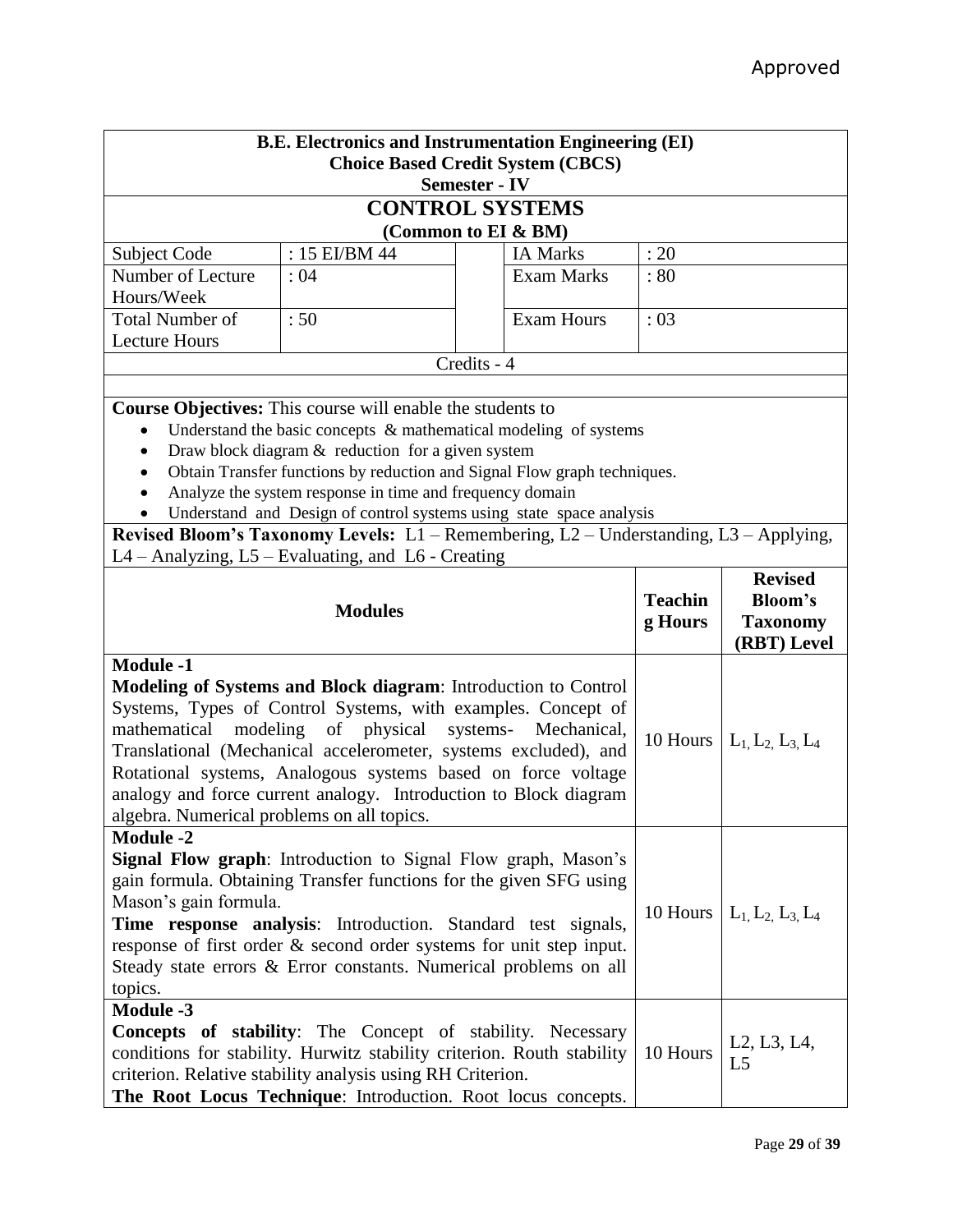| Construction of root loci. Stability analysis using Root locus<br>Technique Numerical problems on all topics.                                                                                                                                                                                                                                                                                                                                                                                                                                                                                      |          |                               |  |  |  |
|----------------------------------------------------------------------------------------------------------------------------------------------------------------------------------------------------------------------------------------------------------------------------------------------------------------------------------------------------------------------------------------------------------------------------------------------------------------------------------------------------------------------------------------------------------------------------------------------------|----------|-------------------------------|--|--|--|
| <b>Module -4</b>                                                                                                                                                                                                                                                                                                                                                                                                                                                                                                                                                                                   |          |                               |  |  |  |
| Frequency domain Analysis: Introduction to frequency domain                                                                                                                                                                                                                                                                                                                                                                                                                                                                                                                                        |          |                               |  |  |  |
| analysis, Correlation between time & frequency response, Bode<br>plots. Numerical problems on all topics.<br>Polar Plot: Introduction to Polar plot and Nyquist plots, Nyquist<br>stability criterion. Stability analysis using Polar plot.<br>Numerical problems on all topics.                                                                                                                                                                                                                                                                                                                   | 10 Hours | L2, L3, L4,<br>L <sub>5</sub> |  |  |  |
| <b>Module -5</b>                                                                                                                                                                                                                                                                                                                                                                                                                                                                                                                                                                                   |          |                               |  |  |  |
| State space Analysis: Concept of state, state variables and state<br>model. State diagrams and State models for Linear continuous-time<br>systems (Electrical systems): State space representation using<br>Physical and Phase variables. Derivation of transfer functions from<br>the state model. Numerical problems on all topics.<br>Solution of state equations: Solutions of homogeneous and Non-<br>homogeneous state equations. Properties of state transition matrix,<br>computation of state transition matrix by matrix exponential and<br>Laplace transform method. Numerical problems | 10 Hours | L2, L3, L4,<br>L <sub>5</sub> |  |  |  |
| Course Outcomes: After studying this course, students will able to:                                                                                                                                                                                                                                                                                                                                                                                                                                                                                                                                |          |                               |  |  |  |
| Apply modeling knowledge in implementation physical systems.<br>$\bullet$<br>Understand the reduction of block diagram & analyze using Signal flow graph.<br>Comment on performance of a system by evaluating various parameters.<br>٠<br>Model a system by applying the concept of State Space analysis<br>Design and develop portable control systems                                                                                                                                                                                                                                            |          |                               |  |  |  |
| <b>Graduate Attributes (as per NBA)</b>                                                                                                                                                                                                                                                                                                                                                                                                                                                                                                                                                            |          |                               |  |  |  |
| Engineering knowledge                                                                                                                                                                                                                                                                                                                                                                                                                                                                                                                                                                              |          |                               |  |  |  |
| Problem analysis                                                                                                                                                                                                                                                                                                                                                                                                                                                                                                                                                                                   |          |                               |  |  |  |
| Design & Development of Solutions                                                                                                                                                                                                                                                                                                                                                                                                                                                                                                                                                                  |          |                               |  |  |  |
| <b>Investigation of Complex Problem</b>                                                                                                                                                                                                                                                                                                                                                                                                                                                                                                                                                            |          |                               |  |  |  |
| <b>Question Paper Pattern:</b>                                                                                                                                                                                                                                                                                                                                                                                                                                                                                                                                                                     |          |                               |  |  |  |
| The question paper will have TEN questions.                                                                                                                                                                                                                                                                                                                                                                                                                                                                                                                                                        |          |                               |  |  |  |
| Each full question consists of 16 marks.<br>٠                                                                                                                                                                                                                                                                                                                                                                                                                                                                                                                                                      |          |                               |  |  |  |
| There will be 2 full questions (with maximum of FOUR sub questions) from each module.<br>٠                                                                                                                                                                                                                                                                                                                                                                                                                                                                                                         |          |                               |  |  |  |
| Each full question will have sub questions covering all the topics under a module.<br>٠                                                                                                                                                                                                                                                                                                                                                                                                                                                                                                            |          |                               |  |  |  |
| The students will have to answer 5 full questions, selecting one full question from each module.                                                                                                                                                                                                                                                                                                                                                                                                                                                                                                   |          |                               |  |  |  |
| <b>Text Books:</b>                                                                                                                                                                                                                                                                                                                                                                                                                                                                                                                                                                                 |          |                               |  |  |  |
| 1. "Control Systems Engineering", I.J. Nagarath and M. Gopal , New Age International (P)<br>Limited, Publishers, Fifth edition $-2012$ .                                                                                                                                                                                                                                                                                                                                                                                                                                                           |          |                               |  |  |  |
| "Modern Control Engineering ", K. Ogata, Pearson Education Asia/ PHI, 4 <sup>th</sup> Edition, 2002.<br>2.                                                                                                                                                                                                                                                                                                                                                                                                                                                                                         |          |                               |  |  |  |
| <b>Reference Books:</b>                                                                                                                                                                                                                                                                                                                                                                                                                                                                                                                                                                            |          |                               |  |  |  |
| "Automatic Control Systems", Benjamin C. Kuo, John Wiley India Pvt. Ltd., 8 <sup>th</sup> Edition, 2008.<br>1.<br>"Feedback and Control System", Joseph J Distefano III et al., Schaum's Outlines, TMH, 2 <sup>nd</sup>                                                                                                                                                                                                                                                                                                                                                                            |          |                               |  |  |  |
| 2.<br>Edition 2007.                                                                                                                                                                                                                                                                                                                                                                                                                                                                                                                                                                                |          |                               |  |  |  |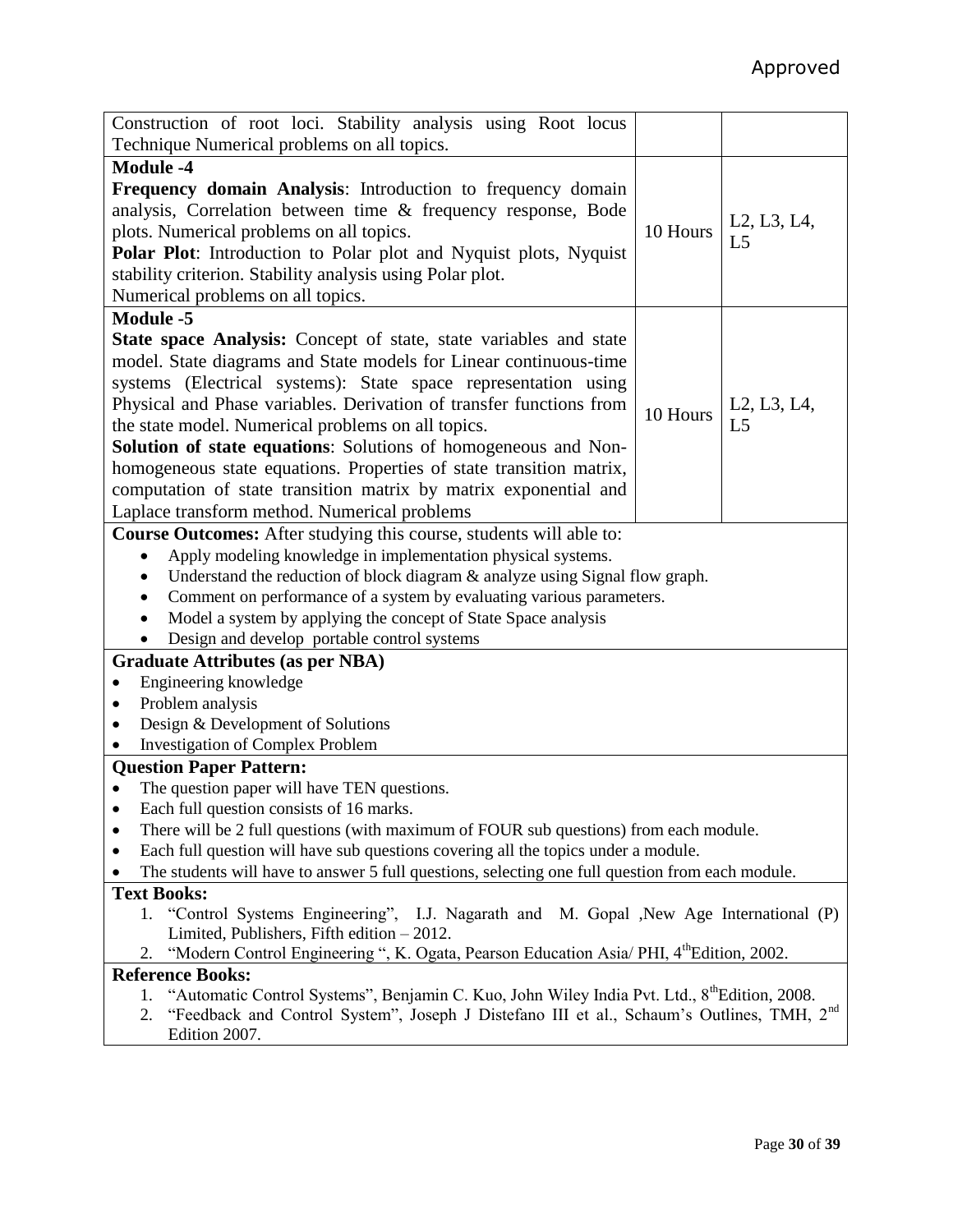| <b>B.E. Electronics and Instrumentation Engineering (EI)</b>                                                                                                                                                                                                                                                                                                                                                                                                                                                                                                                                                                                                                                                                                                                               |                                                                                                                                                                                                                                                                                                                                                                                                                                                                                      |             |                   |                                 |                                                            |  |
|--------------------------------------------------------------------------------------------------------------------------------------------------------------------------------------------------------------------------------------------------------------------------------------------------------------------------------------------------------------------------------------------------------------------------------------------------------------------------------------------------------------------------------------------------------------------------------------------------------------------------------------------------------------------------------------------------------------------------------------------------------------------------------------------|--------------------------------------------------------------------------------------------------------------------------------------------------------------------------------------------------------------------------------------------------------------------------------------------------------------------------------------------------------------------------------------------------------------------------------------------------------------------------------------|-------------|-------------------|---------------------------------|------------------------------------------------------------|--|
| <b>Choice Based Credit System (CBCS)</b>                                                                                                                                                                                                                                                                                                                                                                                                                                                                                                                                                                                                                                                                                                                                                   |                                                                                                                                                                                                                                                                                                                                                                                                                                                                                      |             |                   |                                 |                                                            |  |
| <b>Semester - IV</b>                                                                                                                                                                                                                                                                                                                                                                                                                                                                                                                                                                                                                                                                                                                                                                       |                                                                                                                                                                                                                                                                                                                                                                                                                                                                                      |             |                   |                                 |                                                            |  |
|                                                                                                                                                                                                                                                                                                                                                                                                                                                                                                                                                                                                                                                                                                                                                                                            | PROCESS INSTRUMENTATION                                                                                                                                                                                                                                                                                                                                                                                                                                                              |             |                   |                                 |                                                            |  |
| Subject Code                                                                                                                                                                                                                                                                                                                                                                                                                                                                                                                                                                                                                                                                                                                                                                               | : 15EI45                                                                                                                                                                                                                                                                                                                                                                                                                                                                             |             | <b>IA Marks</b>   | : 20                            |                                                            |  |
| Number of Lecture                                                                                                                                                                                                                                                                                                                                                                                                                                                                                                                                                                                                                                                                                                                                                                          | :04                                                                                                                                                                                                                                                                                                                                                                                                                                                                                  |             | <b>Exam Marks</b> | : 80                            |                                                            |  |
| Hours/Week                                                                                                                                                                                                                                                                                                                                                                                                                                                                                                                                                                                                                                                                                                                                                                                 |                                                                                                                                                                                                                                                                                                                                                                                                                                                                                      |             |                   |                                 |                                                            |  |
| <b>Total Number of</b>                                                                                                                                                                                                                                                                                                                                                                                                                                                                                                                                                                                                                                                                                                                                                                     | :50                                                                                                                                                                                                                                                                                                                                                                                                                                                                                  |             | <b>Exam Hours</b> | : 03                            |                                                            |  |
| <b>Lecture Hours</b>                                                                                                                                                                                                                                                                                                                                                                                                                                                                                                                                                                                                                                                                                                                                                                       |                                                                                                                                                                                                                                                                                                                                                                                                                                                                                      |             |                   |                                 |                                                            |  |
|                                                                                                                                                                                                                                                                                                                                                                                                                                                                                                                                                                                                                                                                                                                                                                                            |                                                                                                                                                                                                                                                                                                                                                                                                                                                                                      | Credits - 4 |                   |                                 |                                                            |  |
|                                                                                                                                                                                                                                                                                                                                                                                                                                                                                                                                                                                                                                                                                                                                                                                            | <b>Course Objectives:</b><br>To discuss the principle, design and working of transducers/sensors for the measurement of<br>temperature, flow, vibration, density, viscosity, humidity and moisture.<br>To provide the basic knowledge in selection of appropriate transducers/sensors for the<br>measurement of above parameters based on their specifications, advantages and limitations.<br>Revised Bloom's Taxonomy Levels: L1 - Remembering, L2 - Understanding, L3 - Applying, |             |                   |                                 |                                                            |  |
|                                                                                                                                                                                                                                                                                                                                                                                                                                                                                                                                                                                                                                                                                                                                                                                            | L4 - Analyzing, L5 - Evaluating, and L6 - Creating                                                                                                                                                                                                                                                                                                                                                                                                                                   |             |                   |                                 |                                                            |  |
| <b>Modules</b>                                                                                                                                                                                                                                                                                                                                                                                                                                                                                                                                                                                                                                                                                                                                                                             |                                                                                                                                                                                                                                                                                                                                                                                                                                                                                      |             |                   | <b>Teaching</b><br><b>Hours</b> | <b>Revised</b><br>Bloom's<br><b>Taxonomy</b><br>(RBT)Level |  |
| <b>Module -1</b><br><b>Measurement of Temperature:</b> Introduction, temperature scales,<br>mechanical temperature sensors, resistance type temperature sensors,<br>platinum resistance thermometer, thermistors (principle, types $\&$<br>characteristics), thermocouples, solid state sensors – principle and<br>working, brief discussion on AD590, LM35. Quartz thermometer,<br>Calibration of thermometers.<br>Radiation Methods of Temperature Measurement: Introduction,<br>Radiation detectors-Thermal & photon (principle & working in brief),<br>Automatic Null balance Radiation thermometer, Disappearing<br>filament optical pyrometer, Two-colour radiation thermometer,<br>Blackbody-Tipped Fiber-Optic Radiation thermometer, Fluoroptic<br><b>Temperature Measurement</b> |                                                                                                                                                                                                                                                                                                                                                                                                                                                                                      |             | 10 Hours          | L1, L2, L3,<br>L4               |                                                            |  |
|                                                                                                                                                                                                                                                                                                                                                                                                                                                                                                                                                                                                                                                                                                                                                                                            |                                                                                                                                                                                                                                                                                                                                                                                                                                                                                      |             |                   |                                 |                                                            |  |
| <b>Module -2</b><br>Flow Measurement: Introduction, Classification of Flow Meters,<br>Head type flow meters, Rotameter, Electromagnetic Flow Meter,<br>Mechanical Flow Meters, Anemometers, Ultrasonic flow meters -<br>Doppler shift type (principle, working $\&$ derivation of $\Delta f$ ), Transit<br>time ((principle, working $\&$ derivation of $\Delta T$ ), Vortex flow meters,<br>Thermal flow meter, Laser anemometer, Rotor torque mass flow<br>meter.                                                                                                                                                                                                                                                                                                                        |                                                                                                                                                                                                                                                                                                                                                                                                                                                                                      |             | 10 Hours          | L1, L2, L3,<br>L4               |                                                            |  |
|                                                                                                                                                                                                                                                                                                                                                                                                                                                                                                                                                                                                                                                                                                                                                                                            |                                                                                                                                                                                                                                                                                                                                                                                                                                                                                      |             |                   |                                 |                                                            |  |
| <b>Module -3</b>                                                                                                                                                                                                                                                                                                                                                                                                                                                                                                                                                                                                                                                                                                                                                                           |                                                                                                                                                                                                                                                                                                                                                                                                                                                                                      |             |                   | 10 Hours                        | L1, L2, L3,                                                |  |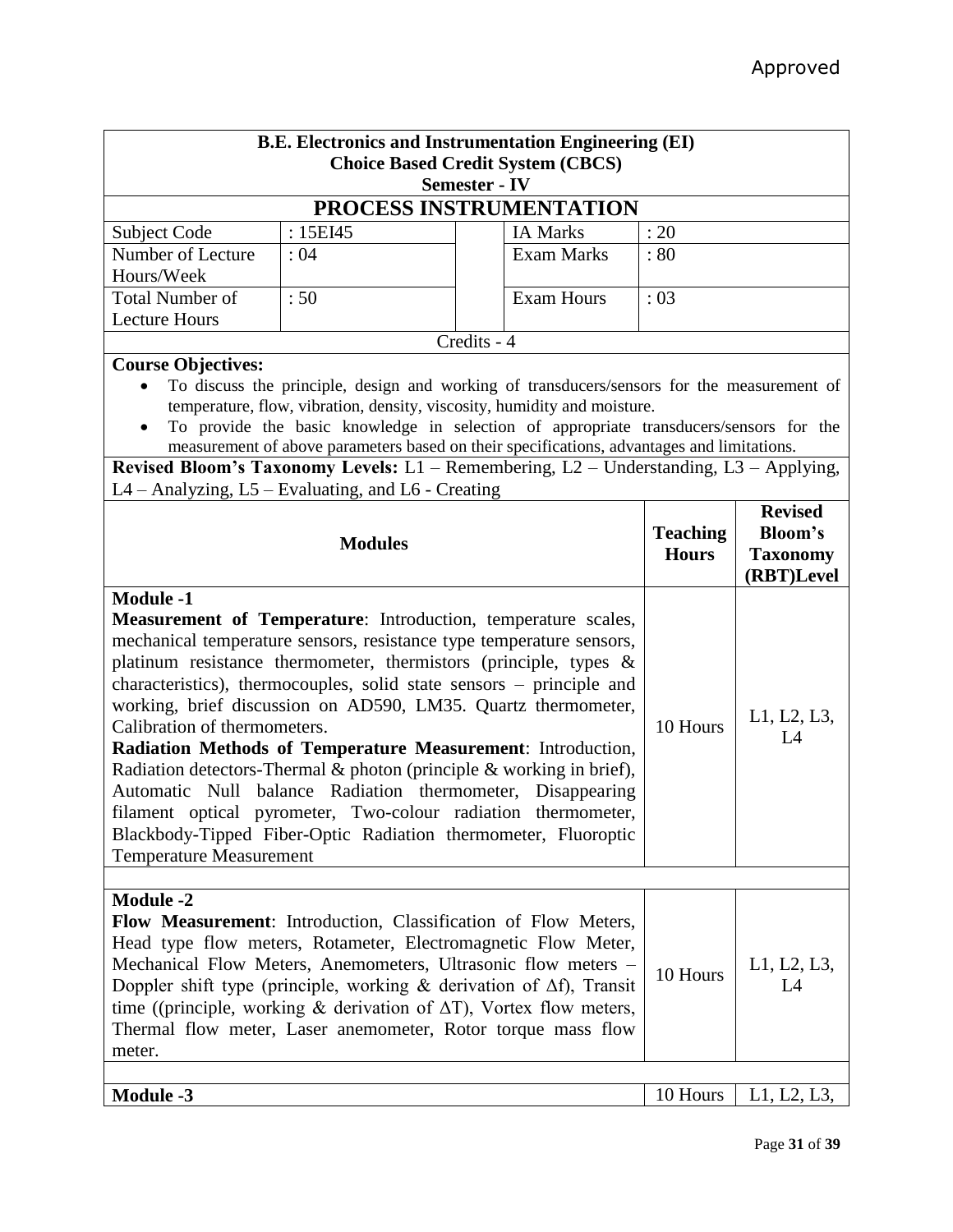| Vibration Measurement: Introduction, Characteristics of vibration,                                                                                                                                                                                                                                                                                                                                                                                                                                                                                                                                                                                                                                   |          | L4                |  |  |
|------------------------------------------------------------------------------------------------------------------------------------------------------------------------------------------------------------------------------------------------------------------------------------------------------------------------------------------------------------------------------------------------------------------------------------------------------------------------------------------------------------------------------------------------------------------------------------------------------------------------------------------------------------------------------------------------------|----------|-------------------|--|--|
| Vibration sensing devices, Signal conditioners for vibration sensors,                                                                                                                                                                                                                                                                                                                                                                                                                                                                                                                                                                                                                                |          |                   |  |  |
| Shock measurements, System characteristics, Vibration exciters&                                                                                                                                                                                                                                                                                                                                                                                                                                                                                                                                                                                                                                      |          |                   |  |  |
| Calibration.                                                                                                                                                                                                                                                                                                                                                                                                                                                                                                                                                                                                                                                                                         |          |                   |  |  |
| <b>Measurement of Density:</b> Definition & units of density and specific                                                                                                                                                                                                                                                                                                                                                                                                                                                                                                                                                                                                                            |          |                   |  |  |
| gravity, Liquid density measurement – Ball type, capacitance type,                                                                                                                                                                                                                                                                                                                                                                                                                                                                                                                                                                                                                                   |          |                   |  |  |
| displacement type, hydrometers, oscillating coriolis, radiation type,                                                                                                                                                                                                                                                                                                                                                                                                                                                                                                                                                                                                                                |          |                   |  |  |
| sound velocity type. Gas density measurement - displacement type,                                                                                                                                                                                                                                                                                                                                                                                                                                                                                                                                                                                                                                    |          |                   |  |  |
| electromagnetic suspension type.                                                                                                                                                                                                                                                                                                                                                                                                                                                                                                                                                                                                                                                                     |          |                   |  |  |
|                                                                                                                                                                                                                                                                                                                                                                                                                                                                                                                                                                                                                                                                                                      |          |                   |  |  |
| <b>Module -4</b><br>Viscosity Measurement: Definition and units, selection<br>- of<br>viscometer, viscometer applications. Laboratory Viscometers -<br>Capillary, capillary extrusion, Saybolt viscometer, Falling ball,<br>Rotational viscometer, Cone & plate viscometer. Industrial<br>Viscometers - differential pressure continuous capillary viscometer,<br>falling piston viscometer, single and two float viscometer, cone and<br>plate plastometer, rotational viscometer, vibrating reed viscometer.<br>Turbidity: Definition, transmission type turbidity meter, light<br>scattering turbidity meter.                                                                                     | 10 Hours | L1, L2, L3,<br>L4 |  |  |
|                                                                                                                                                                                                                                                                                                                                                                                                                                                                                                                                                                                                                                                                                                      |          |                   |  |  |
| <b>Module -5</b><br>Humidity Measurement: Definition and terminologies, dry and wet<br>bulb psychrometers (Sling psychrometer), hair hygrometers, thin film<br>capacitance humidity sensor, dew-point hygrometers, electrolytic<br>hygrometers.<br><b>Moisture</b><br>Definition<br><b>Measurement:</b><br>and<br>terminologies.<br>Measurement of moisture in gases and liquids - Electrolytic<br>hygrometer, capacitance hygrometer, impendence<br>hygrometer,<br>hygrometer, infrared absorption<br>hygrometer.<br>piezoelectric<br>Measurement of moisture in solids – Nuclear moisture gauge,<br>infrared absorption moisture gauge, capacitance moisture gauge,<br>conductance moisture gauge. | 10 Hours | L1, L2, L3,<br>L4 |  |  |
|                                                                                                                                                                                                                                                                                                                                                                                                                                                                                                                                                                                                                                                                                                      |          |                   |  |  |
| <b>Course Outcomes:</b> After studying this course, students will able to:<br>Explain the principle, construction/design and analyze the transducers/sensors for the<br>$\bullet$<br>measurement of temperature, flow, vibration, density, viscosity, humidity and moisture.<br>Select the appropriate transducers/sensors based on the needs of the process.<br>Install and analyze the transducers/sensors for the measurement of above parameters.                                                                                                                                                                                                                                                |          |                   |  |  |
| <b>Graduate Attributes (as per NBA)</b>                                                                                                                                                                                                                                                                                                                                                                                                                                                                                                                                                                                                                                                              |          |                   |  |  |
| Engineering knowledge                                                                                                                                                                                                                                                                                                                                                                                                                                                                                                                                                                                                                                                                                |          |                   |  |  |
| Problem analysis                                                                                                                                                                                                                                                                                                                                                                                                                                                                                                                                                                                                                                                                                     |          |                   |  |  |
| Design & Development of Solutions<br>$\bullet$                                                                                                                                                                                                                                                                                                                                                                                                                                                                                                                                                                                                                                                       |          |                   |  |  |
| Engineer and society                                                                                                                                                                                                                                                                                                                                                                                                                                                                                                                                                                                                                                                                                 |          |                   |  |  |
| Environment & sustainability                                                                                                                                                                                                                                                                                                                                                                                                                                                                                                                                                                                                                                                                         |          |                   |  |  |

 $\bullet$  Lifelong learning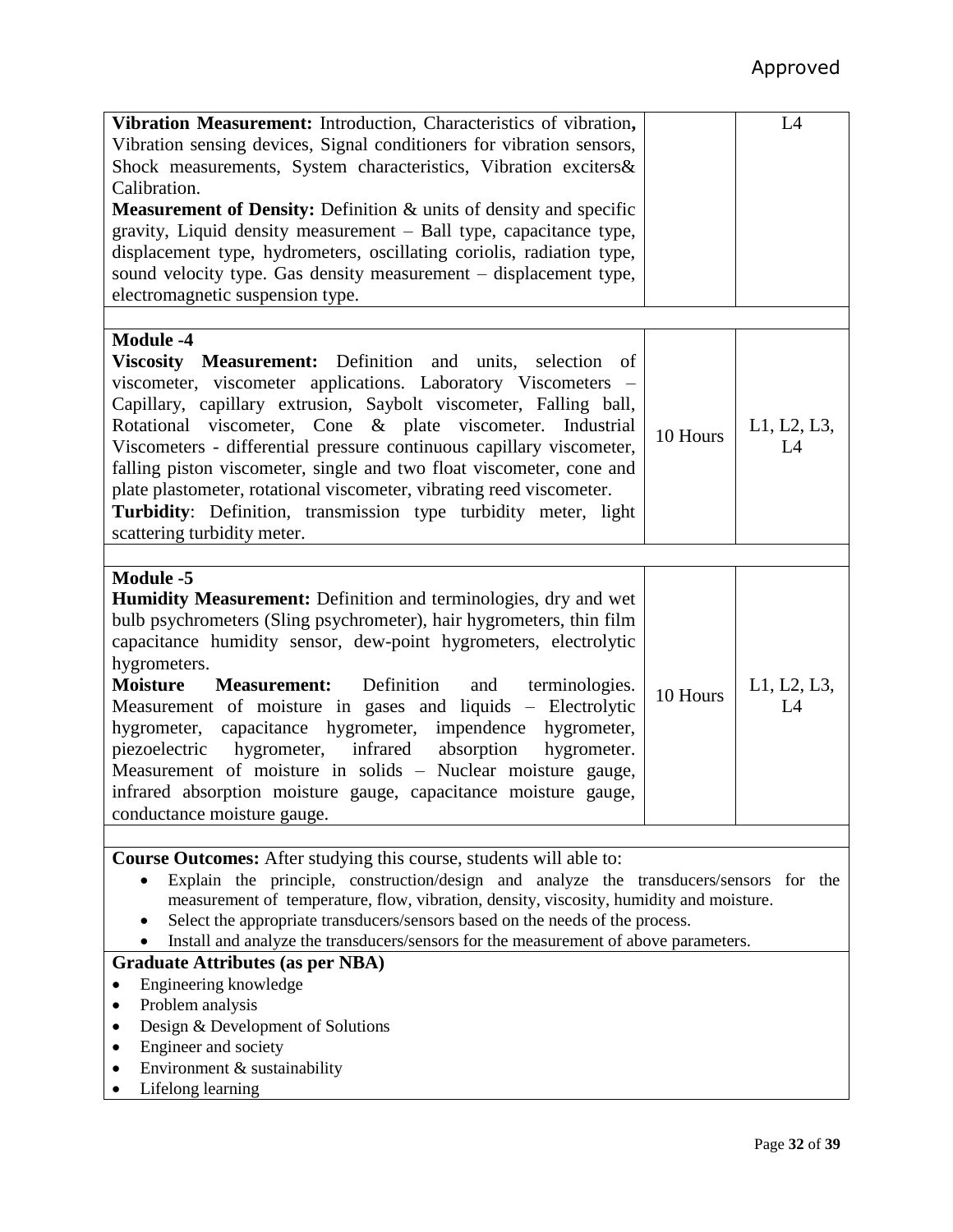## **Question Paper Pattern:**

- The question paper will have TEN questions.
- Each full question consists of 16 marks.
- There will be 2 full questions (with maximum of FOUR sub questions) from each module.
- Each full question will have sub questions covering all the topics under a module.

The students will have to answer 5 full questions, selecting one full question fromeachmodule.

### **Text Books:**

- 1. Instrumentation: Devices and Systems- C. S. Rangan, G. R. Sarma, V. S. V. Mani, 2<sup>nd</sup> Edition  $(32<sup>nd</sup>$  Reprint), McGraw Hill Education (India), 2014. [Module1- Measurement of temperature, Module 2, Module3- Measurement of vibration].
- 2. Measurement Systems Application and Design- Ernest O.Doeblin and Dhanesh N Manik, 5<sup>th</sup>Edition, McGraw Hill, 2007 [Module1- Radiation Methods of Temperature Measurement].
- 3. Process Measurement Instrument Engineers Handbook- BelaG.Liptak, Revised Edition, Chilton Book Company, 1982. [Module 3 – Measurement of Density, Module 4]
- 4. Industrial Instrumentation K. Krishnaswamy and S. Vijayachitra, New Age International Pub., 2005. [Module 5]

- 1. Transducers and Instrumentation D.V.S.Murty,  $2<sup>nd</sup>$  Edition, PHI, 2009.
- 2. Introduction to Measurements and Instrumentation-A. K. Ghosh, 2<sup>nd</sup> Edition, PHI, 2007
- 3. Instrumentation Measurement and Analysis- B.C.Nakra and K.K.Choudhry, 3<sup>rd</sup> Edition, McGraw Hill Education (India) Pvt.Ltd. 2009.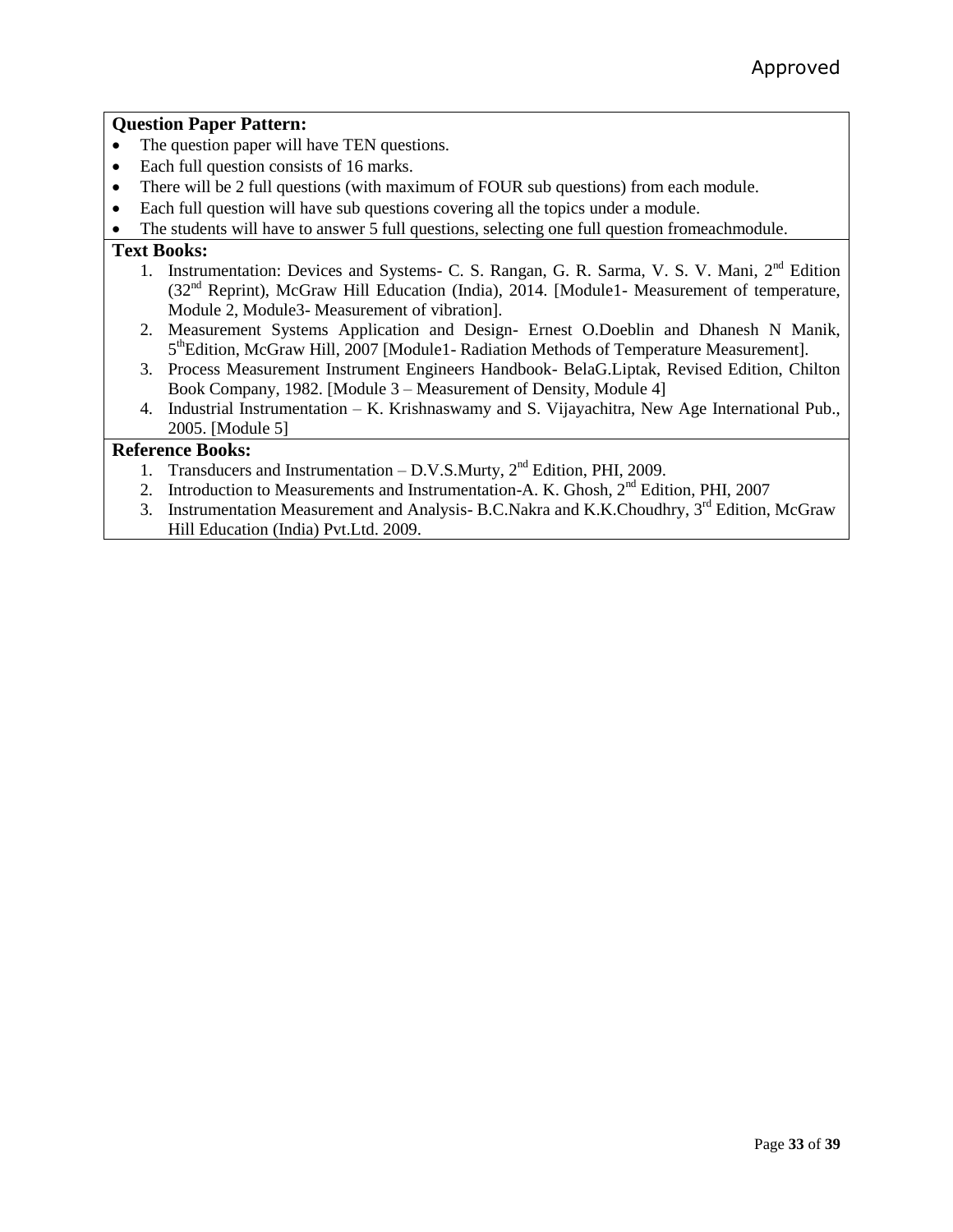| <b>B.E. Electronics and Instrumentation Engineering (EI)</b>                                                                                                                                                                                                                                                                                                                                                                                                                                                                                         |                                                                                                                                                                                                                                                                                                                                                                                                     |             |                                            |                                 |                                                                   |        |  |
|------------------------------------------------------------------------------------------------------------------------------------------------------------------------------------------------------------------------------------------------------------------------------------------------------------------------------------------------------------------------------------------------------------------------------------------------------------------------------------------------------------------------------------------------------|-----------------------------------------------------------------------------------------------------------------------------------------------------------------------------------------------------------------------------------------------------------------------------------------------------------------------------------------------------------------------------------------------------|-------------|--------------------------------------------|---------------------------------|-------------------------------------------------------------------|--------|--|
| <b>Choice Based Credit System (CBCS)</b>                                                                                                                                                                                                                                                                                                                                                                                                                                                                                                             |                                                                                                                                                                                                                                                                                                                                                                                                     |             |                                            |                                 |                                                                   |        |  |
| Semester - IV (Elective-II)<br><b>SCIENTIFIC AND ANALYTICAL INSTRUMENTATION</b>                                                                                                                                                                                                                                                                                                                                                                                                                                                                      |                                                                                                                                                                                                                                                                                                                                                                                                     |             |                                            |                                 |                                                                   |        |  |
|                                                                                                                                                                                                                                                                                                                                                                                                                                                                                                                                                      |                                                                                                                                                                                                                                                                                                                                                                                                     |             |                                            |                                 |                                                                   |        |  |
| Subject Code                                                                                                                                                                                                                                                                                                                                                                                                                                                                                                                                         | : 15 EI/BM/ML 46                                                                                                                                                                                                                                                                                                                                                                                    |             | (Common to EI, BM & ML)<br><b>IA Marks</b> | : 20                            |                                                                   |        |  |
| Number of Lecture                                                                                                                                                                                                                                                                                                                                                                                                                                                                                                                                    | :04                                                                                                                                                                                                                                                                                                                                                                                                 |             | <b>Exam Marks</b>                          | : 80                            |                                                                   |        |  |
| Hours/Week                                                                                                                                                                                                                                                                                                                                                                                                                                                                                                                                           |                                                                                                                                                                                                                                                                                                                                                                                                     |             |                                            |                                 |                                                                   |        |  |
| <b>Total Number of</b>                                                                                                                                                                                                                                                                                                                                                                                                                                                                                                                               | :50                                                                                                                                                                                                                                                                                                                                                                                                 |             | <b>Exam Hours</b>                          | : 03                            |                                                                   |        |  |
| <b>Lecture Hours</b>                                                                                                                                                                                                                                                                                                                                                                                                                                                                                                                                 |                                                                                                                                                                                                                                                                                                                                                                                                     |             |                                            |                                 |                                                                   |        |  |
|                                                                                                                                                                                                                                                                                                                                                                                                                                                                                                                                                      |                                                                                                                                                                                                                                                                                                                                                                                                     | Credits - 4 |                                            |                                 |                                                                   |        |  |
| <b>Course Objectives:</b><br>$\bullet$                                                                                                                                                                                                                                                                                                                                                                                                                                                                                                               | To introduce the basic concept of qualitative and quantitative analysis of a given sample.<br>To Impart various spectroscopic techniques and its instrumentation.<br>To Impart the concept of separation science and its application.<br>To impart methods of Industrial analyzers and its application.<br>Revised Bloom's Taxonomy Levels: L1 - Remembering, L2 - Understanding, L3 - Applying, L4 |             |                                            |                                 |                                                                   |        |  |
|                                                                                                                                                                                                                                                                                                                                                                                                                                                                                                                                                      | - Analyzing, L5 - Evaluating, and L6 - Creating                                                                                                                                                                                                                                                                                                                                                     |             |                                            |                                 |                                                                   |        |  |
| <b>Modules</b>                                                                                                                                                                                                                                                                                                                                                                                                                                                                                                                                       |                                                                                                                                                                                                                                                                                                                                                                                                     |             |                                            | <b>Teaching</b><br><b>Hours</b> | <b>Revised</b><br><b>Bloom's</b><br><b>Taxonomy</b><br>(RBT)Level |        |  |
| <b>Module -1</b><br>An introduction to instrumental methods: Terms associated with<br>Chemical analysis, Classification of instrumental techniques, A review<br>of important consideration in analytical methods, Basic functions of<br>instrumentation, Nature of EM radiation, EM spectrum. Atomic energy<br>levels, Molecular electronic energy levels, vibrational energy levels,<br>Fundamental<br>Levels of photometry, IR<br>Spectroscopy:<br><b>Basic</b><br>Spectrophotometers, Fourier Transform IR<br>Components<br>of IR<br>Spectroscopy |                                                                                                                                                                                                                                                                                                                                                                                                     |             |                                            |                                 | 10 Hours                                                          | L1, L2 |  |
| <b>Module -2</b><br>UV and visible Spectrometers -instrumentation : Radiation Sources,<br>Wavelength selection, Detector, Readout modules, Instruments for<br>absorption photometry                                                                                                                                                                                                                                                                                                                                                                  |                                                                                                                                                                                                                                                                                                                                                                                                     |             |                                            | 10 Hours                        | L1, L2                                                            |        |  |
| <b>Module -3</b><br>Flame emission and atomic absorption spectroscopy: Introduction,<br>Instrumentation for flame spectrometric methods,<br>Flame emission spectrometry, atomic absorption spectrometry, Atomic<br>fluorescence spectrometry, Interferences associated with Flames &<br>furnaces, applications, comparison of FES and AAS                                                                                                                                                                                                            |                                                                                                                                                                                                                                                                                                                                                                                                     |             |                                            |                                 | 10 Hours                                                          | L1, L2 |  |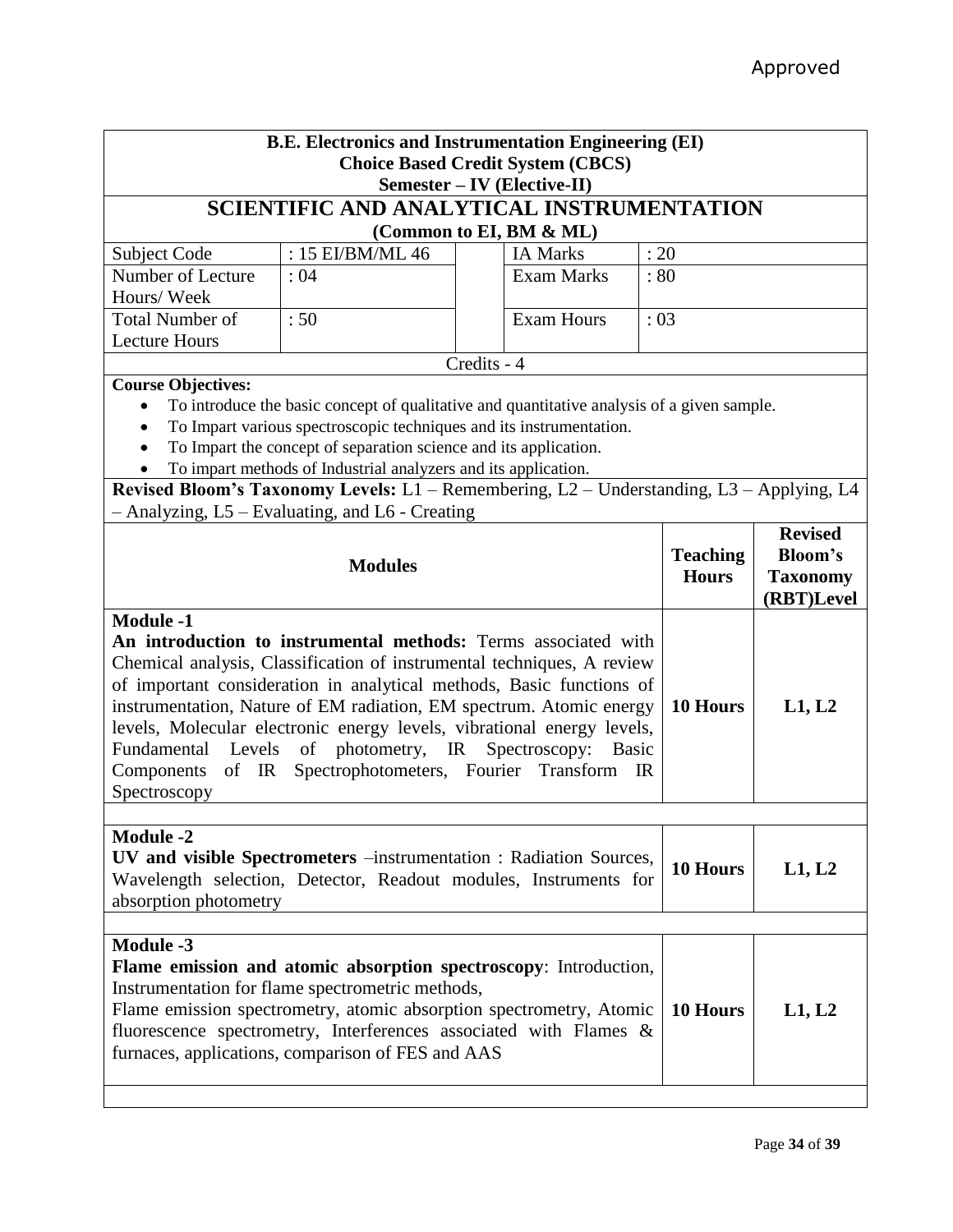| <b>Module -4</b><br>Gas Chromatography:<br>Chromatograph, Basics parts<br>of<br><sub>a</sub><br>chromatograph, Methods of measurements of peak areas, HPLC : HPLC<br>Mobile -phase delivery system sample<br>Instrumentation,<br>separation of columns, Detectors – Ultraviolet<br>introduction,<br>& Spectrophotometers, electro chemicals<br>Photometers<br>detector<br>(amperometric detector), Differential refractometers | 10 Hours | L1, L2, L3     |  |  |  |
|--------------------------------------------------------------------------------------------------------------------------------------------------------------------------------------------------------------------------------------------------------------------------------------------------------------------------------------------------------------------------------------------------------------------------------|----------|----------------|--|--|--|
|                                                                                                                                                                                                                                                                                                                                                                                                                                |          |                |  |  |  |
| <b>Module -5</b>                                                                                                                                                                                                                                                                                                                                                                                                               |          |                |  |  |  |
| <b>Blood analyzer:</b> Introduction, Blood pH measurements, measurement                                                                                                                                                                                                                                                                                                                                                        |          |                |  |  |  |
| of blood Pco <sub>2</sub> , Po <sub>2</sub> , A Complete blood gas analyzer. Air pollution                                                                                                                                                                                                                                                                                                                                     | 10 Hours | L1, L2, L3,    |  |  |  |
| monitoring instruments Carbon monoxide, Sulphur dioxide, Nitrogen                                                                                                                                                                                                                                                                                                                                                              |          | L <sub>4</sub> |  |  |  |
| oxides, Hydrocarbons Ozone, automated wet chemical air analysis,                                                                                                                                                                                                                                                                                                                                                               |          |                |  |  |  |
| water pollution monitoring instruments.                                                                                                                                                                                                                                                                                                                                                                                        |          |                |  |  |  |
|                                                                                                                                                                                                                                                                                                                                                                                                                                |          |                |  |  |  |
| <b>Course Outcomes:</b>                                                                                                                                                                                                                                                                                                                                                                                                        |          |                |  |  |  |
| The students get well versed with the principle, construction and working of various analytical<br>1.                                                                                                                                                                                                                                                                                                                          |          |                |  |  |  |
| instrumentation.                                                                                                                                                                                                                                                                                                                                                                                                               |          |                |  |  |  |
| 2. Students get detailed information about the application of analytical techniques in medicine,                                                                                                                                                                                                                                                                                                                               |          |                |  |  |  |
| Industry, etc.                                                                                                                                                                                                                                                                                                                                                                                                                 |          |                |  |  |  |
| <b>Graduate Attributes (as per NBA)</b>                                                                                                                                                                                                                                                                                                                                                                                        |          |                |  |  |  |
| <b>Engineering Knowledge</b><br>$\bullet$                                                                                                                                                                                                                                                                                                                                                                                      |          |                |  |  |  |
| Problem Analysis<br>$\bullet$                                                                                                                                                                                                                                                                                                                                                                                                  |          |                |  |  |  |
| Life-long Learning<br>$\bullet$                                                                                                                                                                                                                                                                                                                                                                                                |          |                |  |  |  |
| <b>Question Paper Pattern:</b>                                                                                                                                                                                                                                                                                                                                                                                                 |          |                |  |  |  |
| The question paper will have TEN questions.                                                                                                                                                                                                                                                                                                                                                                                    |          |                |  |  |  |
| Each full question carry16 marks<br>$\bullet$                                                                                                                                                                                                                                                                                                                                                                                  |          |                |  |  |  |
| There will be TWO full questions (with maximum of FOUR sub questions) from each module.<br>$\bullet$                                                                                                                                                                                                                                                                                                                           |          |                |  |  |  |
| Each full question will have sub questions covering all the topics under a module.<br>$\bullet$                                                                                                                                                                                                                                                                                                                                |          |                |  |  |  |
| The students will have to answer FIVE full questions, selecting ONE full question from each module.                                                                                                                                                                                                                                                                                                                            |          |                |  |  |  |
| <b>Text Books:</b>                                                                                                                                                                                                                                                                                                                                                                                                             |          |                |  |  |  |
| 1. Instrumental Methods of Analysis, 7 <sup>th</sup> edition. H.H. Willard, L.L. Merritt, J.A. Dean, F.A. Settle,                                                                                                                                                                                                                                                                                                              |          |                |  |  |  |
| CBS Publishing & Distribution (Module 1, Module 2, Module 3, Module 4 HPLC)                                                                                                                                                                                                                                                                                                                                                    |          |                |  |  |  |
| Handbook of Instruments – R.S. Khandpur, Tata McGraw Hill (Module 1-IR Spectroscopy, Module<br>2.                                                                                                                                                                                                                                                                                                                              |          |                |  |  |  |
| $4$ , Module 5)                                                                                                                                                                                                                                                                                                                                                                                                                |          |                |  |  |  |
| <b>Reference Books:</b>                                                                                                                                                                                                                                                                                                                                                                                                        |          |                |  |  |  |
| Braun R.D., Introduction to Instrumental Analysis, Mc Graw -Hill Singapore, 2006.<br>1.                                                                                                                                                                                                                                                                                                                                        |          |                |  |  |  |
| Frank G. Kerry Industrial Gas Handbook: Gas Separation and Purification, Taylor and francis<br>2.                                                                                                                                                                                                                                                                                                                              |          |                |  |  |  |
| group, 2007.                                                                                                                                                                                                                                                                                                                                                                                                                   |          |                |  |  |  |
| 3. Principles of Instrumental Analysis 5 <sup>th</sup> Edition – Douglas A. Skoog, F. James Holler, Timothy A.                                                                                                                                                                                                                                                                                                                 |          |                |  |  |  |
| Niemen, Thomason Brooks/ Cole                                                                                                                                                                                                                                                                                                                                                                                                  |          |                |  |  |  |
|                                                                                                                                                                                                                                                                                                                                                                                                                                |          |                |  |  |  |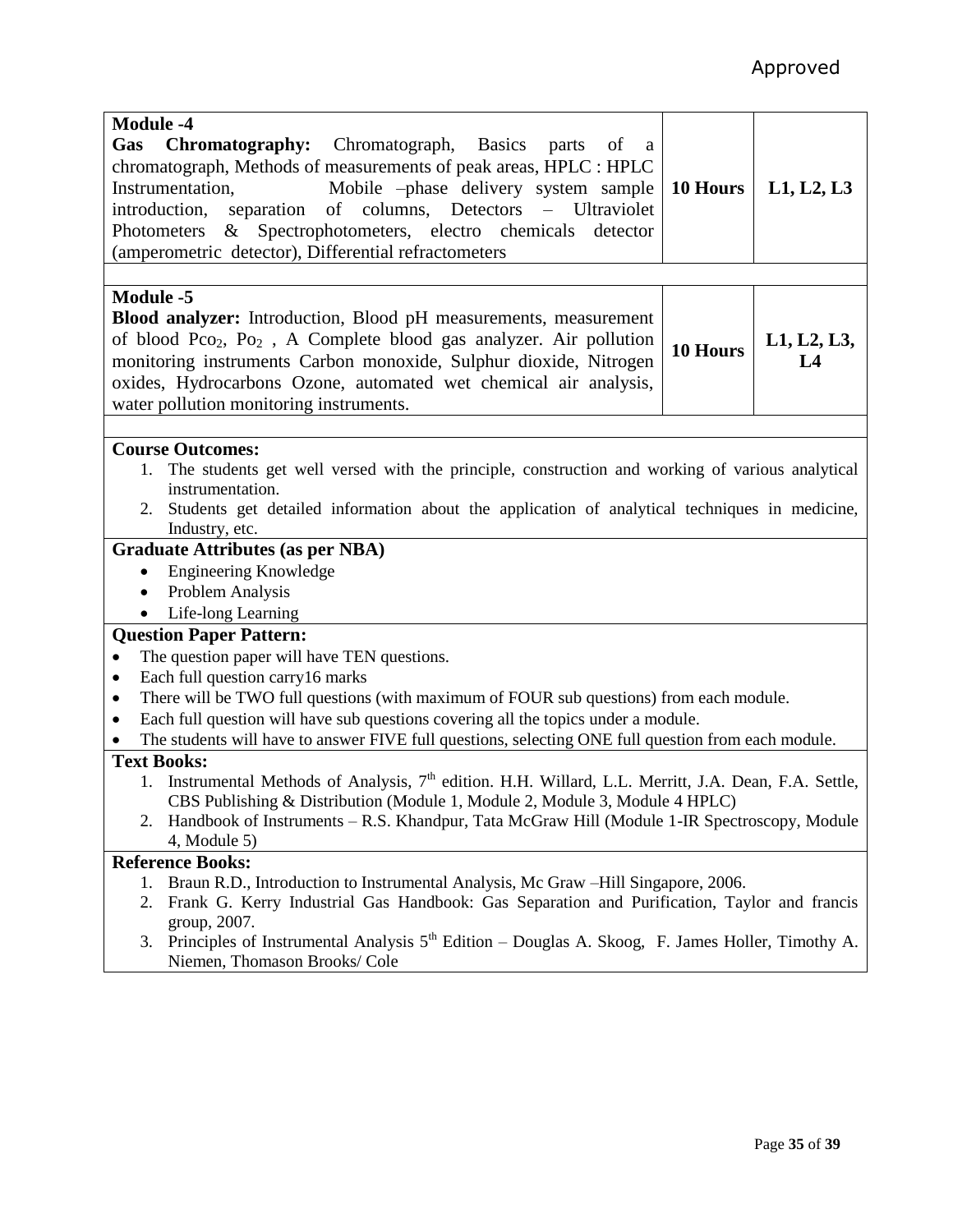| <b>B.E. Electronics and Instrumentation Engineering (EI)</b>                                         |                                                                                      |             |                         |            |                        |
|------------------------------------------------------------------------------------------------------|--------------------------------------------------------------------------------------|-------------|-------------------------|------------|------------------------|
| <b>Choice Based Credit System (CBCS)</b>                                                             |                                                                                      |             |                         |            |                        |
| <b>Semester - IV</b>                                                                                 |                                                                                      |             |                         |            |                        |
| <b>EMBEDDED CONTROLLERS LAB</b>                                                                      |                                                                                      |             |                         |            |                        |
|                                                                                                      |                                                                                      |             | (Common to EI, BM & ML) |            |                        |
| Subject Code                                                                                         | : 15 EI/BM/ML L47                                                                    |             | <b>IA Marks</b>         | : 20       |                        |
| <b>Number of Practical</b>                                                                           | :03                                                                                  |             | <b>Exam Marks</b>       | : 80       |                        |
| Hours/Week                                                                                           |                                                                                      |             |                         |            |                        |
| <b>Total Number of</b>                                                                               | :42                                                                                  |             | <b>Exam Hours</b>       | : 03       |                        |
| <b>Practical Hours</b>                                                                               |                                                                                      |             |                         |            |                        |
|                                                                                                      |                                                                                      | Credits - 2 |                         |            |                        |
| <b>Course Objectives:</b>                                                                            |                                                                                      |             |                         |            |                        |
| This laboratory course enables students to:                                                          |                                                                                      |             |                         |            |                        |
|                                                                                                      | Write 8051 Assembly language and C programs for 8051 and MSP430.                     |             |                         |            |                        |
|                                                                                                      | Interface hardware modules to Microcontroller board.                                 |             |                         |            |                        |
|                                                                                                      | Develop applications based on Microcontroller 8051 and MSP430.                       |             |                         |            |                        |
|                                                                                                      | Revised Bloom's Taxonomy Levels:L1 - Remembering, L2 - Understanding, L3 - Applying, |             |                         |            |                        |
|                                                                                                      | L4 - Analyzing, L5 - Evaluating, and L6 - Creating                                   |             |                         |            | <b>Revised Bloom's</b> |
| <b>Laboratory Experiments</b><br>Note: Software and Hardware program using KEIL software and MSP 430 |                                                                                      |             |                         |            | <b>Taxonomy</b>        |
| IDE.                                                                                                 |                                                                                      |             |                         |            | (RBT)Level             |
| Software program using 8051 µc                                                                       |                                                                                      |             |                         |            |                        |
| Simple Assembly Language;                                                                            |                                                                                      |             |                         |            |                        |
|                                                                                                      | 1. Program using 8051 in Block, Move, Exchange.                                      |             |                         |            |                        |
|                                                                                                      | 2. Program in sorting, finding largest and smallest element in an array.             |             |                         |            |                        |
| 3.                                                                                                   | Counters ---> For Hex and BCD up/ down count.                                        |             |                         |            |                        |
|                                                                                                      | 4. Boolean and Logical Instructions. (Bit Manipulation).                             |             |                         |            |                        |
| Subroutines using CALL and RETURN instructions.<br>5.                                                |                                                                                      |             |                         |            | L2, L3, L4             |
| 6.                                                                                                   | Code Conversions ---> ASCII to Decimal, Decimal to ASCII, BCD                        |             |                         |            |                        |
| to ASCII                                                                                             |                                                                                      |             |                         |            |                        |
| Programs to generate delay, programs using serial port and on chip<br>7.                             |                                                                                      |             |                         |            |                        |
| timer/counter.                                                                                       |                                                                                      |             |                         |            |                        |
|                                                                                                      |                                                                                      |             |                         |            |                        |
| Software program using MSP 430 IDE                                                                   |                                                                                      |             |                         |            |                        |
| 8. Assembly program using MSP 430 for data transfer, Block Move in                                   |                                                                                      |             |                         | L2, L3, L4 |                        |
| an array.<br>Hardware programming (using 8051)                                                       |                                                                                      |             |                         |            |                        |
|                                                                                                      | 9. Stepper motor Interface to 8051 Microcontroller with C Program.                   |             |                         |            |                        |
|                                                                                                      | 10. DC Motor Interface to 8051 Microcontroller with C Program                        |             |                         |            |                        |
|                                                                                                      | 11. DAC Interface for to generate sine wave, square wave, triangular                 |             |                         |            | L3, L4, L5             |
|                                                                                                      | wave, Ramp wave through 8051Microcontroller with C Program.                          |             |                         |            |                        |
| 12. Keyboard Interfacing.                                                                            |                                                                                      |             |                         |            |                        |
| 13. ADC Interfacing                                                                                  |                                                                                      |             |                         |            |                        |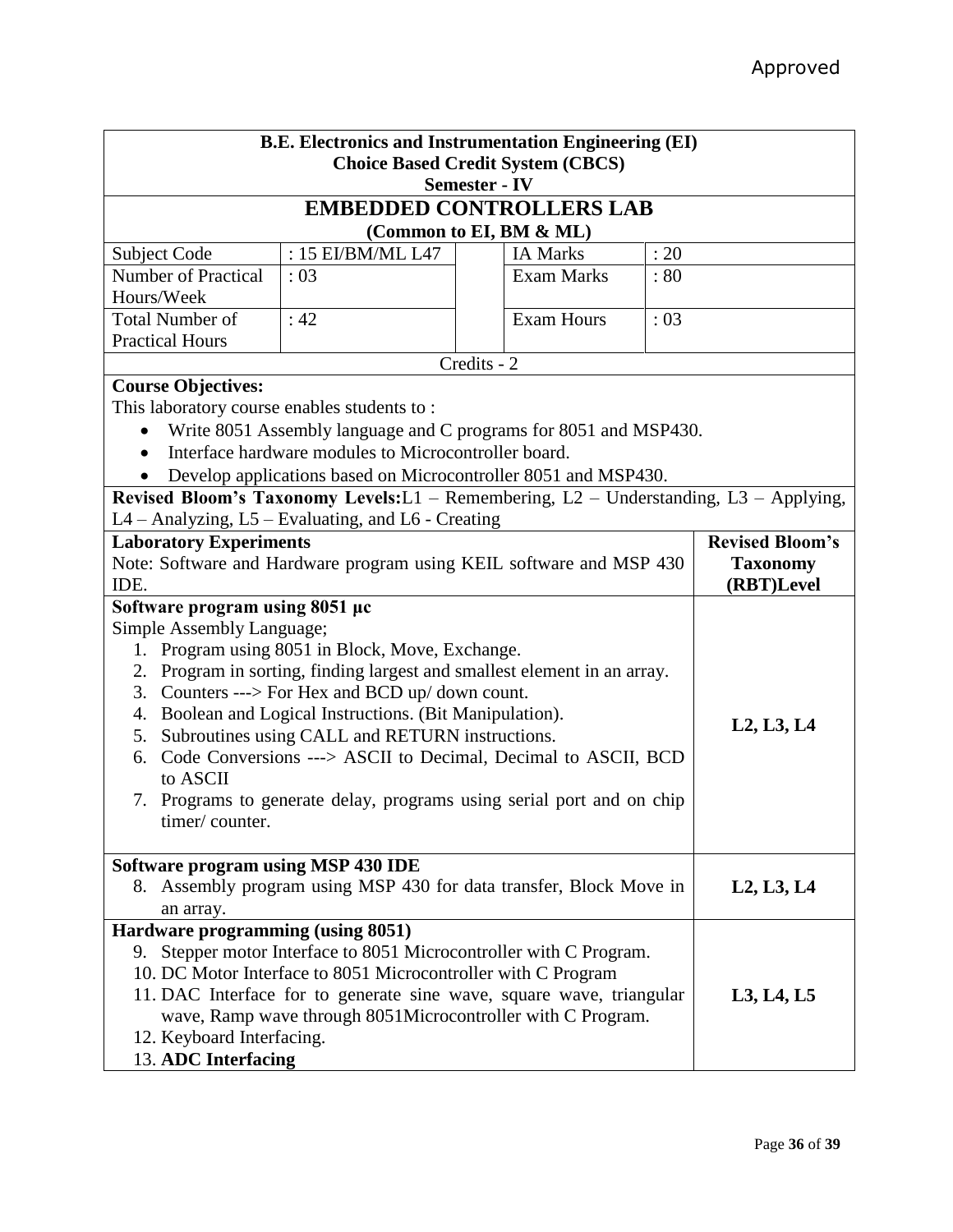**Course Outcomes:** After the completion of this Laboratory course, students will be able to:

- Get hands-on exposure in 8051 and MSB 430 platform.
- Enhance programming skills using Assembly language and C.
- Design and interfacing of microcontroller based embedded systems.
- Build projects

### Graduate Attributes (as per NBA)

- Engineering Knowledge
- Problem Analysis
- Design and Development of solutions
- Modern Tool usage

### • Individual and Team work

### Conduct of Practical Examination:

- 1. All laboratory experiments are to be included for practical examination.
- 2. Students are allowed to pick one experiment from the lot.
- 3. Strictly follow the instructions as printed on the cover page of answer script for breakup of marks.
- 4. Change of experiment is allowed only once and 15% Marks allotted to the procedure part to be made zero.

- 1. "The 8051 Microcontroller and Embedded systems-using assembly and C", Muhammad AliMazidi and Janice Gillespie Mazidi and Rollin D. McKinaly,PHI,2006/pearson,2006
- 2. "MSP430 Microcontroller Basics" John H. Davis, Elsevier 2010.
- 3. "Embedded Systems Design using the TI MSP430 series", Cris Nagy, Newnes, Elsevier.
- 4. "The 8051 Microcontroller architecture. Programming and applications", Kenneth J Alyala Thomson learning 2005.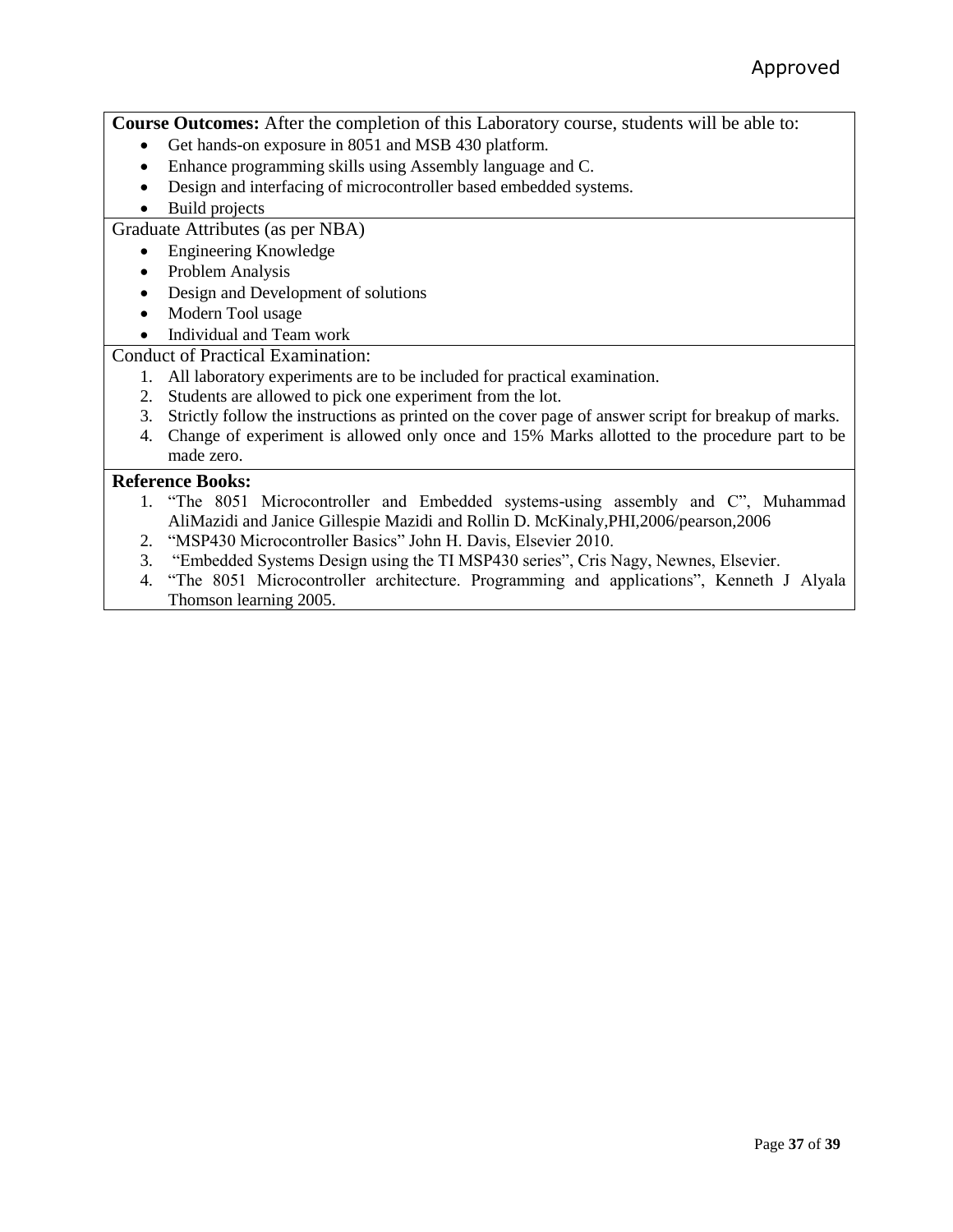| B.E. Electronics and Instrumentation Engineering (EI)<br><b>Choice Based Credit System (CBCS)</b>          |                                                                            |             |                   |                       |                                                                                                |  |  |
|------------------------------------------------------------------------------------------------------------|----------------------------------------------------------------------------|-------------|-------------------|-----------------------|------------------------------------------------------------------------------------------------|--|--|
| <b>Semester - IV</b><br><b>INSTRUMENTATION AND MEASUREMENT- LAB</b>                                        |                                                                            |             |                   |                       |                                                                                                |  |  |
| <b>Subject Code</b>                                                                                        | : 15EIL48                                                                  |             | <b>IA Marks</b>   | : 20                  |                                                                                                |  |  |
| Number of practical                                                                                        | : 03                                                                       |             | <b>Exam Marks</b> | : 80                  |                                                                                                |  |  |
| Hours/Week                                                                                                 |                                                                            |             |                   |                       |                                                                                                |  |  |
| <b>Total Number of</b>                                                                                     | :42                                                                        |             | <b>Exam Hours</b> | :03                   |                                                                                                |  |  |
| practical Hours                                                                                            |                                                                            |             |                   |                       |                                                                                                |  |  |
|                                                                                                            |                                                                            | Credits - 2 |                   |                       |                                                                                                |  |  |
|                                                                                                            | Course Objectives: This Lab course will enable the students to             |             |                   |                       |                                                                                                |  |  |
|                                                                                                            | Impart the working principle of sensors and transducer                     |             |                   |                       |                                                                                                |  |  |
|                                                                                                            | Testing the response and plot the characteristics of different transducers |             |                   |                       |                                                                                                |  |  |
|                                                                                                            | Interpret and analyze experimental results with theoretical concepts.      |             |                   |                       |                                                                                                |  |  |
|                                                                                                            | Calibrate the sensors/transducers                                          |             |                   |                       |                                                                                                |  |  |
| $\bullet$                                                                                                  |                                                                            |             |                   |                       | Design the signal conditioning circuits and to make the transducer output compatible to        |  |  |
| interface with other devices                                                                               |                                                                            |             |                   |                       |                                                                                                |  |  |
| $\bullet$                                                                                                  |                                                                            |             |                   |                       | Study and interpret data sheets of different transducers to select the suitable transducer for |  |  |
|                                                                                                            | particular application and safe operation.                                 |             |                   |                       |                                                                                                |  |  |
|                                                                                                            | Revised Bloom's Taxonomy Levels: L1 - Remembering, L2 - Understanding,     |             |                   |                       | $L3 - Applying,$                                                                               |  |  |
|                                                                                                            | L4 - Analyzing, L5 - Evaluating, and L6 - Creating                         |             |                   |                       |                                                                                                |  |  |
|                                                                                                            |                                                                            |             |                   |                       | <b>Revised Bloom's</b>                                                                         |  |  |
| <b>LIST OF EXPERIMENTS</b>                                                                                 |                                                                            |             |                   | <b>Taxonomy (RBT)</b> |                                                                                                |  |  |
|                                                                                                            |                                                                            |             |                   |                       | <b>Level</b>                                                                                   |  |  |
| 1.<br>Displacement measurement using LVDT                                                                  |                                                                            |             |                   |                       | L1, L2, L3, L4                                                                                 |  |  |
|                                                                                                            | 2. Temperature measurement using RTD, Thermistor and                       |             |                   |                       | L1, L2, L3, L4                                                                                 |  |  |
|                                                                                                            | Thermocouple, and finding their sensitivity.                               |             |                   |                       |                                                                                                |  |  |
| Temperature measurement using AD590 / LM34.<br>3.                                                          |                                                                            |             |                   |                       | L1, L2, L3, L4                                                                                 |  |  |
| 4. Characteristics of LDR, Photodiode & Phototransistor by variable                                        |                                                                            |             |                   |                       | L1, L2, L3, L4                                                                                 |  |  |
|                                                                                                            | illumination & variable distance.                                          |             |                   |                       |                                                                                                |  |  |
| 5. Measurement of unknown resistance by Wheatstone bridge &                                                |                                                                            |             |                   |                       | L1, L2, L3, L4                                                                                 |  |  |
| finding the sensitivity of the bridge.                                                                     |                                                                            |             |                   |                       |                                                                                                |  |  |
| Measurement of low resistance using Kelvin double bridge.<br>6.                                            |                                                                            |             |                   | L1, L2, L3, L4        |                                                                                                |  |  |
| Measurement of self-inductance using Maxwell's bridge.<br>L1, L2, L3, L4<br>7.                             |                                                                            |             |                   |                       |                                                                                                |  |  |
| Measurement of inductance and internal resistance of a choke by<br>8.<br>L1, L2, L3, L4                    |                                                                            |             |                   |                       |                                                                                                |  |  |
| three voltmeter method.                                                                                    |                                                                            |             |                   |                       |                                                                                                |  |  |
| Measurement of unknown capacitance using Schering's bridge.<br>9.                                          |                                                                            |             |                   | L1, L2, L3, L4        |                                                                                                |  |  |
| 10. Characteristics of pressure transducer.                                                                |                                                                            |             |                   |                       | L1, L2, L3, L4                                                                                 |  |  |
| 11. Characteristics of Load cell and Cantilever beam using Strain gauge<br>(Quarter, Half and Full bridge) |                                                                            |             |                   |                       | L1, L2, L3, L4                                                                                 |  |  |
| 12. Characteristics of potentiometric transducer                                                           |                                                                            |             |                   | L1, L2, L3, L4        |                                                                                                |  |  |
| Course Outcomes: After studying this course, students will able to:                                        |                                                                            |             |                   |                       |                                                                                                |  |  |
| Analyze the response and plot the characteristics of temperature measurement transducers                   |                                                                            |             |                   |                       |                                                                                                |  |  |

such as RTD, Thermistor, and Thermocouple & AD590.